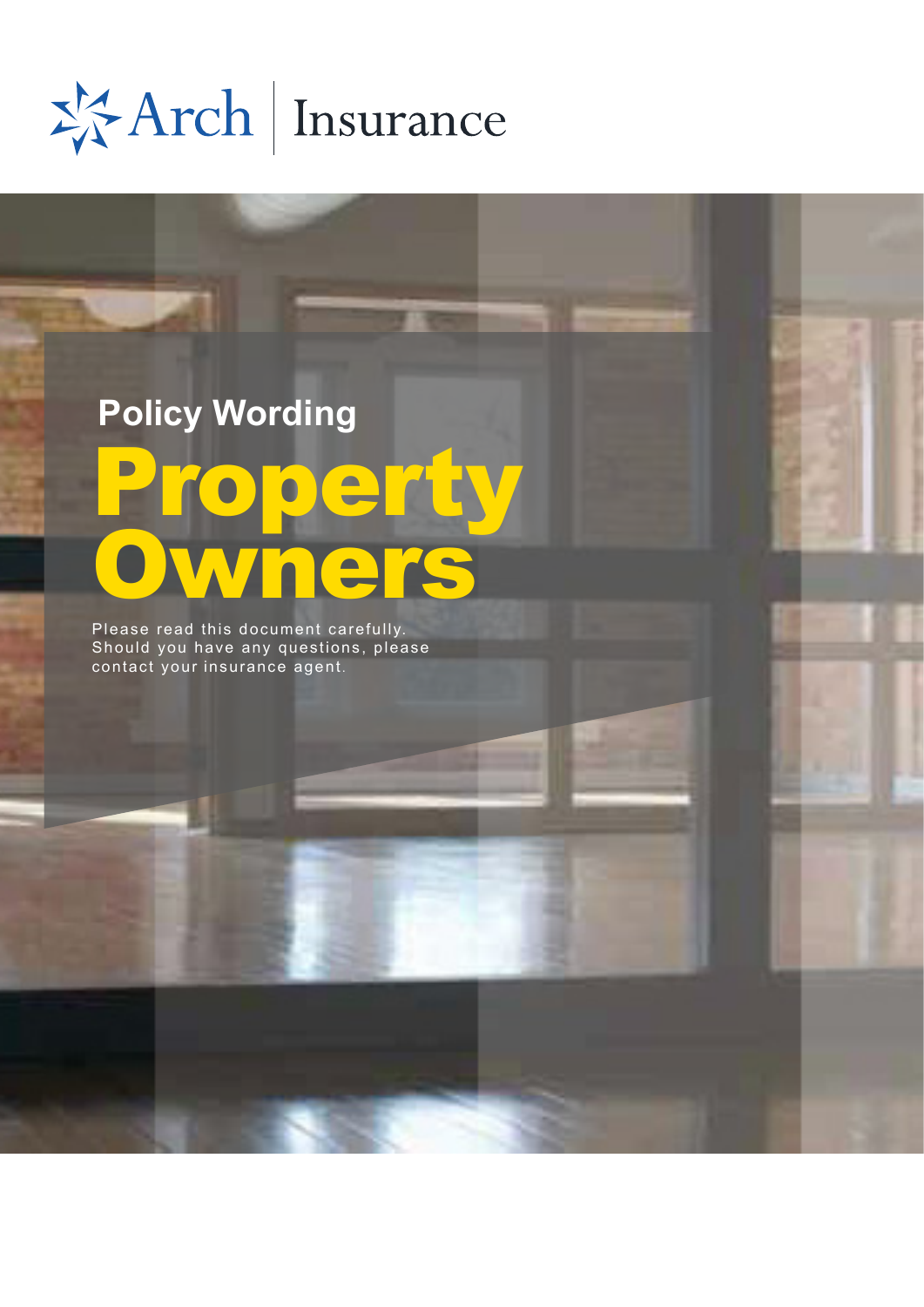# **Policy Information**

We are keen to work in partnership with You and avoid any misunderstandings.

This Policy has been prepared in accordance with Your instructions. Please read it carefully to ensure that it meets Your requirements.

This Policy consists of

- 1. the introduction which explains the basis on which cover is provided;
- 2. the Schedule which shows details of the Policyholder Period of Insurance the Business being covered the Property or Events insured Limits of Liability and certain amounts You will be responsible for and details of which Sections are operative;
- 3. Sections and/or Subsections prepared from a proposal form or declaration or Statement of Fact that You provided to Your insurance agent about You and Your Business upon which Your insurance Policy is based;
- 4. Policy Definitions and Conditions;
- 5. General Exceptions to cover applying to the whole Policy;
- 6. Any Endorsements or Conditions Precedent which might apply to the Policy or individual Sections and which incorporate cover amendments extensions limitations and the like.

Immediate notice should be given to Us of any changes which may affect the insurance provided by this Policy.

Alterations in the cover required after the issue of the Policy will be confirmed by a separate Endorsement and/or Schedule and/or Statement of Fact which You should file with Your Policy. You should refer to the Statement of Fact and/or Schedule and Endorsement(s) and the Policy to ascertain precise details of cover currently in force.

Should you require a hard copy of the policy schedule or policy wording please contact your broker.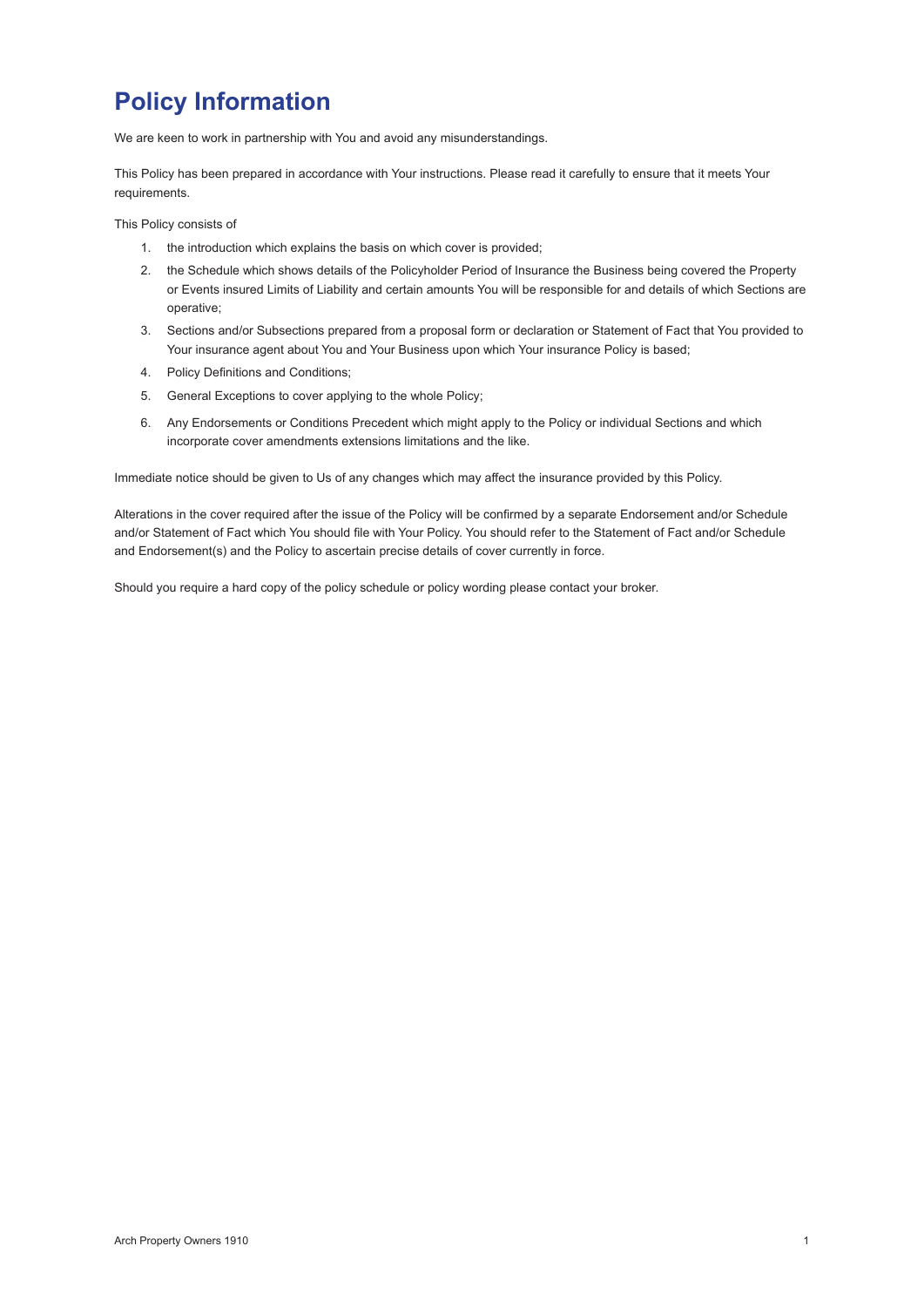### **Our Promise to You**

Our goal is to provide excellent customer service to all Our customers but we recognise that sometimes things may go wrong. We take complaints seriously and aim to resolve all of Our customers problems promptly.

If this cover does not meet with your requirements please return all your documents and any Employers Liability Certificate(s) to your insurance agent who has arranged the cover within 14 days of receipt and We will return part of the premium proportionate to the unexpired Period of Insurance provided that no claims have been paid or outstanding during the current Period of Insurance.

If You wish to terminate the cover at any other time please contact Your insurance agent who arranged it and any return premium will be at the discretion of Arch Insurance (UK) Limited.

### **Making a Claim**

To report or make a claim follow the instructions provided in the General Conditions – Claims Procedure

### **To make a legal expenses claim**

Please contact ARAG in the event that you need to make a claim including if you are considering carrying out a redundancy.

We require the Insured Person to complete a claim form and send it to Us with all the information required to assess the claim. The Insured Person can call Us on **0330 303 1955** to request a claim form or they can download a form at [www.arag.co.uk/newclaims](http://www.arag.co.uk/newclaims).

Address and other contact details are shown on the claim form.

If You need assistance with Crisis Containment, phone us on **0344 571 7964**.

Under no circumstances should you instruct your own lawyer or accountant as ARAG will not pay the costs incurred and it could invalidate your cover.

### **All other claims**

To register a claim under any other Section You should email full details of the claim including your Arch policy number to [commercial.claims@archinsurance.co.uk](mailto:commercial.claims%40archinsurance.co.uk?subject=Claim) or call **0345 258 3880**.

If You have a need to seek additional assistance please contact Your insurance agent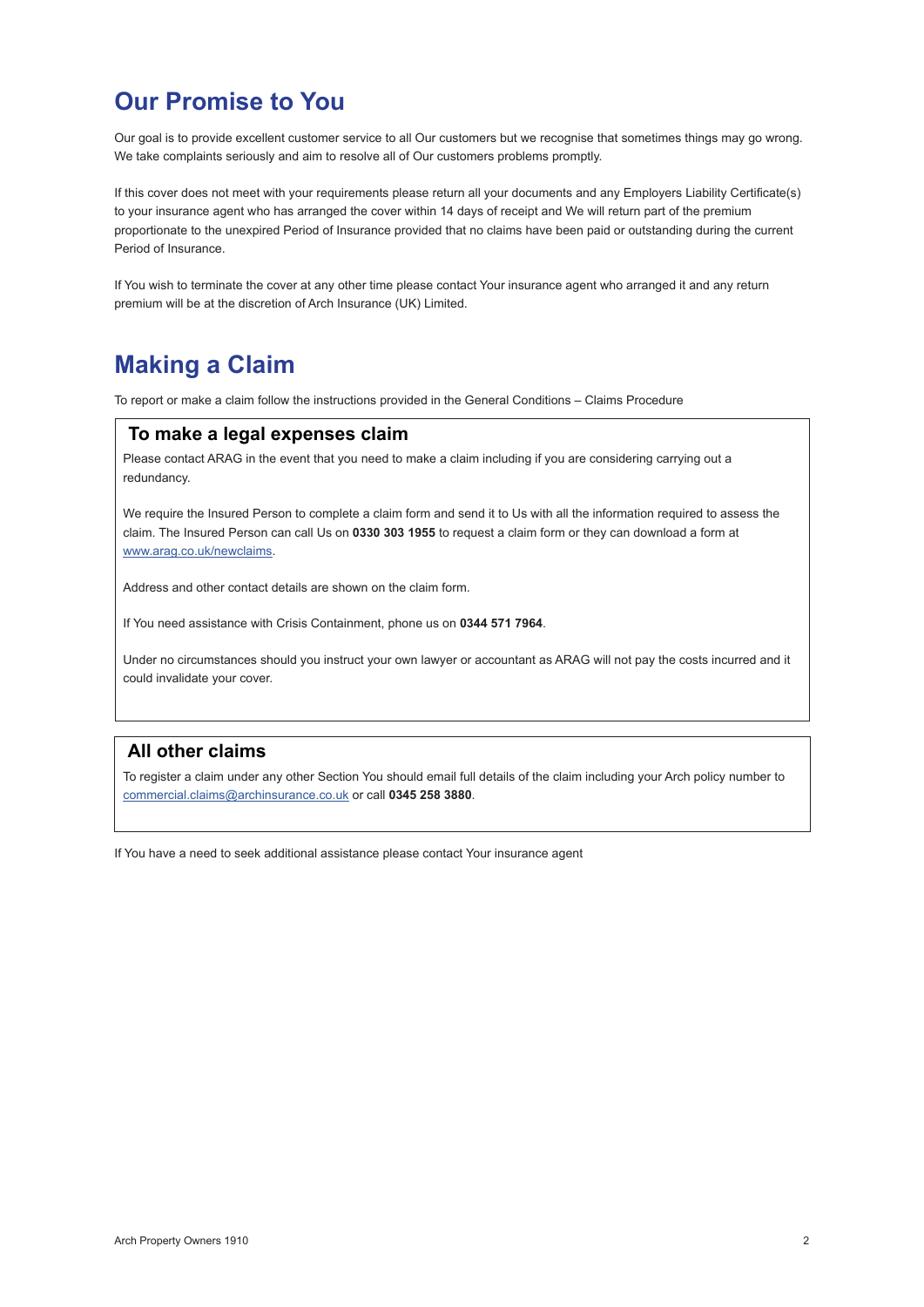### **Protecting Your Business - Business Protection**

As an Arch customer you have access to a range of risk management services and legal expenses insurance. As well as insurance cover Arch Insurance (UK) Limited believes in helping customers to find practical solutions for the risks they face. That's why we are providing Business Protection with this insurance.

Business Protection is made up of 2 elements:

- Risk Management Services
- Legal Expenses

#### **Risk Management Services**

Risk Management Services provides a range of online risk solutions to enable businesses to effectively manage all aspects of workplace safety and staff employment.

Features include:

- **Business Continuity**
- Health & Safety Management
- Human Resources Support
- E-Learning

#### **Legal Expenses**

Cover up to £500,000 for your legal costs and expenses for the following:

- • Defence of Employment Disputes and payment of Compensation Awards
- Representation for Tax Investigations and VAT assessments
- Pursuit of Property disputes
- Defence of prosecutions relating to Compliance & Regulation
- Employees Extra Protection defence
- • Crisis Communication following an event that causes significant adverse publicity or reputational damage
- Contract disputes and debt recovery covering actions relating to the purchase, hire purchase, lease or maintenance of goods or services providing the amount in dispute exceeds £200

Under your Legal Expenses you also have access to a website and helplines as described below. Most of these helplines are available 24 hours a day 365 days a year and are available to you at no additional charge.

#### **Legal and Tax Helpline 0344 571 7978**

Through this number Arch Policyholders have 24 hour access to legal advice on numerous topics including tax, employment issues and health and safety issues. The advice covers business-related legal matters within EU law and tax matters within the UK. Your query will be dealt with by a qualified specialist experienced in handling legal and tax-related matters. Use of this service does not constitute reporting of a claim.

#### **Staff Counselling Helpline 0333 000 2082**

This helpline is accessible by Your staff providing professional confidential support. The counselling can be used for any aspect of their life and is not restricted to work-related matters.

#### **Crisis Communication Helpline 120 and 130 and 130 and 130 and 130 and 130 and 130 and 130 and 130 and 130 and 130 and 130 and 130 and 130 and 130 and 130 and 130 and 130 and 130 and 130 and 130 and 130 and 130 and 130 and**

Where you need help to respond to negative publicity or media attention you can access professional public relations support and crisis communication support. You are insured against the cost of crisis communication services under Insured event 11 of your Business Legal Expenses cover when you use this helpline.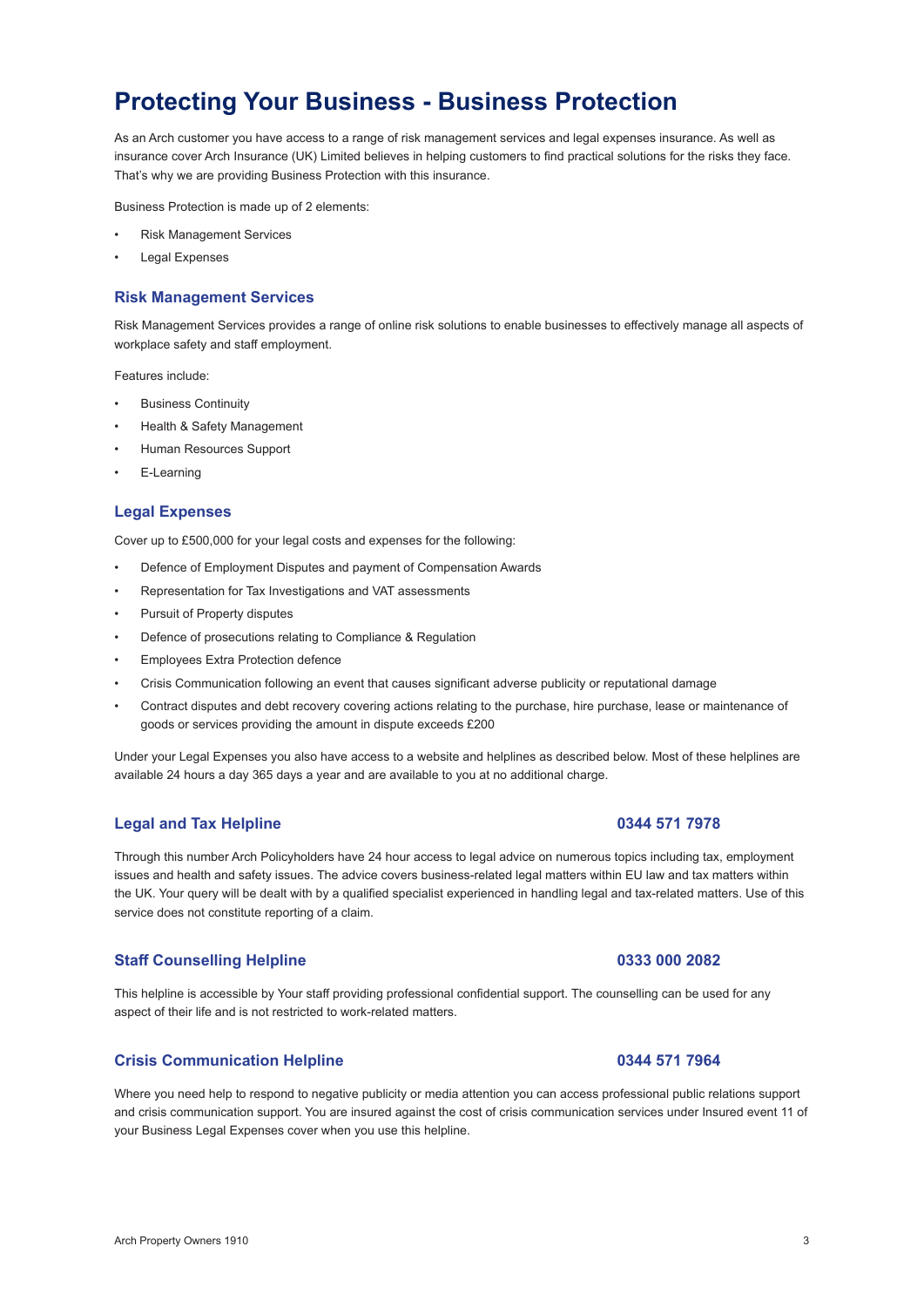### Redundancy Approval Helpline **1996** 1955

We can arrange for specialist advice if you are planning redundancies. This will assist you to implement a fair selection process and ensure that the redundancy notices are correctly served. This service is available between 9am and 5pm on weekdays (except bank holidays) subject to a charge.

#### **Business Legal Services [www.araglegal.co.uk](http://www.araglegal.co.uk)**

By choosing Arch Insurance (UK) Limited, you also have free access to business support via [www.araglegal.co.uk](http://www.araglegal.co.uk). The Business Legal Services website provides the essential tools and services to prepare vital paperwork; for example, your Health & Safety Policy, up to date employment legal procedures, advice on management and recovery of debts.

Register today at [www.araglegal.co.uk](http://www.araglegal.co.uk) and enter the voucher code shown on your Policy schedule to access the law guide and download legal documents to help with commercial legal matters. For a fee you can have your documents reviewed by a solicitor to ensure they meet your specific requirements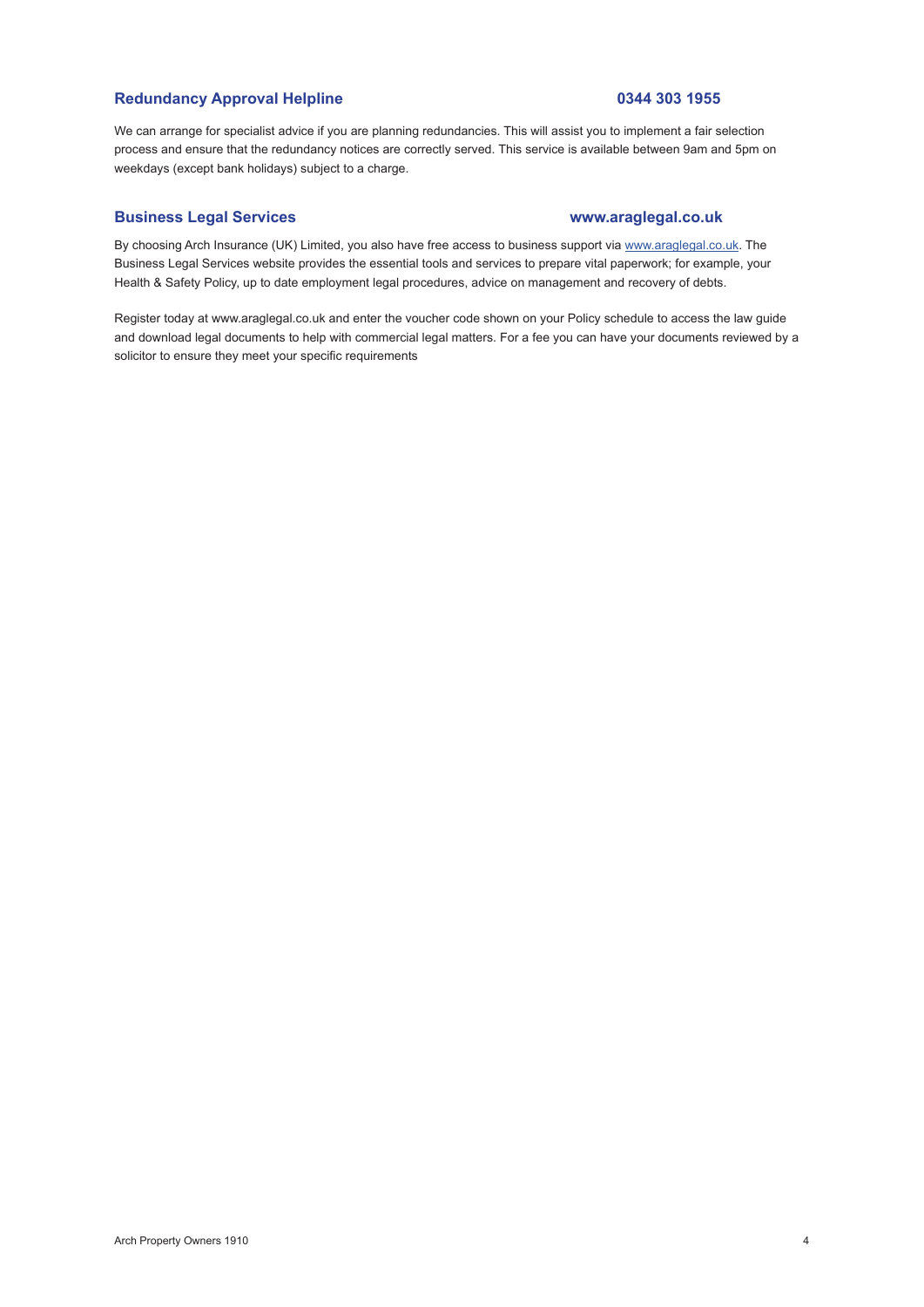### **How to Complain**

If You have any enquiry arising from Your Policy please contact Your insurance agent who arranged the Policy for You or the local Arch office quoting the Policy number in all cases

If You have a complaint arising from Your Policy please contact

Complaints Manager Arch Insurance (UK) Limited 5th Floor Plantation Place South 60 Great Tower Street London EC3R 5AZ

#### [complaints@archinsurance.co.uk](mailto:complaints@archinsurance.co.uk)

After this action if You are still not satisfied with the way a complaint has been dealt with Your complaint may also be referred to the Financial Ombudsman Service The address is Financial Ombudsman Service Exchange Tower London E14 9SR [www.financial-ombudsman.org.uk](http://www.financial-ombudsman.org.uk )

Telephone: 0800 023 4567 / 0300 123 9 123 Fax: 020 7964 1001 Email: [complaint.info@financial-ombudsman.org.uk](mailto:complaint.info%40financial-ombudsman.org.uk?subject=Complaint)

Following the complaints procedure does not affect Your rights to take legal proceedings

### **Financial Services Compensation Scheme**

Arch Insurance (UK) Limited and the insurers of this policy are covered by the Financial Services Compensation Scheme (FSCS).

If we are unable to meet our obligations, you may be entitled to compensation from the scheme, depending on the type of insurance and the circumstances of the claim.

Further information is available from the FSCS at [www.fscs.org.uk](http://www.fscs.org.uk)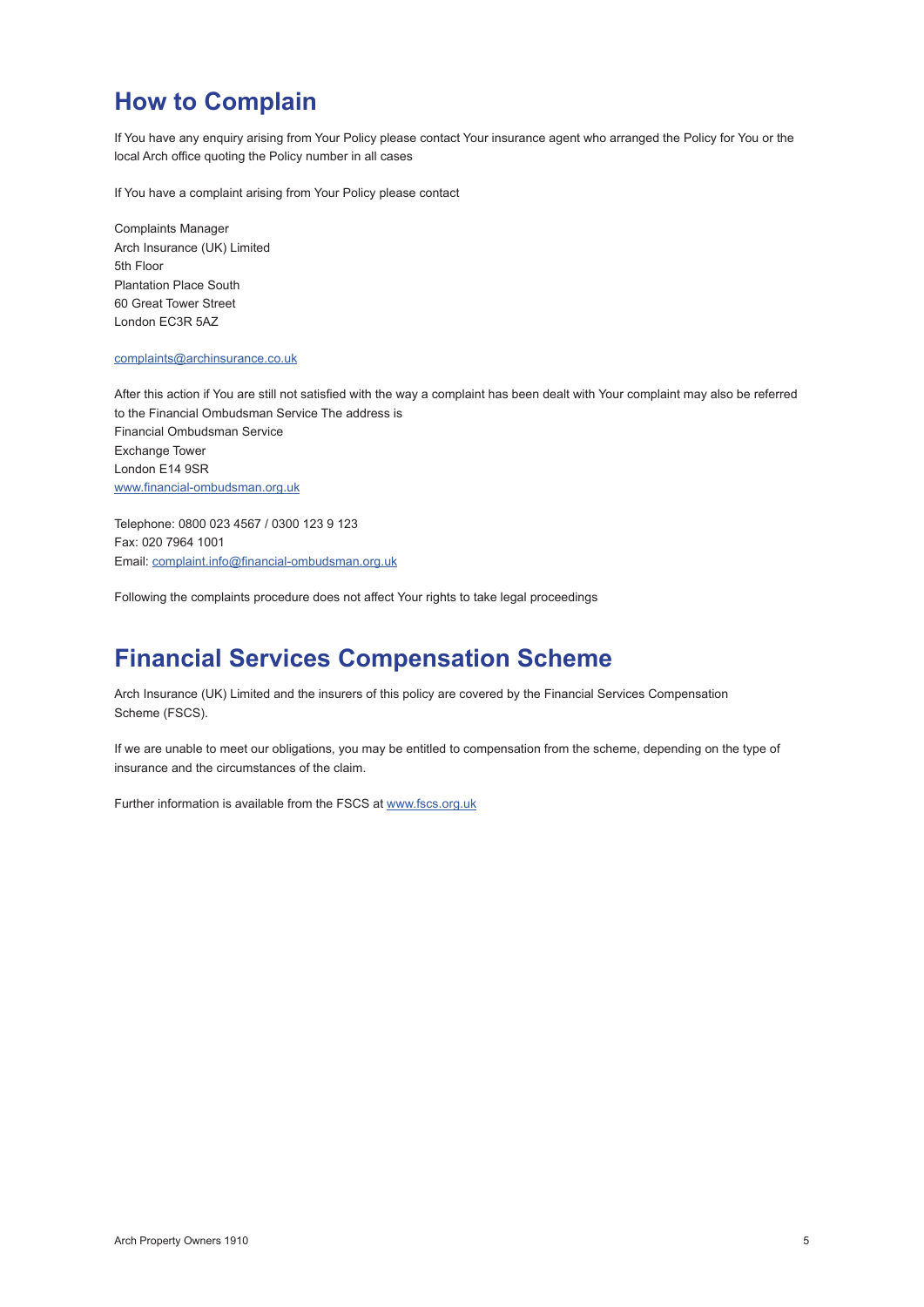### **Important Information**

The Employers Liability (Compulsory Insurance) Regulations 1998 lay down certain obligations for employers and in particular You should be aware of the following

#### **Display of Certificates**

We will provide You with a Certificate of Employers Liability Insurance and this will state clearly the companies covered by it You must display either an original copy or make available a copy of the Certificate of Employers Liability Insurance in an electronic format at each Business Premises where Your Employees can see it easily

#### **Retention of Certificates**

The Employers' Liability (Compulsory Insurance Amendment) Regulations 2008 remove the requirement for You to retain copies of Certificates of Employers Liability Insurance that have expired for at least 40 years However it is still good business practice to retain the certificates because certain claims eg disease could be made many years after the disease is caused and if Your insurer can not be identified You could be liable for any payments

### **Fair Processing Notice**

The privacy and security of your information is important to us. This notice explains who we are, the types of information we hold, how we use it, who we share it with and how long we keep it. It also informs you of certain rights you have regarding your personal information under current data protection law. The terms used in this Fair Processing Notice relate to the Information Commissioner's Office guidance.

#### **Who are we?**

Arch Insurance (UK) Limited which is part of the Arch Insurance group ("Arch"). Arch is the Data Controller of the information you provide us and is registered with the Information Commissioner's Office for the products and services we provide to you.

You can contact us for general data protection queries by email to [DPO@archinsurance.co.uk](mailto:DPO%40archinsurance.co.uk?subject=) or in writing to Compliance Team, 5th Floor Plantation Place South, 60 Great Tower Street, London EC3R 5AZ. Please advise us of as much detail as possible to comply with your request.

#### **What information do we collect?**

We will collect personal information which may include your name, telephone number, email address, postal address, occupation, date of birth, additional details of risks related to your enquiry or product and payment details (including bank account number and sort code) which we need to offer and provide the service or product or deal with a claim.

We may need to request and collect sensitive personal information such as details of convictions or medical history that are necessary for providing you with the product, service or for processing a claim.

We only collect and process sensitive personal data where it is critical for the delivery of a product or service and without which the product or service cannot be provided. We will therefore not seek explicit consent to process this information as the processing is legitimised by its criticality to the service provision. If you object to use of this information then we will be unable to offer you the product or service requested.

#### **How do we use your personal information?**

We will use your personal information to

- assess and provide the products or services that you have requested
- communicate with you
- develop new products and services
- undertake statistical analysis

We may also take the opportunity to

- contact you about products that are closely related to those you already hold with us
- provide additional assistance or tips about these products or services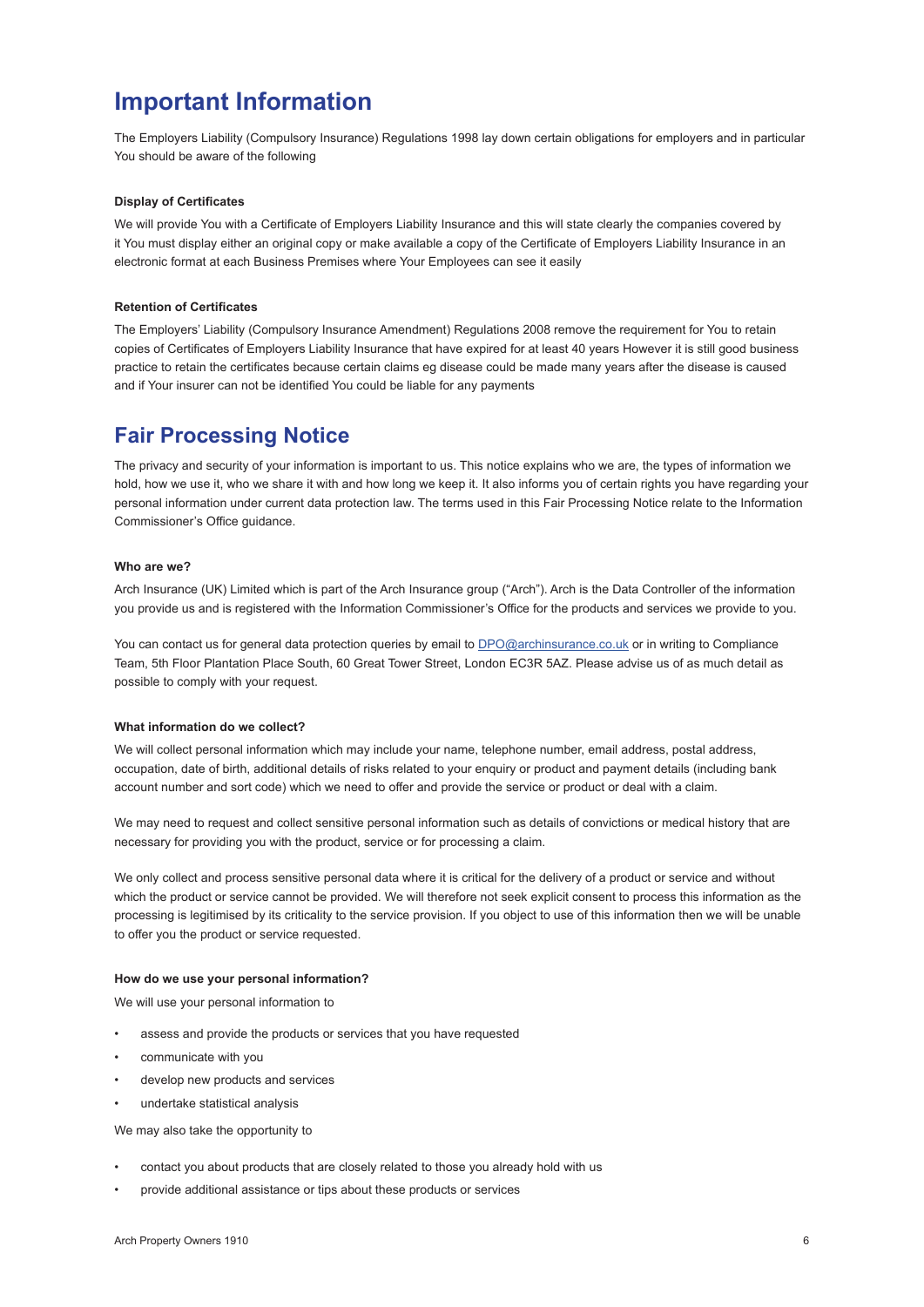• notify you of important functionality changes to our websites

We make outbound phone calls for a variety of reasons relating to many of our products or services (for example, to update you on the progress of a claim or to discuss renewal of your insurance contract). We are fully committed to the regulations set out by Ofcom and follow strict processes to ensure we comply with them.

To ensure confidentiality and security of the information we hold, we may need to request personal information and ask security questions to satisfy ourselves that you are who you say you are.

We may aggregate information and statistics on website usage or for developing new and existing products and services, and we may also provide this information to third parties. These statistics will not include information that can be used to identify any individual.

#### **Securing your personal information**

We follow strict security procedures in the storage and disclosure of your personal information in line with industry practices, including storage in electronic and paper formats.

We store all the information you provide to us, including information provided via forms you may complete on our websites, and information which we may collect from your browsing (such as clicks and page views on our websites).

Any new information you provide us may be used to update an existing record we hold for you.

#### **When do we share your information?**

To help us prevent financial crime, your details may be submitted to fraud prevention agencies and other organisations where your records may be searched, including the Claims and Underwriting Exchange (CUE) and the Motor Insurers Anti-Fraud and Theft Register (MIAFTR).

In addition to companies within the Arch Insurance group, third parties (for example insurers or loss adjustors) deliver some of our products or provide all or part of the service requested by you. In these instances, while the information you provide will be disclosed to these companies, it will only be used for the provision and administration of the service provided (for example verification of any quote given to you or claims processing, underwriting and pricing purposes or to maintain management information for analysis).

This may also include conducting a search with a credit reference bureau or contacting other firms involved in financial management regarding payment.

The data we collect about you may be transferred to, and stored at, a destination outside of the European Economic Area ("EEA"). It may also be processed by staff operating outside of the EEA who work for us or for one of our suppliers. Such staff may be engaged in, amongst other things, the provision of information you have requested.

If we provide information to a third party we will require it and any of its agents and/or suppliers to take all steps reasonably necessary to ensure that your data is treated securely and in accordance with this fair processing notice.

We may of course be obliged by law to pass on your information to the police or other law enforcement body, statutory or regulatory authority including but not limited to the Employer's Liability Tracing Office (ELTO) and the Motor Insurance Bureau (MIB).

We may also share your information with anyone you have authorised to deal with us on your behalf.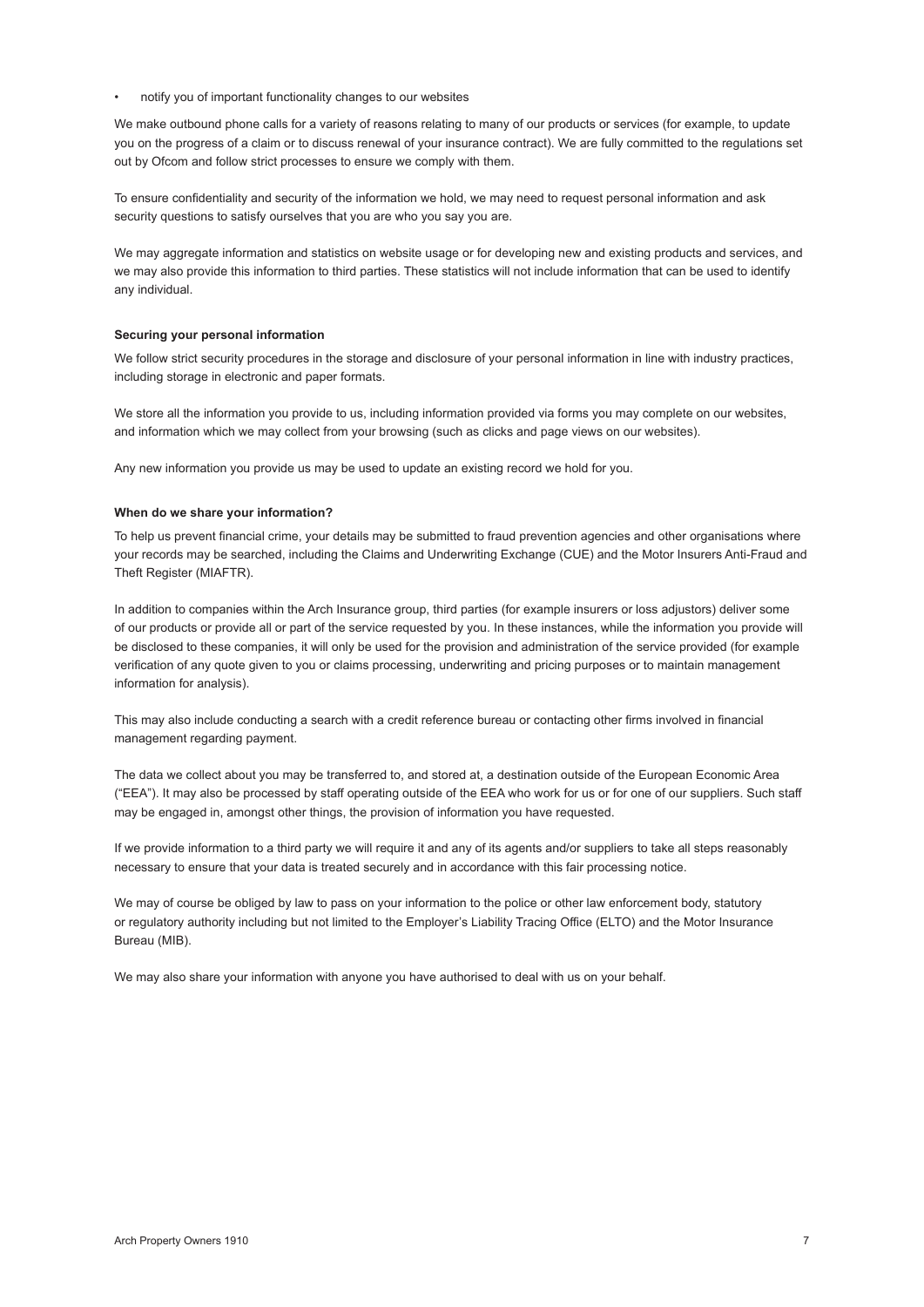#### **How long do we keep your information for?**

We will not keep your personal information longer than is necessary for the purpose for which it was provided unless we are required by law or have other legitimate reasons to keep it for longer (for example if necessary for any legal proceedings).

We will normally keep information for no more than 6 years after termination or cancellation of a product, contract or service we provide. In certain cases, we will keep your information for longer, particularly where a product includes liability insurances or types of insurance for which a claim could potentially be made by you or a third party at a future date, even after your contract with us has ended.

#### **Your rights**

Under data protection law you have the right to change or withdraw your consent and to request details of any personal data that we hold about you.

Where we have no legitimate reason to continue to hold your information, you have the right to be forgotten.

We may use automated decision making in processing your personal information for some services and products. You can request a manual review of the accuracy of an automated decision that you are unhappy with.

Further details of your rights can be obtained by visiting our long form notice at [www.archcapgroup.com/Privacy-and-Data-Protection-Policy](http://www.archcapgroup.com/Privacy-and-Data-Protection-Policy)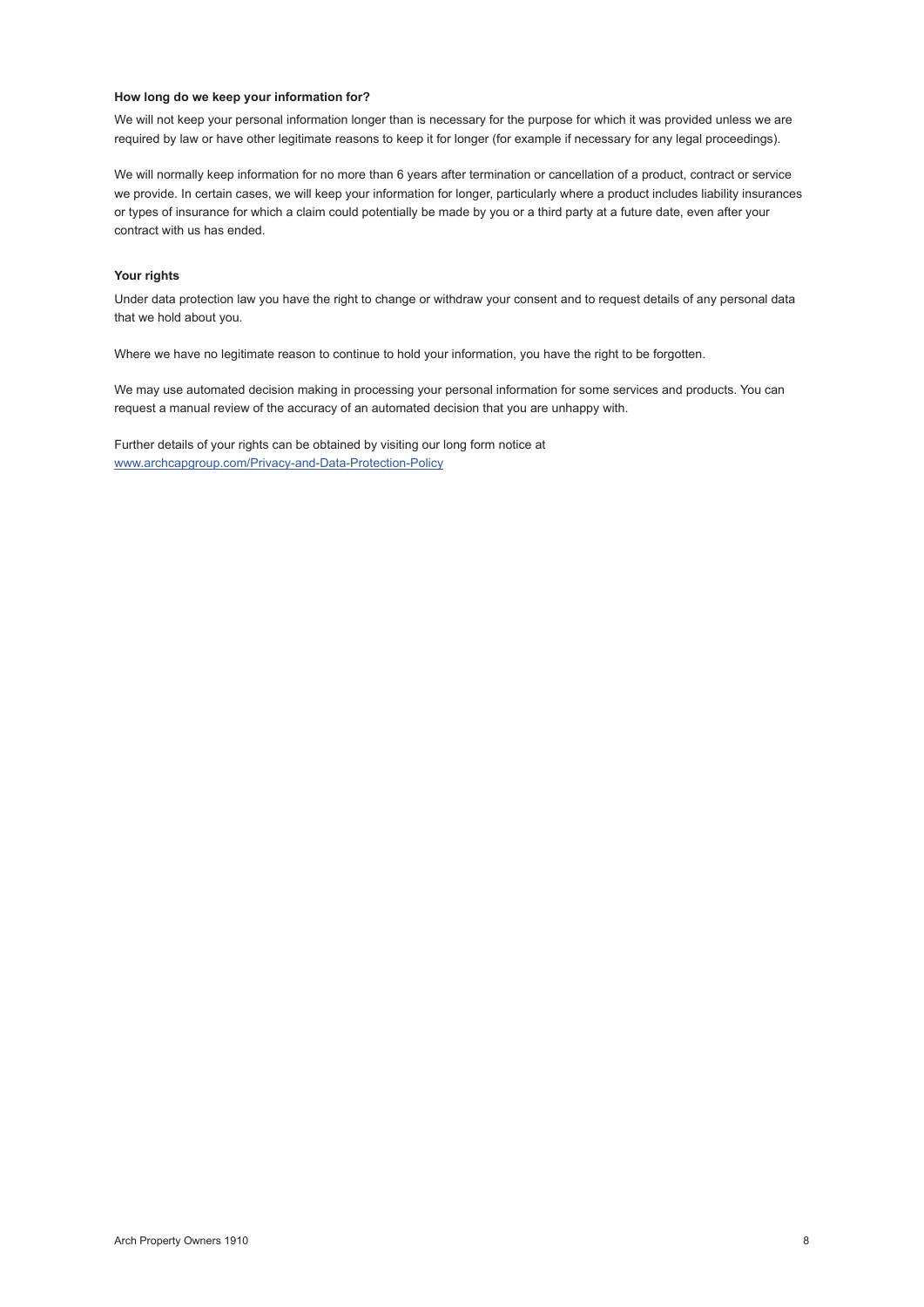### **Index**

Page Number

| The Contract of Insurance and the Underwriters | 10 |
|------------------------------------------------|----|
| <b>General Definitions</b>                     | 12 |
| <b>General Conditions</b>                      | 14 |
| <b>General Exceptions</b>                      | 21 |

# **Sections**

| <b>Property Damage Section</b>        | 24 |
|---------------------------------------|----|
| <b>Equipment Breakdown Section</b>    | 35 |
| <b>Legal Liabilities Section</b>      | 39 |
| <b>Business Protection Section</b>    | 45 |
| <b>Risk Management Services</b>       | 45 |
| Legal Expenses                        | 46 |
| <b>Loss of Rental Income Section</b>  | 54 |
| <b>Terrorism Section</b>              | 60 |
| <b>Engineering Inspection Section</b> | 62 |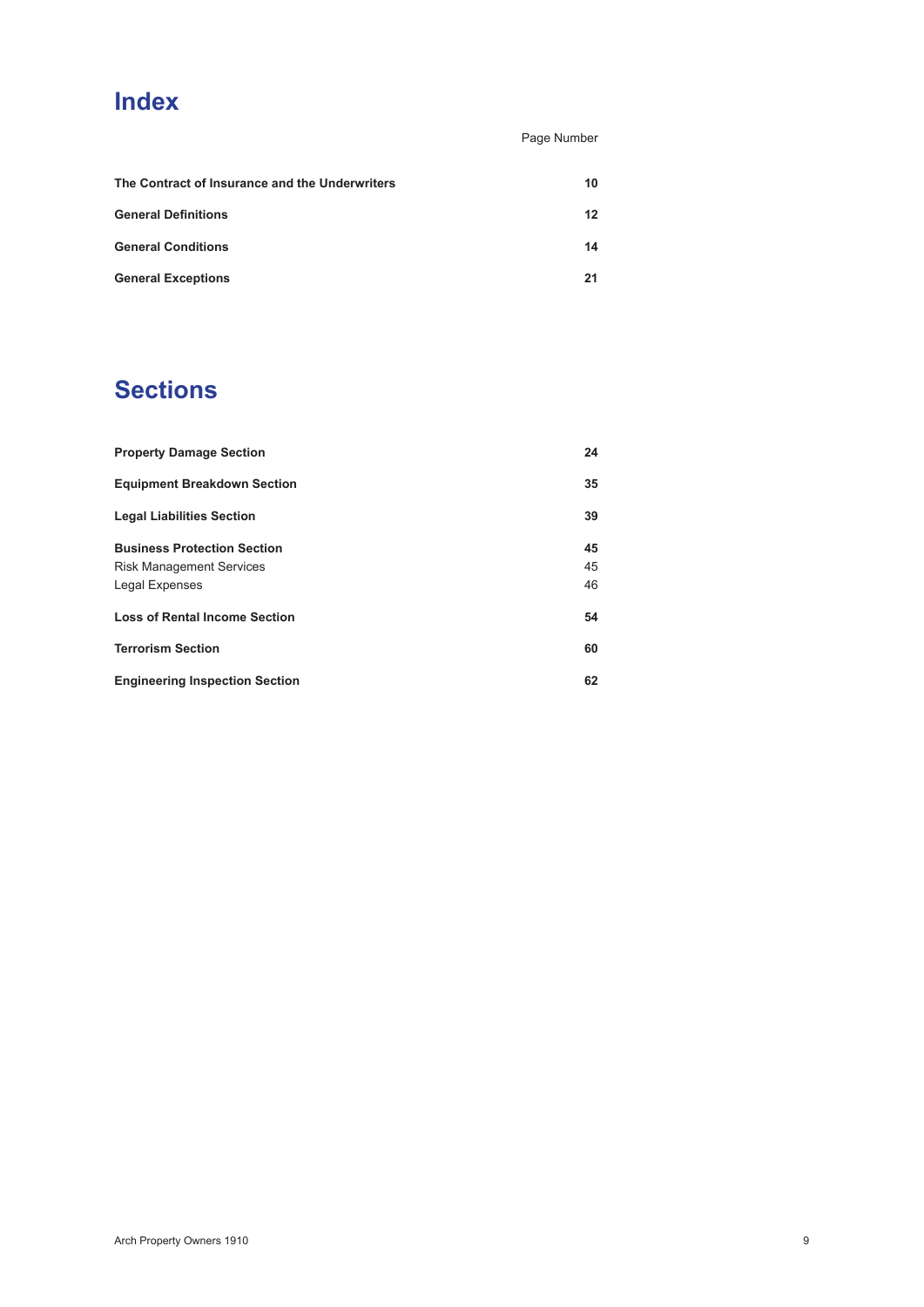### <span id="page-10-0"></span>**The Contract of Insurance and the Underwriters**

This policy is underwritten by Arch Insurance (UK) Limited

In consideration of payment of the premium the liability of an Underwriter under this contract is several and not joint with other insurers party to this contract to indemnify You within the limits terms conditions and exceptions of this Policy against the events set out in the sections operative and occurring in connection with the Business during the Period of Insurance and any subsequent period for which You pay and the Underwriter agrees to accept a premium

An Underwriter is not jointly liable for the proportion of liability underwritten by any other Underwriter Nor is an Underwriter otherwise responsible for any liability of any other Underwriter that may underwrite this contract

Where the Underwriter is a Lloyd's syndicate each member of the syndicate (rather than the syndicate itself) is an Underwriter Each member has underwritten a proportion of the total shown for the syndicate (that total itself being the total of the proportions underwritten by all the members of the syndicate taken together) The liability of each member of the syndicate is several and not joint with other members A member is liable only for that members proportion A member is not jointly liable for any other members proportion Nor is any member responsible for any liability of any other Underwriter that may underwrite this contract The business address of each member is Lloyd's, One Lime street, London EC3M 7HA The identity of each member of a Lloyds syndicate and their respective proportion may be obtained by writing to Market Services at the above address

Although reference is made at various points in this clause to "this contract" in the singular where circumstances so require this should be read as a reference to contracts in the plural

Each Underwriter is only liable in respect of the cover or engineering inspection service provided under the Section(s) of this Policy shown against them below and not any other section

| <b>Business Protection Section</b>     | AmTrust Europe Limited Registered in England and Wales. Company No.<br>1229676. Authorised by the Prudential Regulation Authority and regulated<br>by the Financial Conduct Authority and the Prudential Regulation Authority.<br>Firm's reference number 202189. Registered office: Market Square House,<br>St James's Street, Nottingham, NG1 6FG, and administered by ARAG<br>plc (FCA Register No 452369) authorised by the Prudential Regulation<br>Authority and regulated by the Financial Conduct Authority and the Prudential<br><b>Regulation Authority</b> |
|----------------------------------------|-----------------------------------------------------------------------------------------------------------------------------------------------------------------------------------------------------------------------------------------------------------------------------------------------------------------------------------------------------------------------------------------------------------------------------------------------------------------------------------------------------------------------------------------------------------------------|
| Engineering - Machinery Damage Section | HSB Engineering Insurance Limited (FCA Register No 202738) authorised by<br>the Prudential Regulation Authority and regulated by the Financial Conduct<br>Authority and the Prudential Regulation Authority. Registered office: New<br>London House, 6 London Street, London, EC3R 7LP. For details on how your<br>information is used and your rights in relation to your information, please see<br>our Privacy statement at https://www.munichre.com/HSBEIL                                                                                                        |
| <b>Engineering Inspection</b>          | HSB Engineering Insurance Services Limited is accredited by UKAS as a<br>type A Inspection Authority in accordance with the recognised international<br>standard ISO/IEC 17020. Registered office: New London House, 6 London<br>Street, London, EC3R 7LP. For details on how your information is used and<br>your rights in relation to your information, please see our Privacy statement at<br>https://www.munichre.com/HSBEIL                                                                                                                                     |
| <b>All Other Sections</b>              | Arch Insurance (UK) Limited, 5th Floor, Plantation Place South, 60 Great<br>Tower Street, London EC3R 5AZ - (FCA Register No 229887) authorised by<br>the Prudential Regulation Authority and regulated by the Financial Conduct<br>Authority and the Prudential Regulation Authority                                                                                                                                                                                                                                                                                 |
|                                        | Arch Insurance Group consist of FCA registered companies, including Thomas<br>Underwriting Agency Limited (FCA number 304302) and Axiom Underwriting<br>Agency Limited (FCA number 441460), registered at the address provided,<br>who may act as intermediaries for certain insurers.                                                                                                                                                                                                                                                                                |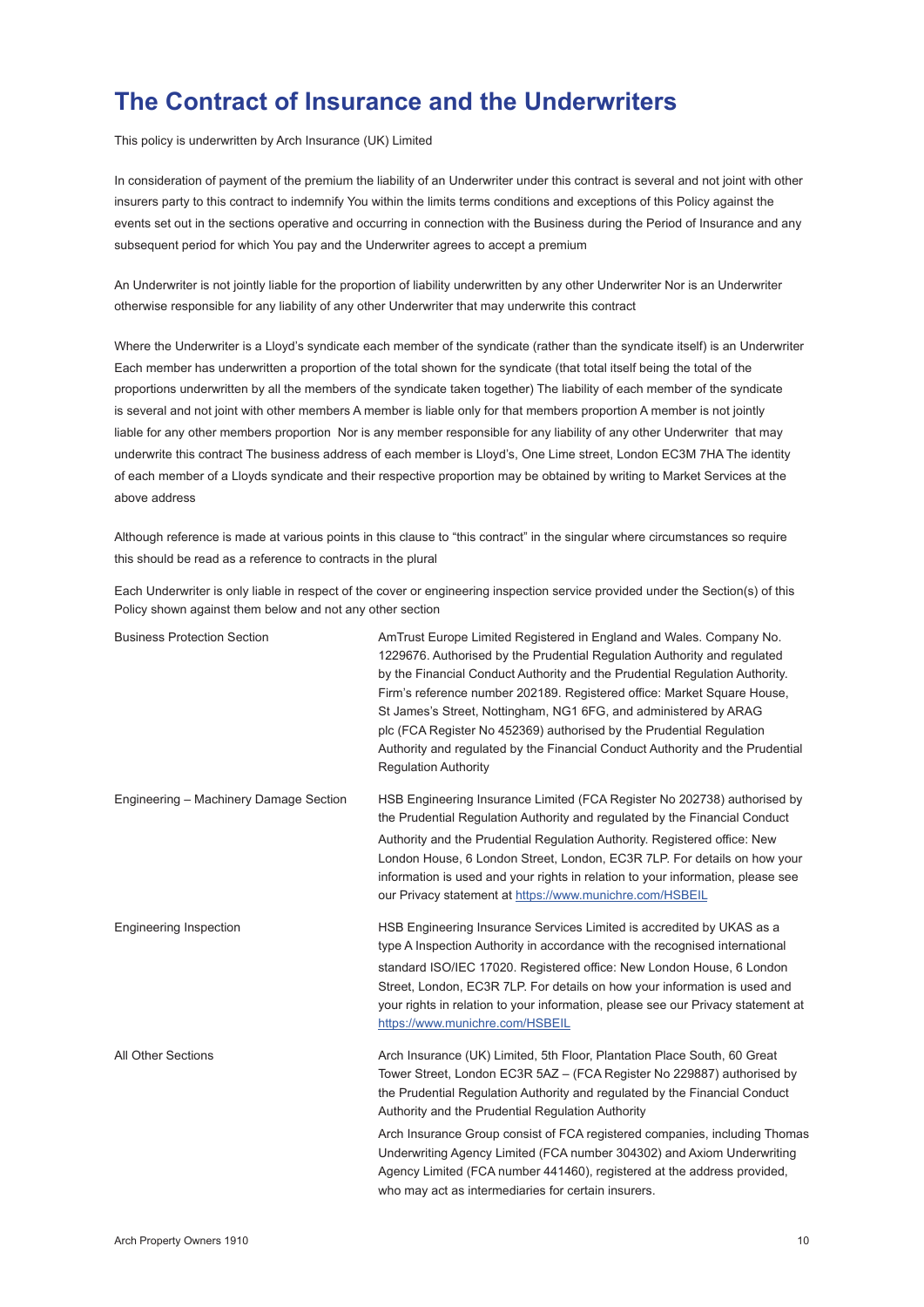Jelho Sast

#### **Steve Bashford Chief Executive of Arch UK Regional Division A division of Arch Insurance (UK) Limited**

You can check this information on the Financial Conduct Authority register by visiting the FCA's website [www.fca.org.uk/register](http://www.fca.org.uk/register) or by contacting the Financial Conduct Authority on 0800 111 6768. Information relating to the Prudential Regulation Authority can be found at [www.bankofengland.co.uk/pra](http://www.bankofengland.co.uk/pra)

#### **IMPORTANT**

This Policy is a legal contract between You and Us and designed to be as easy to understand as possible You must make a fair presentation of the risk to Us at inception renewal and variation of the Policy

Your proposal the Schedule Your Policy and any Endorsements shall be considered one legal document

It is important that You read all Your documents carefully and let Your insurance agent know immediately if the insurance does not meet Your requirements or if any information is inaccurate or incomplete If any changes are required this may result in changes to the terms and conditions of the Policy or a refusal to provide cover

#### **Your obligations under the Policy**

The Policy imposes certain obligations upon You which if not complied with may invalidate this insurance or a claim

Some of these obligations are expressed to be Conditions General Conditions or Conditions Precedent These are extremely important If you are in breach of any of these obligations at the time of a loss We will have no obligation to indemnify You in relation to any claim for that loss However if a Condition General Condition or Condition Precedent is intended to reduce the risk of a loss of a particular kind at a particular location or at a particular time We will not rely on the breach of that Condition General Condition or Condition Precedent to exclude limit or discharge our liability if the breach could not have increased the risk of the loss which actually occurred in the circumstances in which it occurred

#### **Steps to be taken if you cannot comply**

If You are unable to comply with any Condition General Condition or Condition Precedent You should contact Us as soon as reasonably possible through Your insurance agent We will decide whether We might be prepared to agree a variation in the Policy

All Conditions General Conditions or Conditions Precedent remain effective unless You receive written confirmation of a variation from Us through Your insurance agent

You should keep a written record (including copies of letters) of any information You give Us or Your insurance agent at inception renewal or making variation to this Policy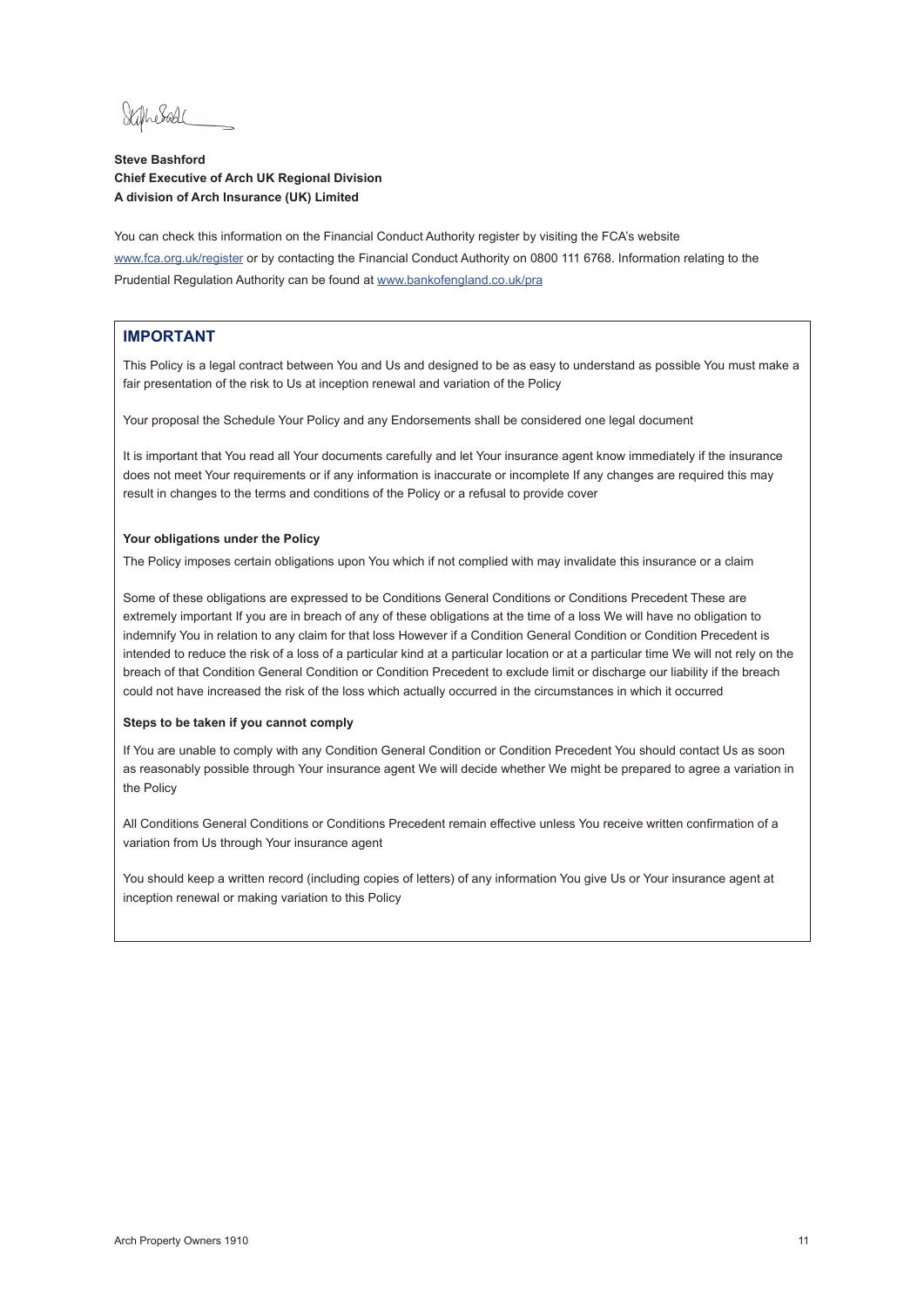### <span id="page-12-0"></span>**General Definitions**

Each time We use one of the words or phrases listed below it will have the same meaning wherever it appears in Your Policy unless We state otherwise.

A defined word or phrase will start with a capital letter each time it appears in the Policy except for headings and titles.

Each Section of the Policy contains definitions which apply to that particular Section and they must be read in conjunction with the following General Definitions.

#### **We/Us/Our**

The Underwriters as set out in the section of the Policy headed The Contract of Insurance and the Underwriters

#### **You/Your/Policyholder**

The person(s) or Company shown in the Schedule as the Policyholder.

#### **Business**

Activities as detailed in the Statement of Fact and/or Schedule

#### **Damage**

Accidental loss destruction or damage.

#### **Employee**

Any person working under Your control in connection with the Business who is

- 1. under a contract of service or apprenticeship with You
- 2. a person under a contract of service or apprenticeship with some other employer and who is hired to or borrowed by You
- 3. a labour master or person supplied by him
- 4. a person engaged by a labour only sub-contractor
- 5. a self-employed person working on a labour only basis
- 6. a driver or operator of hired-in plant
- 7. a trainee or person undergoing work experience
- 8. a voluntary helper
- 9. persons working under the Community Offenders Act 1978 the Community Offenders (Scotland) Act 1978 or similar legislation
- 10. at Your request outworkers or home workers employed under contracts to execute personally any work in connection with the Business

#### **Excess**

The first amount of each and every claim for which You shall be responsible as shown in the Schedule

#### **Injury**

Bodily injury including death illness or disease

#### **Limit of Liability**

The Limit of Liability stated in the Schedule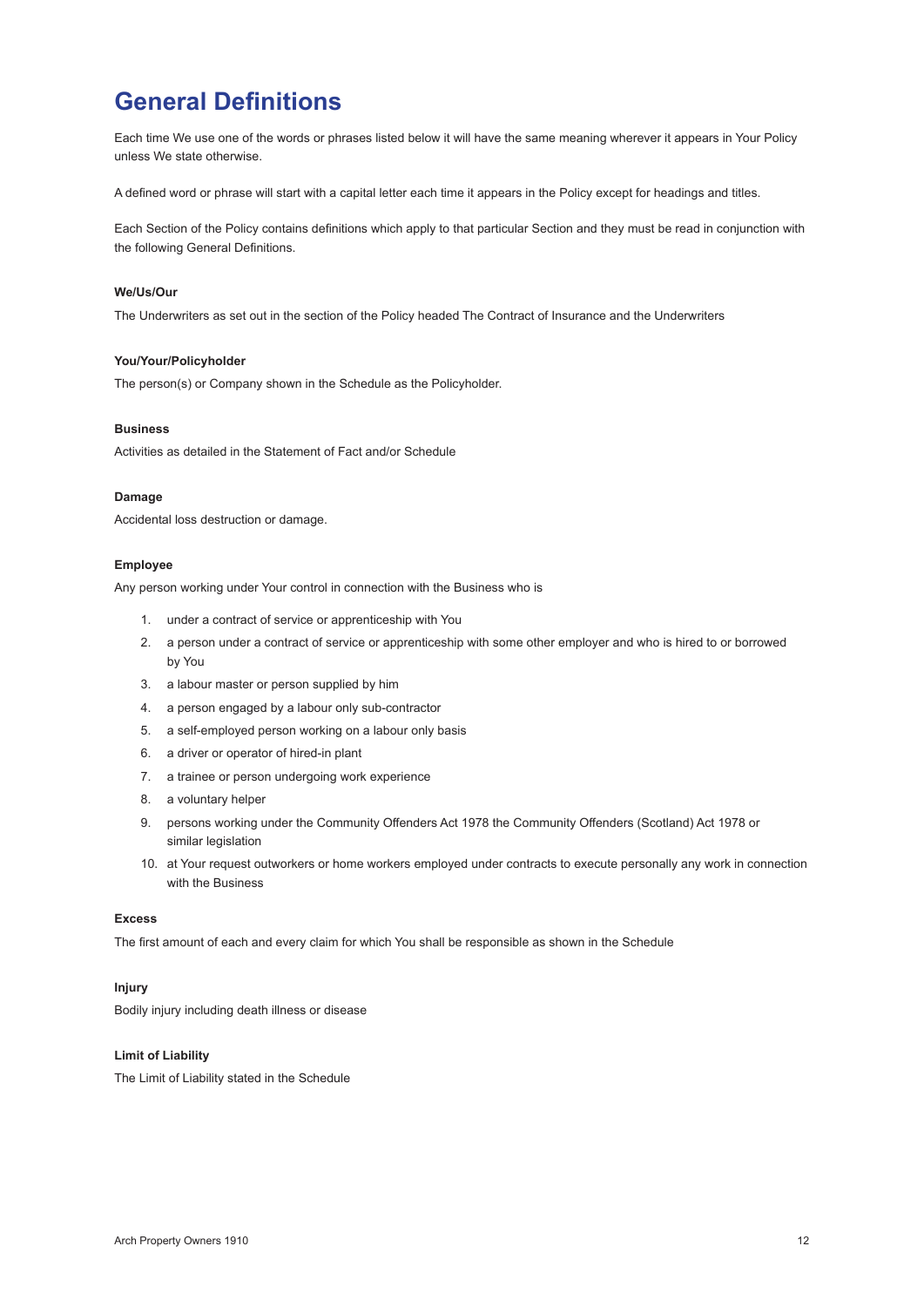#### **Money**

Current coin bank and currency notes postal and money orders bankers drafts cheques and giro cheques crossed warrants bills of exchange and securities for money postage revenue national insurance and holiday with pay stamps national insurance and holiday with pay cards national savings certificates war bonds premium savings bonds and franking machine impressions credit company sales vouchers luncheon vouchers trading stamps and VAT invoices

#### **Period of Insurance**

The period shown in the Schedule for which We accept Your Premium

#### **Person-Insured**

You or any of Your partners directors or Employees

#### **Premises**

The part of the premises at the address or addresses specified in the Statement of Fact and/or Schedule occupied by You for the purpose of the Business

#### **Policy**

This Policy is made up of a number of documents. These documents are the

- (a) Policy
- (b) Statement of Fact and/or Schedule
- (c) endorsements
- (d) notice to policyholders

#### **Condition Precedent**

Any term expressed Condition Precedent is extremely important

If You are in breach of any of these obligations at the time of a loss We will have no obligation to indemnify You in relation to any claim for that loss

However if a Condition Precedent is intended to reduce the risk of a loss of a particular kind at a particular location or at a particular time We will not rely on the breach of that Condition Precedent to exclude limit or discharge Our liability if the breach could not have increased the risk of the loss which actually occurred in the circumstances in which it occurred

#### **Property**

Material property

#### **Schedule**

The Schedule for the time being inforce detailing the cover provided

#### **Statement of Fact**

This is a record of the information that You provided to Your insurance agent about You and Your Business upon which upon which Your insurance quotation is based

#### **Sum Insured**

The Sum Insured as stated in the Schedule

#### **Vacant or Disused**

The Premises or any part thereof that have become unoccupied untenanted or which have not been actively used for a period of more than 30 days or is no longer in active use and is awaiting refurbishment redevelopment renovation or demolition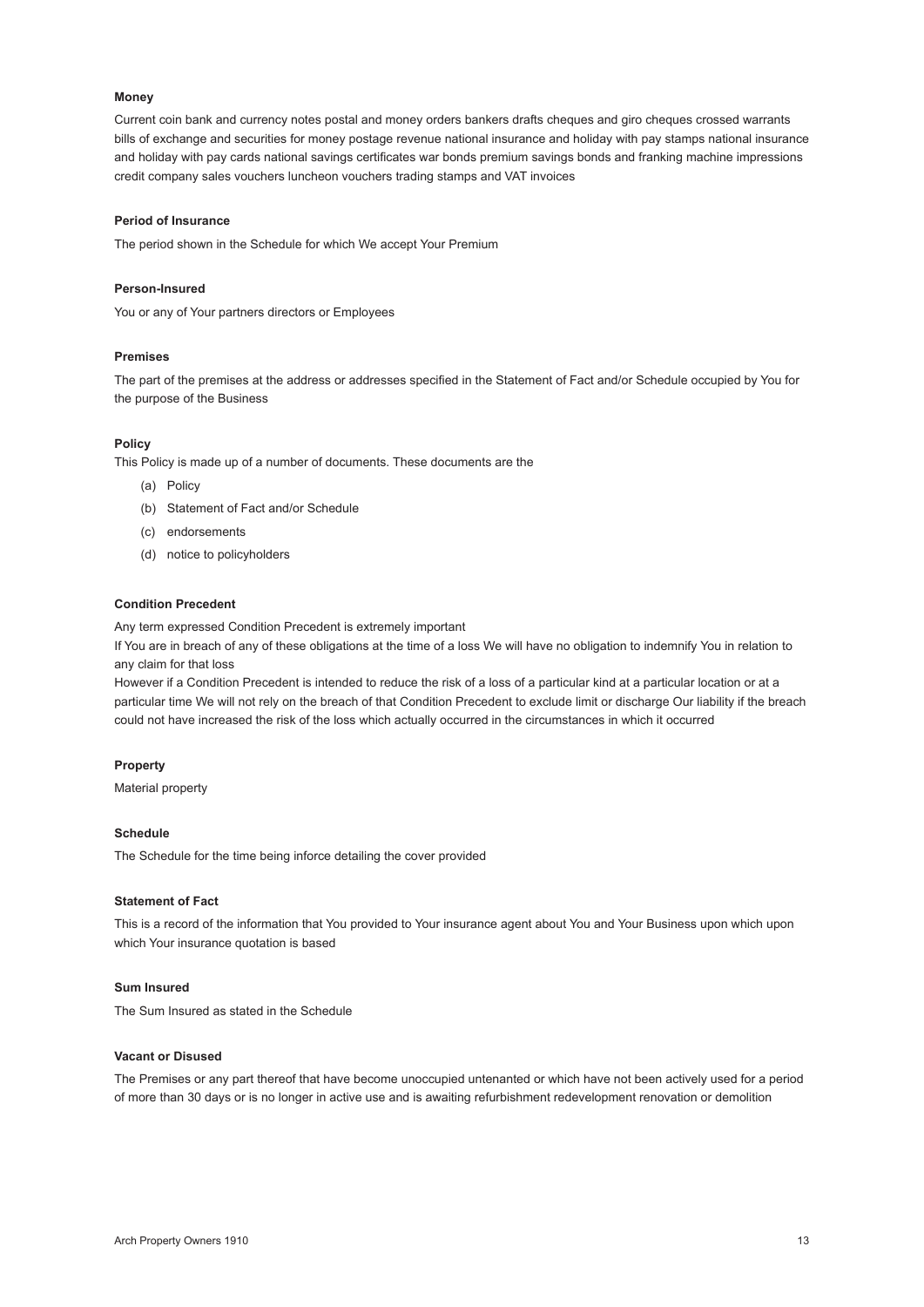# <span id="page-14-0"></span>**General Conditions**

Each Section of the Policy contains conditions and must be read in conjunction with the following General Conditions which apply to all Sections unless otherwise stated

#### **Average**

Where a Sum Insured is subject to average if at the time of the Damage the Sum Insured is less than the total value of the property You will be considered as Your own insurer for the difference and bear a proportionate share of the loss

#### **Basis of Claims Settlement for Property**

Unless stated otherwise in the Schedule the basis of settlement under this Policy shall be

#### 1. **Reinstatement**

 the amount payable in respect of Buildings Plant Machinery or Tenants Improvements shall be the cost of the reinstatement of the Damage

For this purpose "reinstatement" means

- a. the rebuilding or replacement of Property Insured lost or destroyed which provided Our liability is not increased may be carried out
	- i. in any manner suitable to Your requirements
	- ii. upon another site
- b. the repair or restoration of Property Insured damaged

 in either case to a condition equivalent to or substantially the same as but not better or more extensive than its condition when new

Provided that

- 1. Our liability for the repair or restoration of Property Insured damaged in part only shall not exceed the amount which would have been payable had such Property been wholly lost or destroyed
- 2. If at the time of reinstatement the sum representing 85% of the cost which would have been incurred in reinstating the whole of the Property covered by any item subject to this Condition exceeds its Sum Insured at the commencement of any Damage Our liability shall not exceed that proportion of the amount of the Damage which the Sum Insured shall bear to the sum representing the total cost of reinstating the whole of such Property at that time
- 3. No payment beyond the amount which would have been payable in the absence of this Condition shall be made
	- a. unless reinstatement commences and proceeds without unreasonable delay
	- b. until the cost of reinstatement shall have been actually incurred
	- c. if the Property Insured at the time of the Damage shall be insured by any other insurance effected by You or on Your behalf which is not upon the same basis of reinstatement
- 4. All the terms and Conditions of this Policy shall apply
	- a. in respect of any claim payable under the provisions of this Condition except insofar as they are varied hereby
	- b. where claims are payable as if this Condition had not been incorporated

The maximum amount We will pay in respect of any one item is the Sum Insured

#### 2 **Indemnity**

 the amount payable in respect of Stock and or all other Property Insured shall be the value at the time of Damage or at Our option the cost of reinstatement or replacement of such Property Insured or any part of it

#### Provided that

If at the time of Damage the Sum Insured for the item is less than 85% of the value of the item insured then Our liability shall be limited to that proportion of the Damage which the Sum Insured bears to the value of the Property Insured

#### **Cancellation**

- 1. You may cancel Your Policy
	- a. within 14 days of receiving Your policy documents for the first Period of Insurance if for any reason You are dissatisfied or the Policy does not meet Your requirements
	- b. if at any time You sell the Business or sell all of the Property insured shown in the Schedule or You cease trading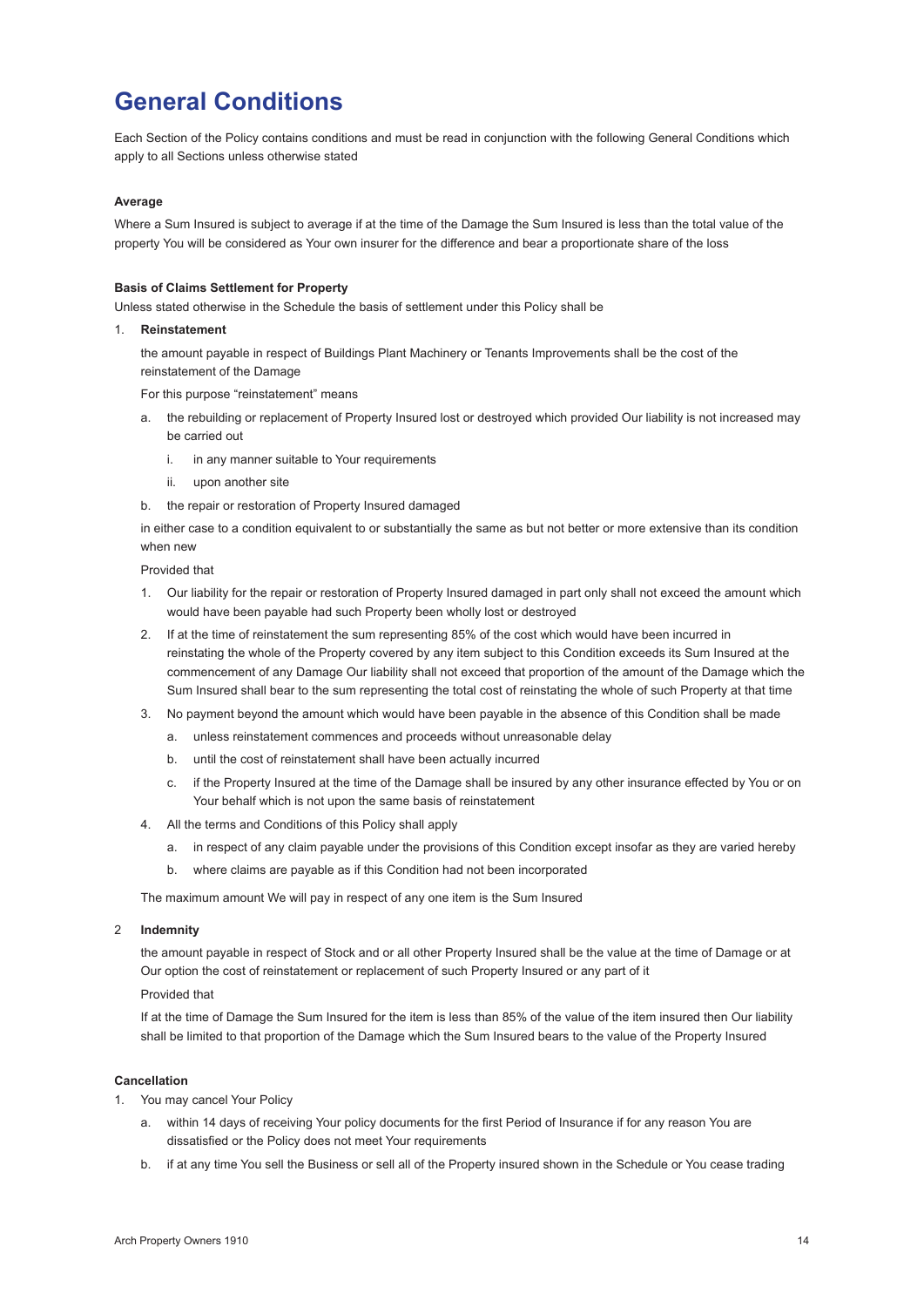If You cancel the Policy We will return part of the premium proportionate to the unexpired Period of Insurance provided that no claims have been paid or outstanding during the current Period of Insurance

1. Other than when the General Condition Fraud applies

We may cancel Your Policy

a. By sending You 30 days written notice to Your last known address

We will return part of the premium paid proportionate to the unexpired Period of Insurance provided that

- No claims have been paid or are outstanding or incidents reported that could give rise to a claim during the current Period of Insurance
- We have not identified a breach of any Policy Condition
- b. Immediately if the premium has not been paid or there has been a default under an instalment or linked credit agreement

If this Policy or the Employers Liability Section is cancelled any certificates of Employers Liability Insurance are cancelled from the same date any copies should not be displayed at Your Premises

#### **Choice of Law and Jurisdiction**

In the absence of agreement to the contrary this Policy shall be governed by and construed in accordance with the laws of England and Wales Any dispute relating to limits terms conditions and exceptions or validity of this Policy shall be subject to the jurisdiction of the courts of England and Wales

#### **Change of Risk**

You must notify Us prior to or immediately if during the Period of Insurance there is any change in Your ownership of the Business or if there is any change

- 1. in or to the Business
- 2. due to the Business being wound up or carried on by a liquidator or receiver or permanently discontinued
- 3. due to its disposal or removal
- 4. in respect of which Your interest ceases except by operation of law
- 5. in respect of the risk of subsidence ground heave or landslip where any demolition construction ground works or excavation work is being carried out on any site adjoining the Premises
- 6. to the facts or matters set out in the Schedule or otherwise comprising the risk presentation made by You to Us at inception renewal or change of the Policy

which materially increases risk of loss or Damage as Insured by this Policy

Should You be in any doubt as to whether information should be presented to Us You must

- discuss it with Your insurance agent or
- disclose it to Us

Upon being notified of any such change We may at Our absolute discretion

- (i) continue to provide cover under the appropriate Section on the same terms
- (ii) restrict the cover provided by the Section
- (iii) impose additional terms
- (iv) alter the premium
- (v) cancel the Section and or the Policy

If You fail to notify Us of any such change We may at Our absolute discretion

- (i) treat the appropriate Section and the Policy as if it had come to an end as at the date of the alteration of the risk returning a proportionate amount of the premium for the unexpired Period of Insurance if We would have cancelled the Section and the Policy had We known of the increase in risk
- (ii) treat the Section and the Policy as if it had contained such terms other than relating to premium or other restrictions from the date of change in risk as We would have applied had We known of the increase in risk
- (iii) reduce proportionately the amount paid or payable on any claim the proportion for which We are liable being calculated by comparing the premium actually charged as a percentage of the premium which We would have charged had We known of the increase in risk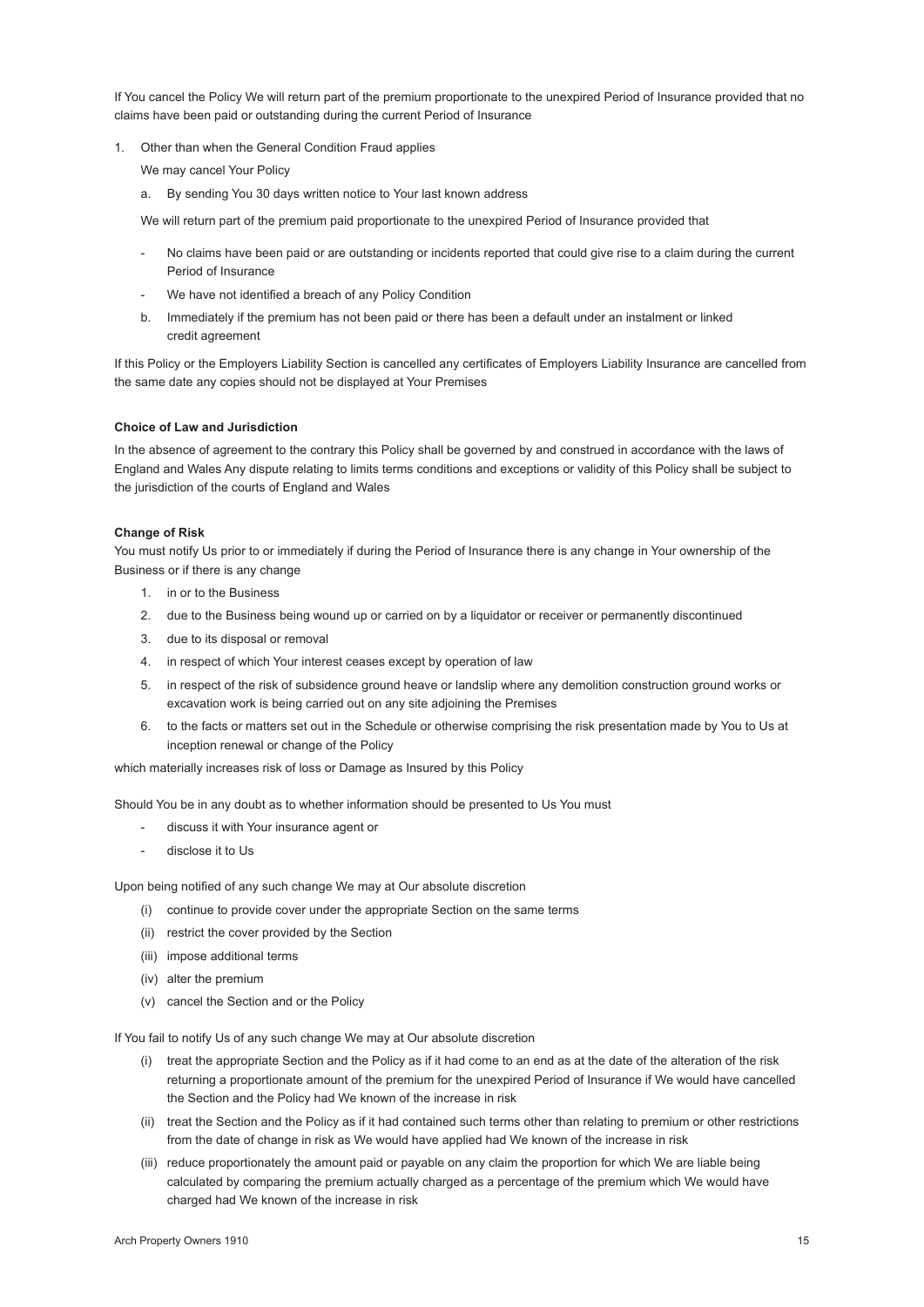#### **Claims Procedure**

If in relation to any claim You have failed to fulfil any of the following conditions You will lose Your right to indemnity or payment for that claim

You must ensure that

- 1. You notify Us as soon as is reasonably practicable where you have knowledge of any event occurrence prosecution inquest or inquiry which may result in a claim regardless of Excess
- 2. You pass to Us as soon as is reasonably practicable every letter claim writ summons and process received in connection with any claim
- 3. You must notify the police as soon as is reasonably practicable of Damage caused by malicious persons or thieves
- 4. You at Your expense provide Us with a written claim containing as much information as possible of the accident Damage or Injury including the amount of the claim within
	- a. 30 days of Your becoming aware of the event or occurrence
	- b. 7 days in the case of Damage caused by riot civil commotion strikers locked out workers persons taking part in labour disturbances or malicious persons

or such further time that We may allow

- 5. You must provide Us with all information and help We require in respect of the claim
- 6. You must pass to Us unanswered immediately all communications from third parties in relation to any event which may result in a claim under this Policy
- 7. You do not admit or repudiate liability nor offer to settle compromise make payment which may result in a claim or pay any claim under this Policy without Our written agreement
- 8. You will carry out or permit to be taken any action which may be reasonably practicable to prevent or minimise loss and/or interruption of the Business and to prevent further accident Damage or Injury
- 9. We will be entitled at any time and at Our discretion if Damage occurs which may lead to a claim to
	- a. enter or take possession of the building or premises
	- b. take possession of or require to be delivered to Us Property insured which We will deal with in a reasonable manner
	- c. take over and conduct in Your name the defence or settlement of any claim or to prosecute any claim in Your name for Your benefit and have full discretion in the conduct of any proceedings and in the settlement of any claim

without incurring liability or reducing Our rights

- 10. We will not pay for loss destruction or damage or provide cover under Legal Liabilities Section if You or anyone acting on Your behalf
	- a. do not comply with Our requirements
	- b. hinder or obstruct Us

You are not entitled to abandon Property to Us

#### **Contribution**

Applicable to the Legal Liabilities Section

1. If the insurance provided by these sections is also covered by another policy (or would but for the existence of these sections) We will only indemnify You in respect of any excess beyond the amount which would be payable under such other insurance had these sections not been effected

Applicable to all other Sections insured by this Policy

- 2. Where any loss destruction damage or liability covered by the Policy is also covered by another policy (or would be but for the existence of this Policy) We will only pay a rateable share of the loss
- 3. If the other insurance is subject to a condition of average and this Policy is not this Policy will be become subject to the same condition of average
- 4. If the Property insured covered by the other insurance is subject to a provision excluding proportional payment in whole or part the payment We make will be limited to the proportion of loss destruction or damage as the Sum Insured bears to the value of the property

#### **Contracts (Rights of Third Parties) Act 1999**

A person or company who was not a party to this Policy has no right under the Contracts (Rights of Third Parties) Act 1999 to enforce any term of this Policy but this does not affect any right or remedy of a third party which exists or is available apart from that Act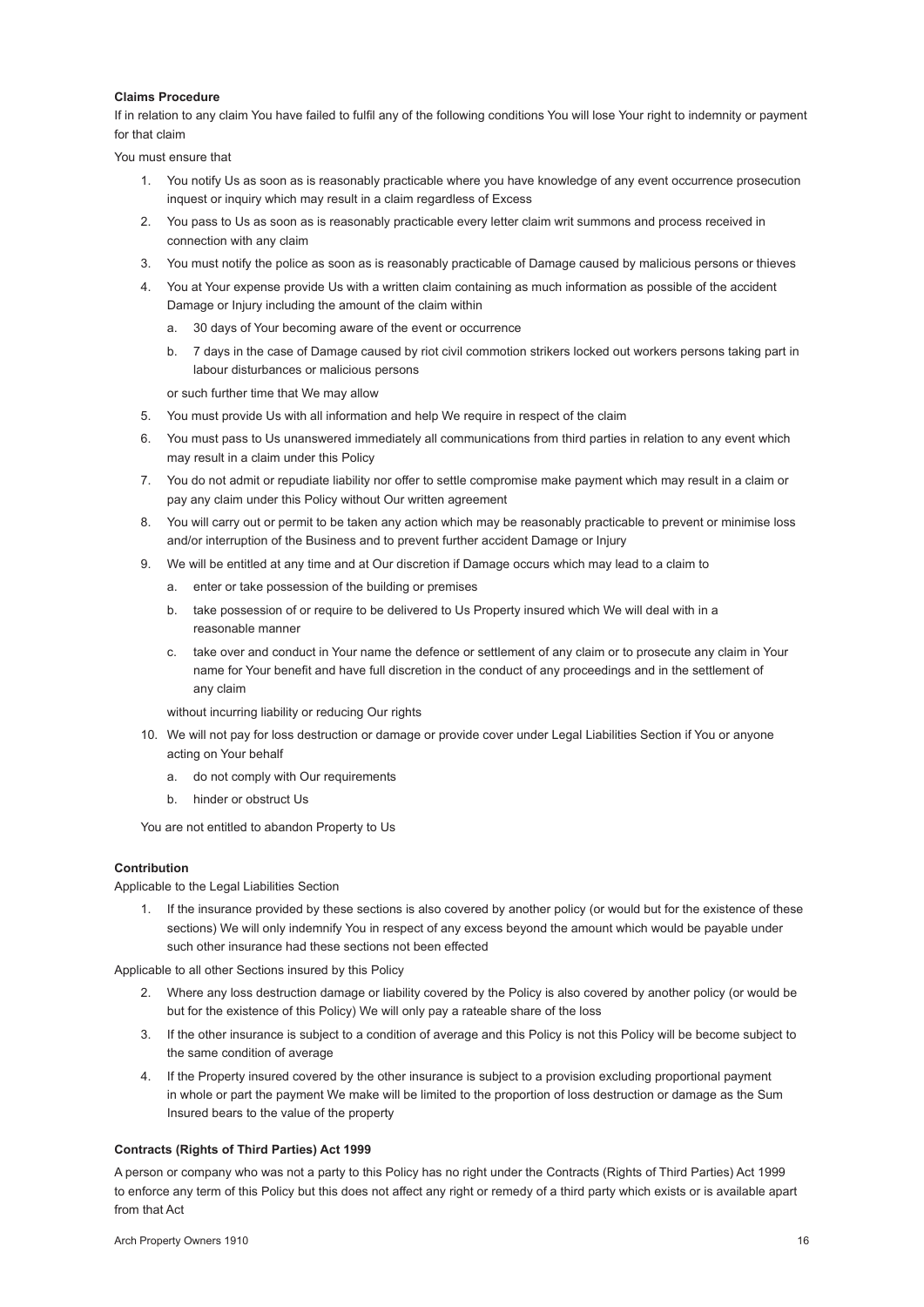#### **Discharge of Liability**

We may at any time pay

- 1. the Limit of Liability or the Limit of Indemnity or
- 2. the Sum Insured or
- 3. a smaller amount for which a claim can be settled after deduction of any sum already paid We will not make any further payments except for costs and expenses incurred prior to the payment of the claim

#### **Fraud**

If You or anyone acting on Your behalf to obtain a benefit under this Policy

- 1. makes any false or fraudulent claim
- 2. makes any exaggerated claim
- 3. supports a claim by false or fraudulent documents devices or statements whether or not the claim is itself genuine
- 4. makes a claim for loss or damage which You or anyone acting on Your behalf deliberately caused

#### We will

- (a) refuse to pay the whole of the claim and
- (b) recover from You any sums that We have already paid in respect of the claim

We will also notify You if We will be treating the Policy as having terminated with effect from the date of any acts set out in 1-4 above

In that event You will

- have no cover under the Policy from the date of the termination and
- not be entitled to any refund of premium

#### **Identification**

The Policy Schedule and the Statement of Fact (where a Statement of Fact has been used to provide us with information about You and Your Business upon which your insurance Policy is based) will be read together and form the basis of contract between You and Us

#### **Index Linking**

Whenever a Sum Insured is declared to be subject to Index Linking it is adjusted at monthly intervals as follows

- 1. in respect of Buildings Landlords Fixtures and Fittings internal decorations shop fronts and tenants improvements in accordance with the percentage change in the General Building Cost Information Service
- 2. in respect of Stock in trade and Loss of Rent in accordance with the percentage change in the Producer Price Index for Home Sales of Manufactured Products
- 3. in respect of all other Contents other than Stock in trade in accordance with the Durable Goods Section of the Retail Prices Index

At each renewal the premium will be adjusted to apply to the Sum Insured which then pertains and We waive all rights to additional premium arising solely out of such index adjustments prior to renewal

#### **Interest Clause**

The interests of third parties which You are required to include on this Policy under the terms of any mortgage property lease or hiring leasing or hire purchase agreement are automatically noted subject to You advising Us as soon as is reasonably practicable

#### **Fair Presentation of the Risk**

We are keen to work in partnership with You and avoid any misunderstandings

1. You must make a fair presentation of the risk to Us at inception renewal and variation of the Policy

Should You be in any doubt as to whether information should be presented to Us You must

- discuss it with Your insurance agent or
- disclose it to Us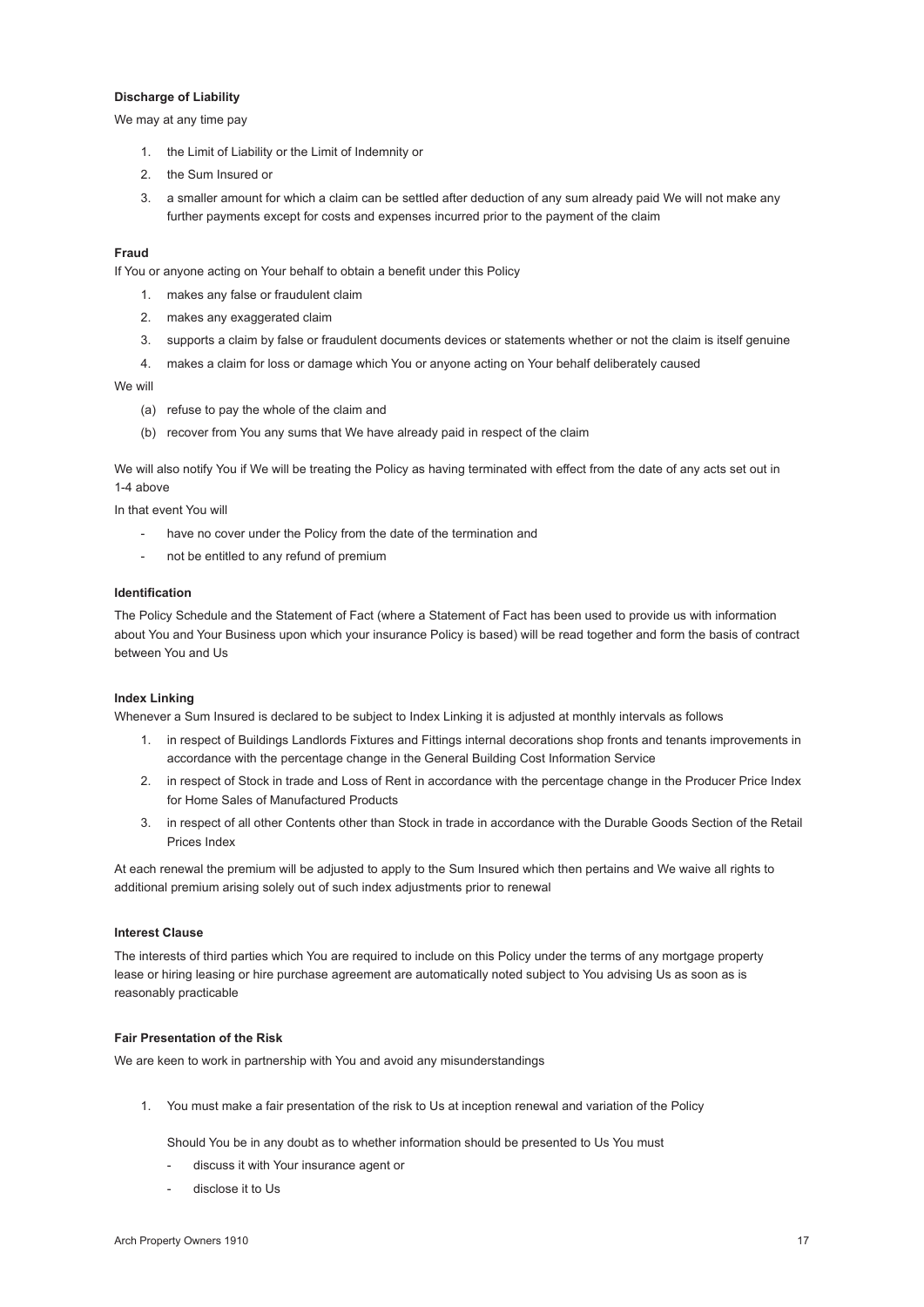- 2. We may at Our absolute discretion avoid the Policy and refuse to pay any claims where any failure to make a fair presentation is
	- (a) deliberate or reckless or
	- (b) of such other nature that if You had made a fair presentation We would not have issued the Policy
	- We will return the premium paid by You unless the failure to make a fair presentation is deliberate or reckless
- 3. If We would have issued the Policy on different terms had You made a fair presentation We will not avoid the Policy except where the failure is deliberate or reckless but We may instead at Our absolute discretion
	- (a) reduce proportionately the amount paid or payable on any claim the proportion for which We are liable being calculated by comparing the premium actually charged as a percentage of the premium which We would have charged had You made a fair presentation and or
	- (b) treat the Policy as if it had included such additional terms other than those requiring payment of the premium as We would have imposed had You made a fair presentation

For the purposes of this condition references to

- (i) avoiding a Policy means treating the Policy as if it had not existed from the inception date (where the failure to make a fair presentation of the risk occurs before the inception of the Policy) the renewal date (where the failure occurs at renewal of the Policy) or the date of change (where the failure occurs when the Policy is changed)
- (ii) refunds of premium should be treated as refunds of premium back to the inception date renewal date or date of change as the context requires
- (iii) issuing a Policy should be treated as the references to issuing the Policy at inception renewing or change of the Policy as the context requires
- (iv) premium should be treated as the premium payable for the particular contract of insurance which is subject to this condition where there is more than one contract of insurance

#### **Subjectivity Condition**

If this policy has been issued or renewed subject to the following requirements

- (1) (a) You providing Us with any additional information requested
	- (b) You completing any actions agreed between You and Us
	- (c) You allowing Us to complete any actions agreed between You and Us
- by the required date(s)
- (2) You allowing Us access to the Premises Your contract sites and or the Business to carry out survey(s) within 60 days of the inception or renewal date unless We agree otherwise in writing
- (3) You complying with all survey risk improvements to make alterations to the Premises or contract sites by the required date(s)

and You do not complete these requirements by the required date(s), then We may at Our absolute discretion

- (a) modify the premium
- (b) issue a mid-term amendment to the policy or Section terms Conditions and Exceptions
- (c) exercise our right to cancel the Policy
- (d) leave the Policy or Section terms Conditions and Exceptions and the premium, unaltered

We will contact You with Our decision and where applicable specify the date(s) by which any action(s) agreed need to be completed by You and or any decision by Us will take effect If the premium terms or conditions are amended by Us then You will have fourteen (14) days to accept or reject the revised basis of indemnity

If You elect to reject the revised basis of premium terms and conditions then You shall be entitled to a proportionate refund of premium for the unexpired period of cover provided that no claim has been made during the current Period of Insurance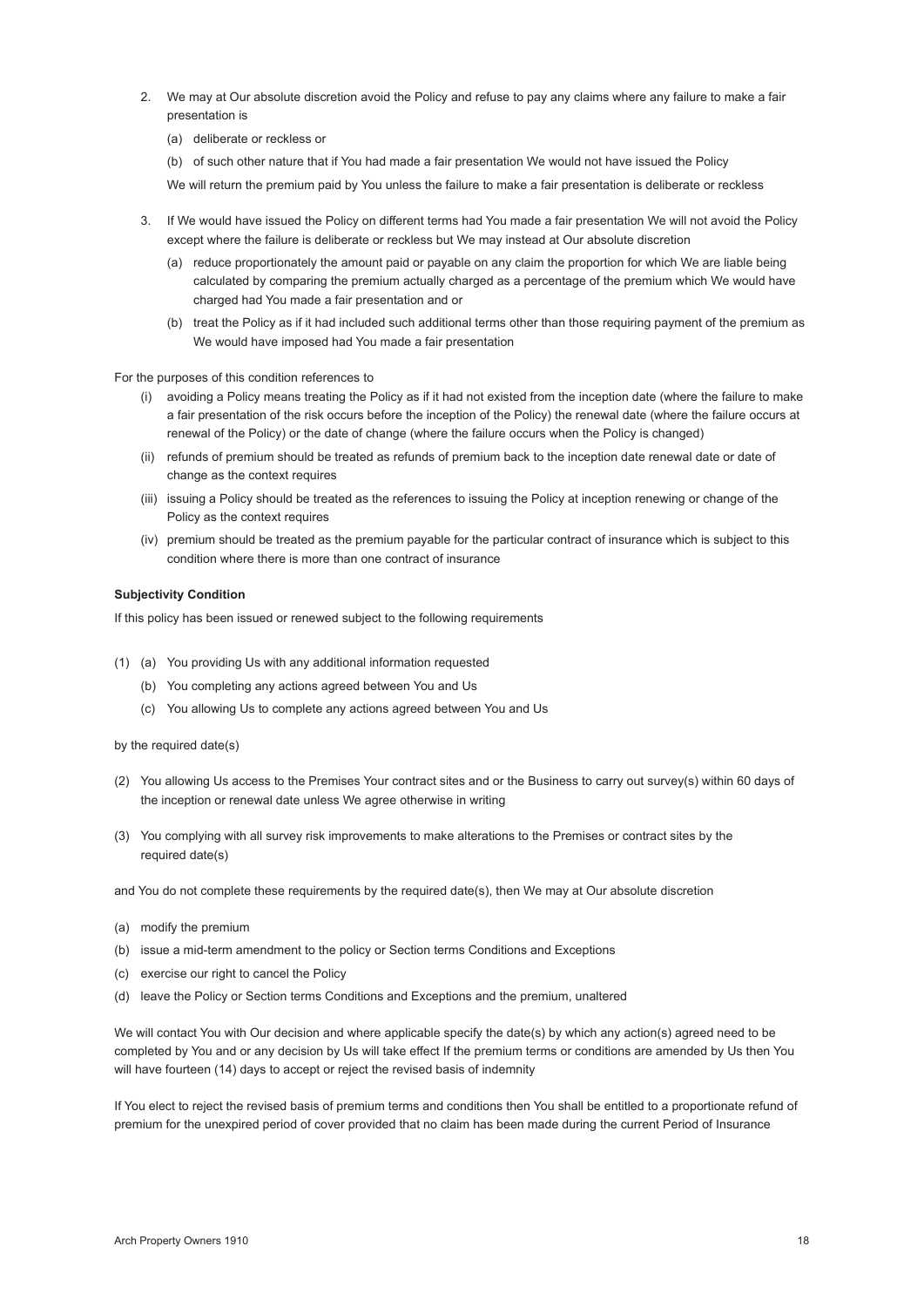If We exercise Our right to cancel the Policy then You shall be entitled to a proportionate refund of premium for the unexpired period of cover provided that no claim has been made during the current Period of Insurance

To the extent that this Condition conflicts with any other cancellation condition then this Condition shall prevail

Except in so far as they are expressly varied by this Condition all of the terms conditions exclusions and limits of this Policy and of the Sections of the policy shall continue to apply until We advise You otherwise

#### **Reasonable Care**

If in relation to any claim You have failed to fulfil any of the following conditions You will lose Your right to indemnity or payment for that claim

You must

- 1. take all reasonable precautions to prevent or minimise any circumstance or to cease any activity which may cause accident Damage or Injury
- 2. maintain the Premises machinery plant and equipment and furnishings in a good state of repair
- 3. exercise care in the selection and supervision of Employees
- 4. comply with all relevant statutory requirements manufacturers recommendations and other regulations relating to the use inspection and safety of property and the safety of persons
- 5. make good or remedy any defect or danger which becomes apparent and take such additional precautions as the circumstances may require

#### **Reinstatement**

When We decide or are required to reinstate or replace any Property You will at Your expense provide

- 1. plans
- 2. documents
- 3. books
- 4. information

which We require

We will not be obliged to reinstate Property exactly but only in a satisfactory manner as circumstances allow The maximum amount We will pay in respect of one item is the Sum Insured

#### **Sanction Limitation and Exclusion**

We shall not be liable to pay any claim or provide any benefit under any insurance cover or extension to the extent that the provision of such cover, payment of such claim or provision of such benefit would expose Us to any sanction, prohibition or restriction under United Nations resolutions or the trade or economic sanctions, laws or regulations of the European Union, United Kingdom or United States of America.

#### **Subrogation**

Anyone making a claim under this Policy must at Our request and expense do everything We reasonably require to

- 1. enforce a right or remedy
- or
- 2 obtain relief or indemnity

from other parties to which We will become entitled or subrogated because of payment for or making good accident Damage or Injury We may require You to carry out such actions before or after We make any admission of or payment of a claim

#### **Language**

The contractual terms conditions exclusions and other information relating to this Policy will be in the English language

#### **Unoccupancy**

Whenever a building or portion of a building becomes Vacant or Disused We shall not be liable for the first £500 of each claim for Damage caused by Malicious Persons (other than by fire or explosion) not acting on behalf of or in connection with any political organisation storm flood escape of water or fuel oil sprinkler leakage or theft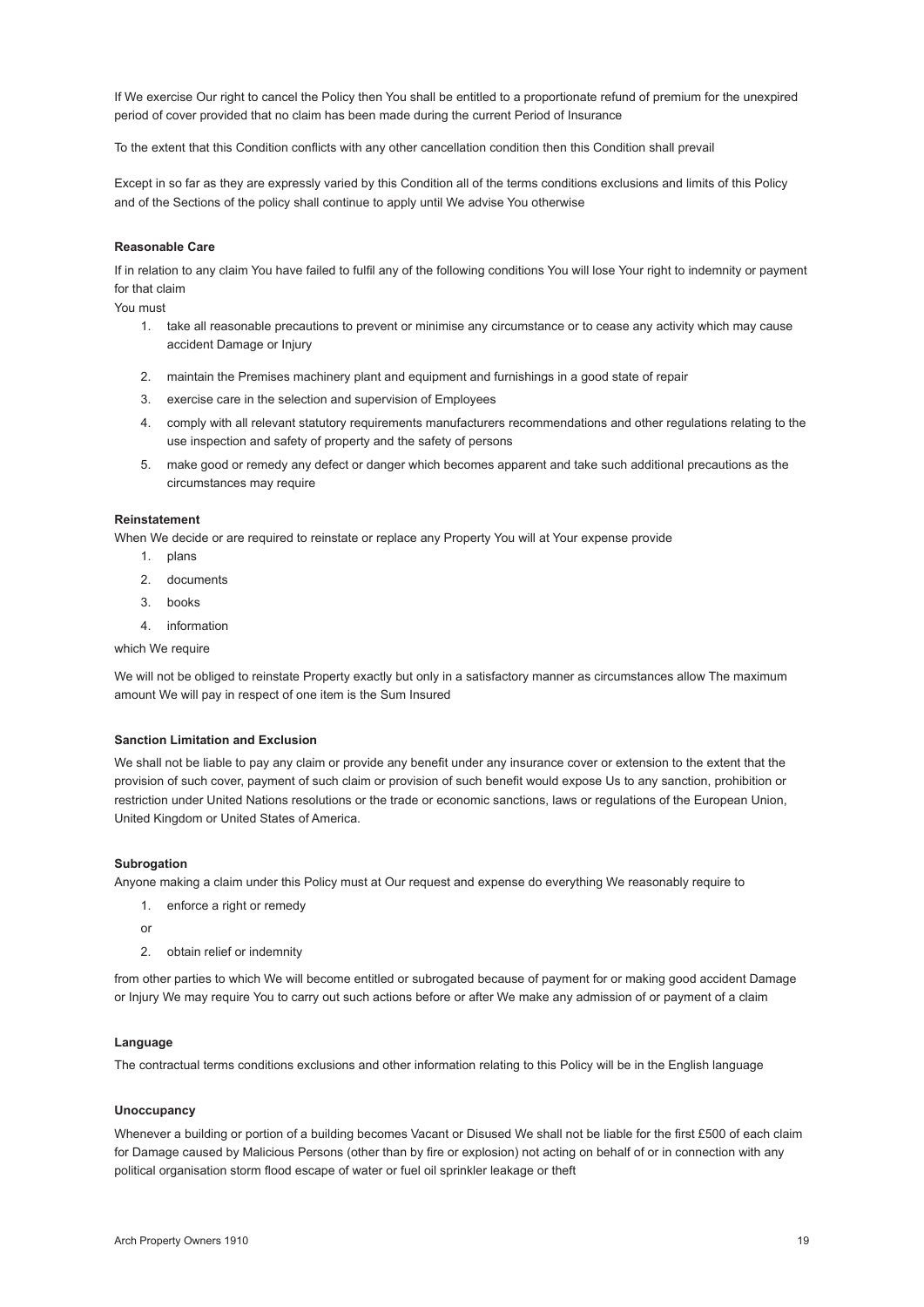If in relation to any claim for Damage in respect of any Vacant or Disused buildings You have failed to fulfil any of the following conditions You will lose Your right to indemnity or payment for that claim You must

- 1. tell Us immediately if any building or part of any building becomes Vacant or Disused We shall have the right to change the terms and conditions of the Policy and You must action any risk improvement measures that We require within the agreed timescales and pay any additional premium if required
- 2. ensure all services are turned off at the mains except electricity where needed to maintain any fire or intruder alarm system in operation and the water and heating system drained (and wherever possible chain and padlock the isolation valves)

 You must at Our request provide any bills for any utilities being supplied to the Premises at the time of any Damage resulting from escape of water for verification by Us

- 3. carry out at least weekly internal and external inspections of the Premises and
	- a. maintain a weekly log of such inspections
	- b. as soon as possible repair or arrange to be repaired any defects found
- 4. ensure that the Premises are adequately secured against unauthorised entry including the sealing of any letterboxes and openings
- 5. remove any accumulations of combustible materials such as junk mail and newspapers during each inspection of the Premises
- 6. advise Us immediately if the buildings are to be occupied by contractors for renovation alteration or conversion purposes or if the buildings are to become occupied or used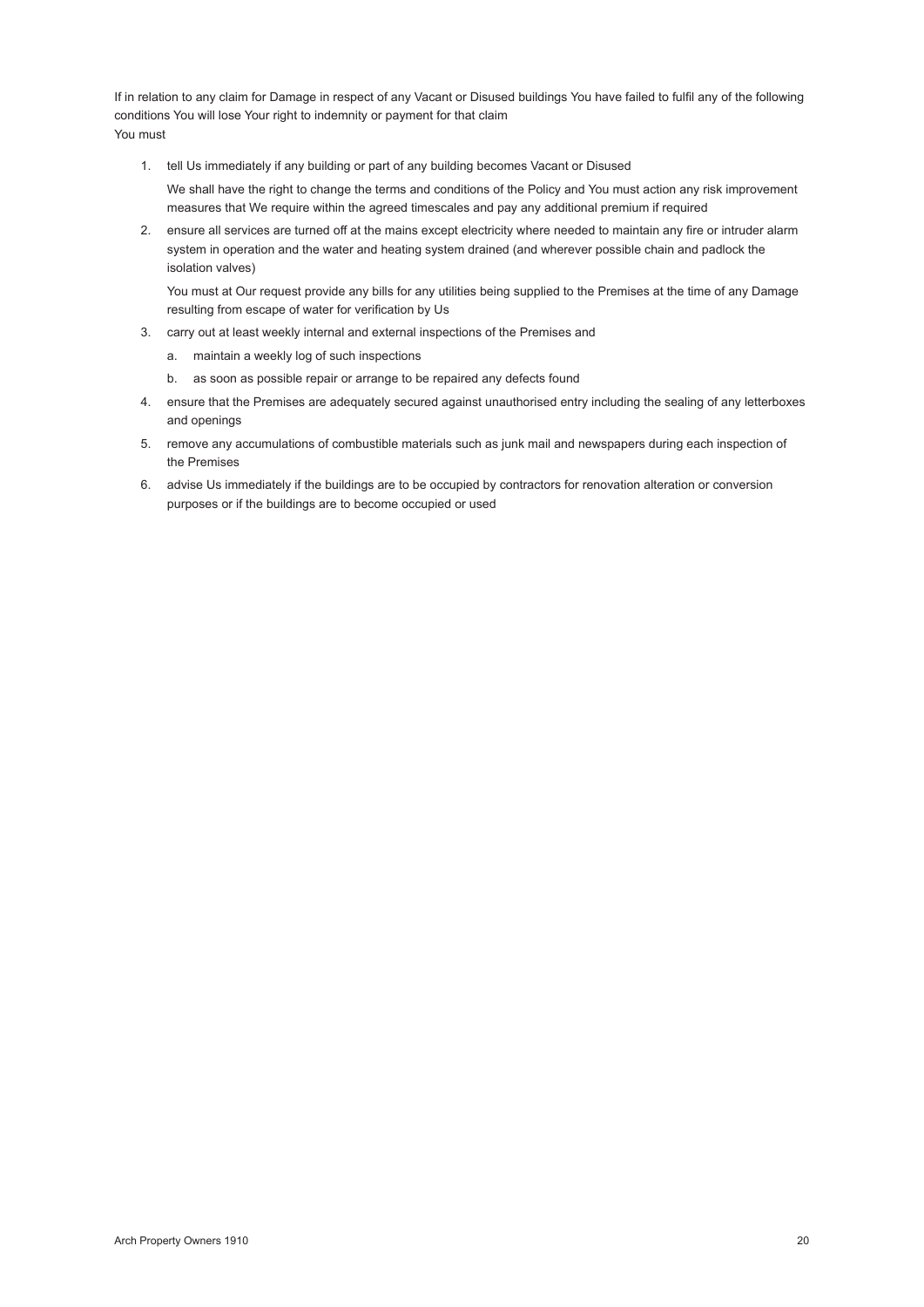### <span id="page-21-0"></span>**General Exceptions**

Each Section of the Policy contains exceptions and must be read in conjunction with the following General Exceptions which apply to all Sections unless otherwise stated

This Policy does not cover

#### **Nuclear Risks**

Damage to any property whatsoever or any loss or expense whatsoever resulting or arising therefrom or any consequential loss or any legal liability of whatsoever nature directly or indirectly caused by or contributed to by or arising from

- 1. ionising radiations or contamination by radioactivity from any nuclear fuel or from any nuclear waste from the combustion of nuclear fuel
- 2. the radioactive toxic explosive or other hazardous properties of any explosive nuclear assembly or nuclear component thereof

Subject to indemnity under the Employers Liability Sub-Section as far as concerns Injury caused to any of Your Employees if such Injury arises out of and in the course of employment or engagement of such person by You this General Exception shall only apply

- a. in respect of liability of any Principal
- b. liability assumed by You under agreement and which would not have attached in the absence of such agreement

#### **War Government Action and Terrorism**

- 1. Damage to any property whatsoever or any loss or expense whatsoever resulting or arising therefrom or any consequential loss directly or indirectly caused by or contributed to by or arising from
	- a. War Government Action or Terrorism
	- b. civil commotion in Northern Ireland
- 2. legal liability of whatsoever nature or any costs or expenses whatsoever directly or indirectly caused by or contributed to by or arising from War Government Action or Terrorism except to the extent stated in the Liability Provisions

For the purpose of this General Exception and its Liability Provisions –

 War shall mean war invasion acts of foreign enemies hostilities or warlike operations (whether war be declared or not) civil war mutiny civil commotion assuming the proportions of or amounting to popular rising military rising insurrection rebellion revolution or military or usurped power

Government Action shall mean martial law confiscation nationalisation requisition or destruction of property by or under the order of any government or public or local authority or any action taken in controlling preventing suppressing or in any way relating to War

Terrorism shall mean any act(s) of any person(s) or organisation(s) involving

- 1. the causing occasioning or threatening of harm of whatever nature and by whatever means
- 2. putting the public or any section of the public in fear

 in circumstances in which it is reasonable to conclude that the purpose(s) of the person(s) or organisation(s) are wholly or partly of a political religious ideological or similar nature

 In any action suit or other proceedings where We allege that by reason of this Exception as far as it relates to Terrorism any Damage or resulting loss or expense or consequential loss is not covered by this insurance the burden of proving that such Damage loss expense or consequential loss is covered shall be upon You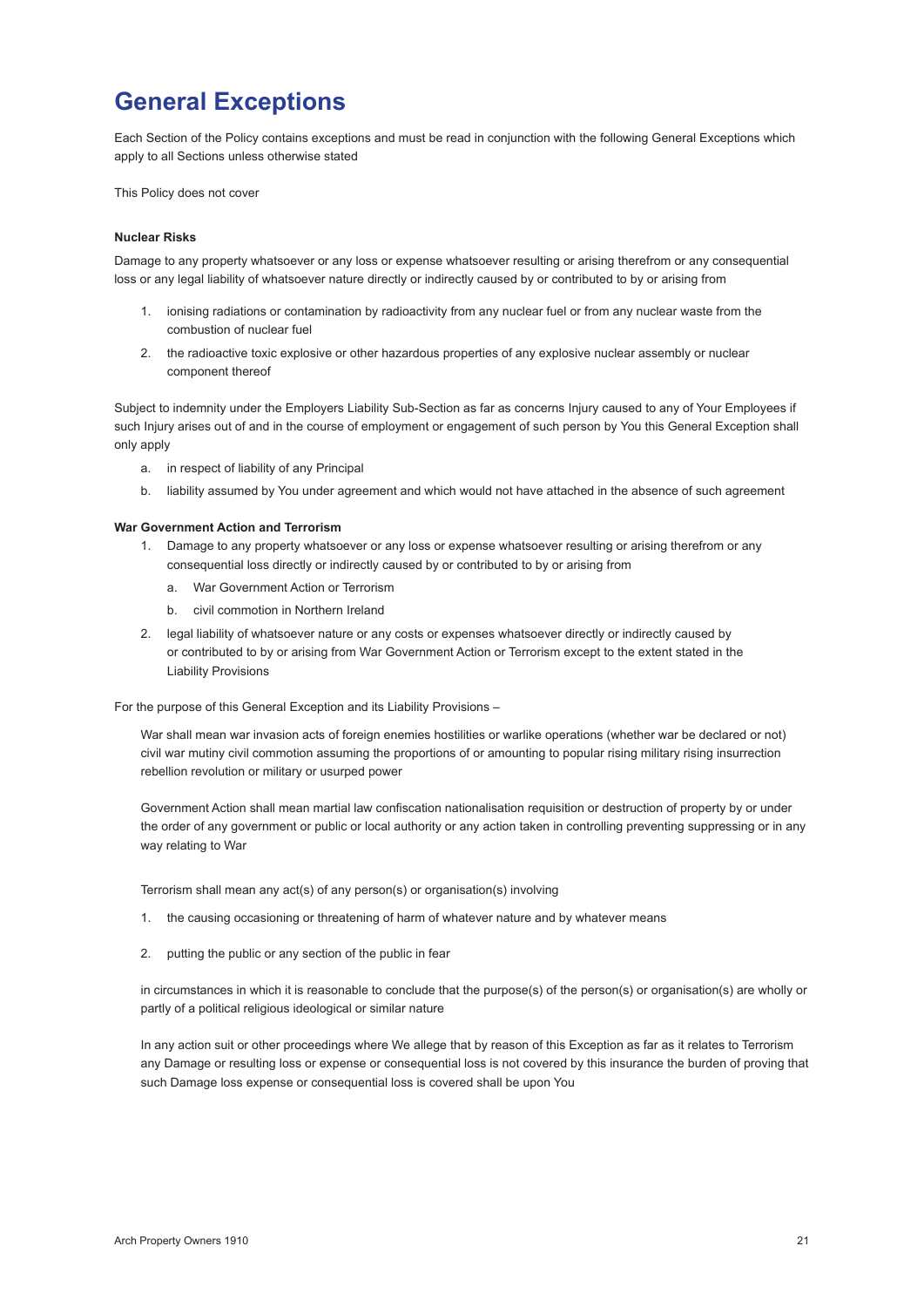#### **Liability Provisions**

Subject otherwise to the terms definitions exclusions exceptions provisions and conditions of this Policy and its Legal Liabilities Section

- 1. We will indemnify You under the Employers Liability Sub-Section provided that in respect of any one claim or series of claims arising out of any one original event Our liability in respect of all legal liability costs and expenses directly or indirectly caused by or contributed to by or arising from Terrorism shall not exceed £5,000,000
- 2. We will indemnify You under the Property Owners Liability Sub-Section against legal liability costs and expenses directly or indirectly caused by or contributed to by or arising from Terrorism provided that Our liability for all damages (including interest thereon) shall not exceed
	- a. in respect of or arising out of any one event or all events of a series consequent upon one original cause £2,000,000 or the amount of the Property Owners Liability Sub-Section Indemnity limit stated in the Schedule whichever is the lower but in respect of Products Supplied this limitation shall apply to all insured events occurring in any one Period of Insurance
	- b. in respect of all Pollution or Contamination consequent upon Terrorism and which is deemed to have occurred during any one Period of Insurance £2,000,000 in the aggregate or the amount of the Property Owners Liability Sub-Section indemnity limit stated in the Schedule whichever is the lower

#### **Pollution and Contamination**

(Applicable to Property Damage Equipment Breakdown Loss of Rental Income Sections)

Damage or Loss of Rental Income caused by or arising from pollution or contamination except (unless otherwise excluded) Damage to the Property Insured caused by

- 1. pollution or contamination which itself results from fire lightning explosion aircraft or other aerial devices or articles dropped therefrom riot civil commotion strikers locked-out workers malicious persons other than thieves earthquake storm flood bursting overflowing discharging or leaking of water tanks apparatus or pipes sprinkler leakage or impact by any vehicle or animal
- 2. any of the Contingencies in (1) above which itself results from pollution or contamination

#### **Date Recognition**

#### (Not applicable to Employers Liability Sub-Section)

Damage accident or liability directly or indirectly caused by or consisting of or arising from the failure of any computer data processing equipment or media microchip integrated circuit or similar device or other equipment or system for processing storing or receiving data or any computer software whether Your property or not and whether occurring before during or after the year 2000

- 1. correctly to recognise any date as its true calendar date
- 2. to capture save or retain and/or correctly to manipulate interpret or process any data or information or command or instruction as a result of treating any date otherwise than as its true calendar date
- 3. to capture save retain or correctly to process any data as a result of the operation of any command which has been programmed into any computer software being a command which causes the loss of data or the inability to capture save retain or to correctly process such data on or after any date

In respect of Property Damage Equipment Breakdown Loss of Rental Income Sections this General Exclusion shall not exclude subsequent Damage not otherwise excluded which itself results from fire lightning explosion aircraft or other aerial devices or articles dropped therefrom riot civil commotion strikers locked-out workers persons taking part in labour disturbances malicious persons other than thieves earthquake storm flood escape of water from any tank apparatus or pipe theft or impact by any vehicle or animal

#### **Sonic Bangs**

Damage caused by pressure waves caused by aircraft or other aerial devices travelling at sonic or supersonic speeds

#### **Computer Virus and Hacking**

1. Damage to any computer or other equipment or component or system or item which processes stores transmits or retrieves data or any part thereof whether tangible or intangible (including but without limitation any information or programs or software) and whether Your Property or not where such Damage is caused by Virus or Similar Mechanism or Hacking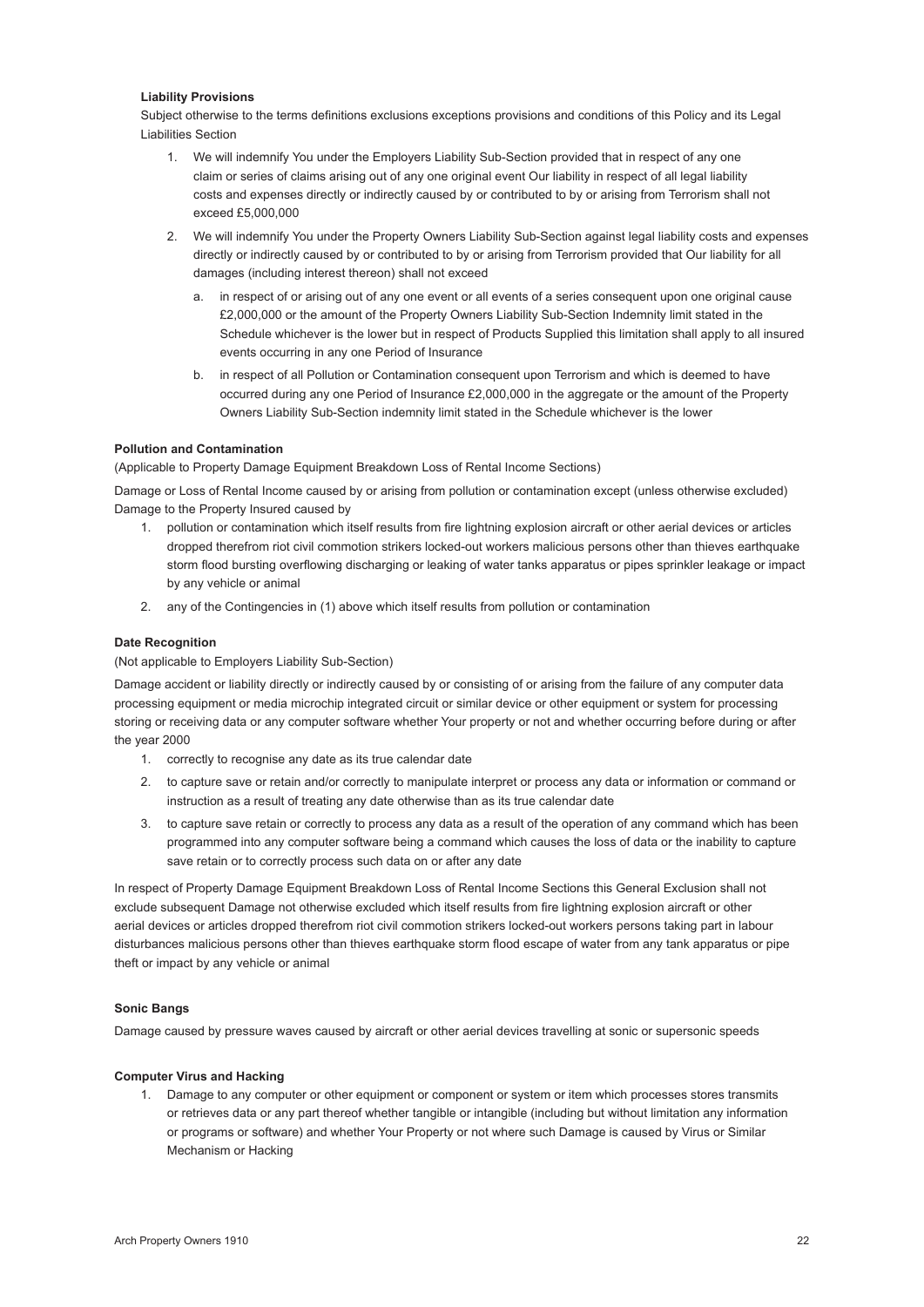2. financial loss directly or indirectly caused by or arising from Virus or Similar Mechanism or Hacking

but this shall not exclude Damage or financial loss which is not otherwise excluded from this Policy and which results from fire lightning explosion earthquake aircraft or other aerial devices or articles dropped therefrom riot civil commotion strikes labour disturbances malicious persons (including the acts of thieves but excluding the acts of malicious persons which do not involve physical force or violence) storm flood escape of water or oil from any tank apparatus or pipe impact by any vehicle or animal

#### For the purpose of this Exception

 Virus or Similar Mechanism shall mean program code programming instruction or any set of instructions intentionally constructed with the ability to damage interfere with or otherwise adversely affect computer programs data files or operations whether involving self-replication or not The definition of Virus or Similar Mechanism includes but is not limited to trojan horses worms and logic bombs

 Hacking shall mean unauthorised access to any computer or other equipment or component or system or item which processes stores transmits or retrieves data whether Your Property or not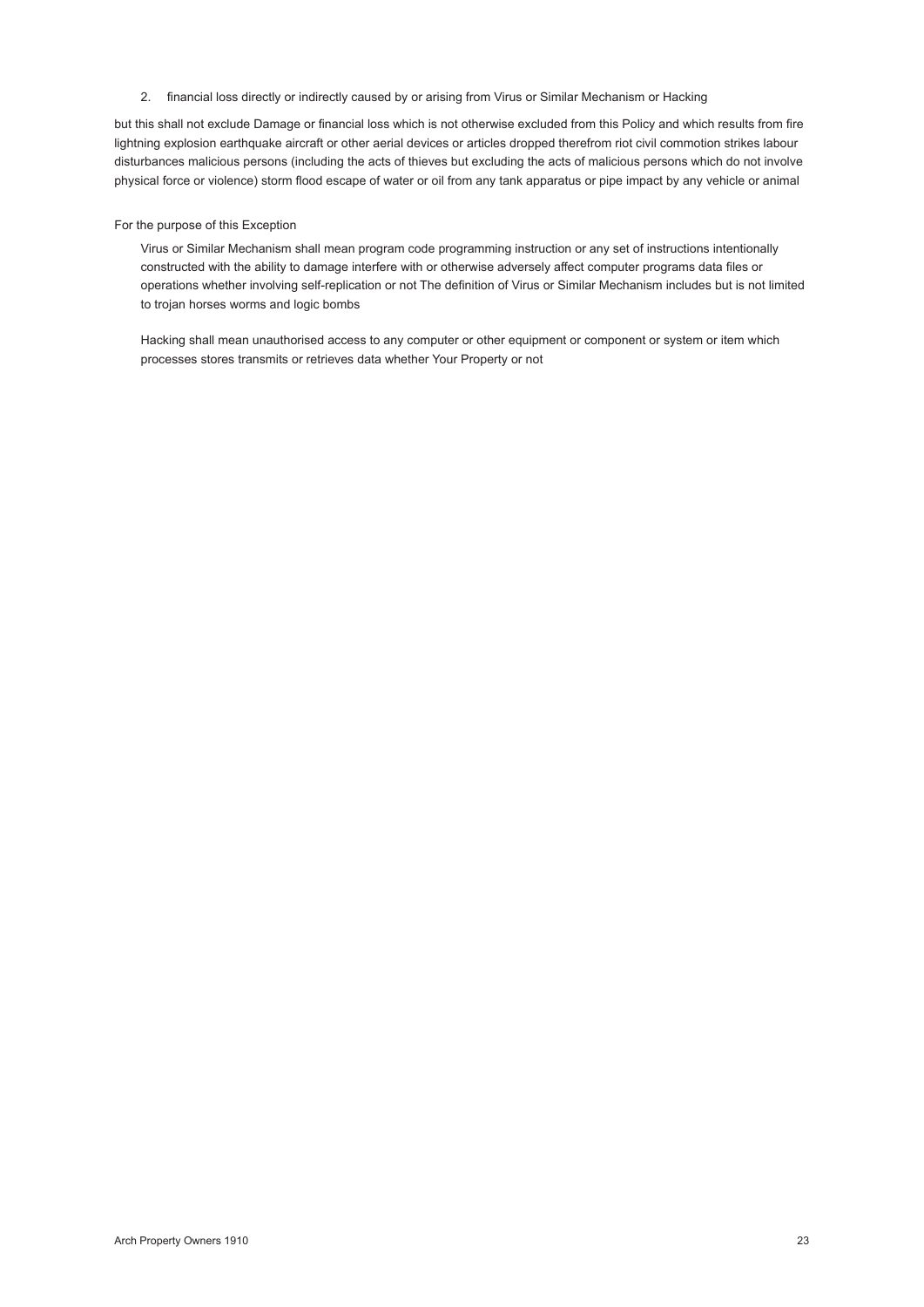### <span id="page-24-0"></span>**Property Damage Section**

### **Definitions**

The following Definitions apply to this Section and shall keep the same meaning wherever they appear in the Section they should also be read in conjunction with the General Definitions at the start of the Policy

#### **Excess/Excesses**

shall mean the amount or amounts shown in Your Policy or the Schedule which We will deduct from each and every claim at each separate location and will be deducted after the application of Average.

You will repay any such amount paid by Us.

#### **Property Insured**

Property Insured as detailed in the Schedule

### **Property Insured**

#### **Buildings** comprising

- 1. Buildings including foundations
- 2. landlord's fixtures and fittings including but not limited to lifts and other plant and machinery attached to and forming part of the Building
- 3. annexes canopies temporary buildings lamp posts street furniture fixed signs gangways pedestrian malls and pedestrian access bridges
- 4. walls gates fences
- 5. telephone gas electricity water drainage and sewers electrical instruments meters piping cabling and the accessories thereto providing services to or from the Buildings and extending to the public mains but only to the extent of Your responsibility
- 6. car parks roads pavements forecourts and similar surfaces all constructed of solid materials
- 7. landscaping excluding external ponds and lakes
- 8. fixed glass or polycarbonate substitutes including mirrors fixed glass in furniture plate glass tops ceramic hobs solar glass heating panels double glazed units intruder alarm foils and fixed sanitary ware
- 9. tenants' improvements if You are responsible and property comprising fixtures and fittings (but excluding moveable contents) formerly the property of tenants but relinquished to You at the time of surrender of lease

all being Your property or for which You are responsible as owner of the Building and situate at the Premises as detailed in the Schedule

#### **Landlords Contents** comprising

Furniture furnishings stock in trade potted plants trees and shrubs statutes garden furniture contents of fuel tanks video audio building management systems and security equipment and other similar property belonging to You and for which You are responsible as Landlord up to a limit of £5,000 per Premises unless stated otherwise in the Schedule but excluding

- 1. curios works of art antiques sculptures or rare books where the value of any one article exceeds £1,000
- 2. property more specifically insured

### **Cover**

We will indemnify You in respect of Damage to Property Insured occurring during the Period of Insurance at the Premises and caused by each of the following Contingencies as they appear in the Schedule subject to the Excess

The Sum Insured under each item other than for items solely applying to fees removal of debris rent private dwelling houses churches or buildings in course of erection is separately subject to Average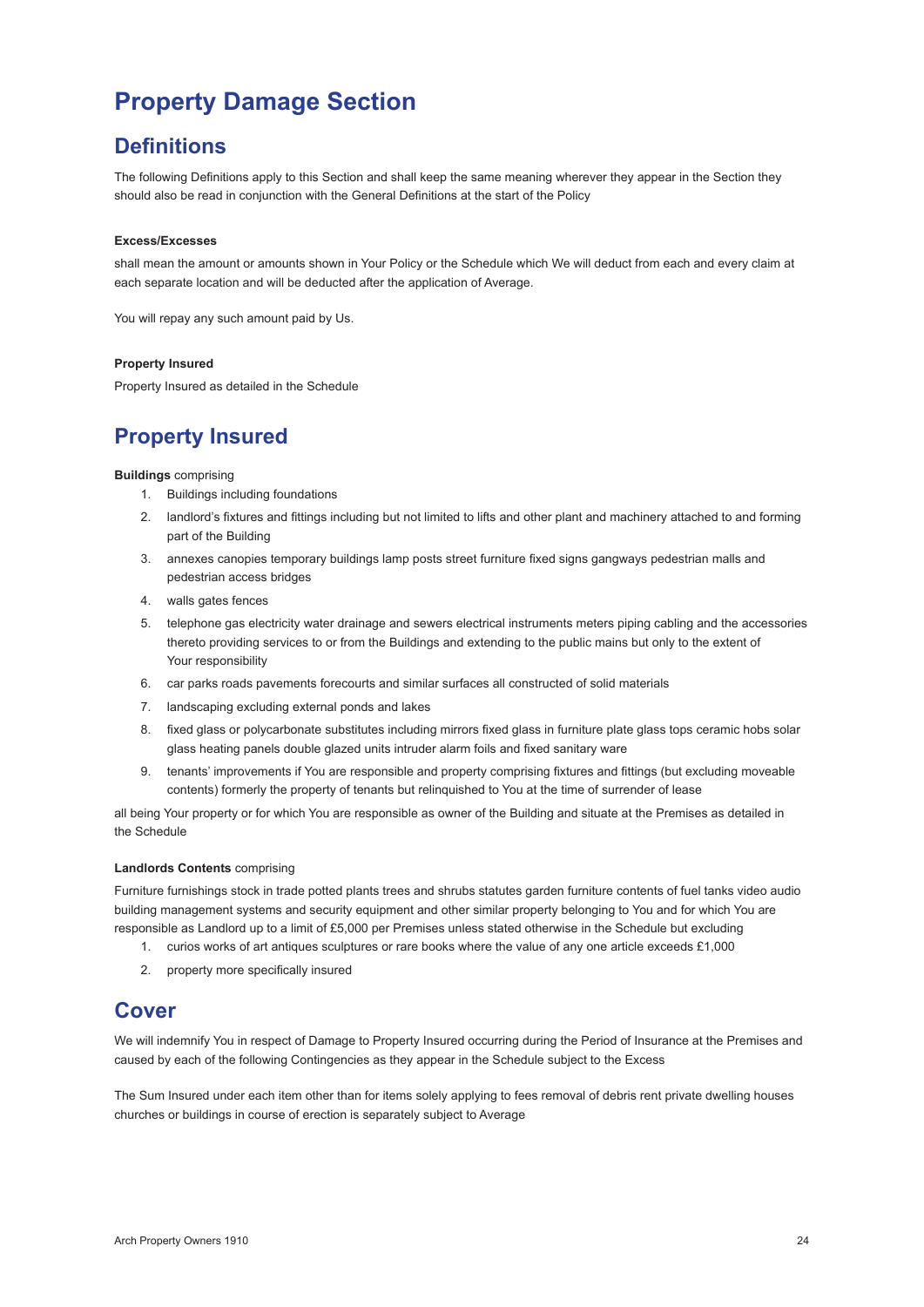#### **Limit of Liability**

The maximum We will pay under this Section in any one Period of Insurance will not exceed

- 1. the Sum Insured on each item or
- 2. the total Sum Insured or
- 3. any other maximum amount payable or limit of liability specified in the Schedule

### **Standard Contingencies**

#### **Fire**

But we will not indemnify You for Damage

- 1. caused by explosion resulting from fire
- 2. caused by earthquake or subterranean fire
- 3. to that portion of any item caused by its own self ignition leakage of electricity short circuiting or over running
- 4. caused by
	- a. its own spontaneous fermentation or heating
	- b. its undergoing any heating process or involving the application of heat

#### **Lightning**

#### **Explosion**

But we will not indemnify You for Damage

- 1. caused by the bursting of any boiler economiser or other vessel machine or apparatus belonging to You or under Your control in which internal pressure is due to steam only
- 2. to any vessel machine or apparatus or its contents resulting from the explosion thereof but this shall not exclude Damage caused by explosion of any boiler or gas appliance used for domestic purposes only

**Aircraft** and /or other aerial devices and/or articles dropped therefrom

**Riot Civil Commotion** strikers locked-out workers or persons taking part in labour disturbances or malicious persons acting on behalf of or in connection with any political organisation

We will not indemnify You in respect of Damage

- 1. arising from the cessation of work
- 2. arising from confiscation or destruction or requisition by order of the Government or any public authority
- 3. by fire caused by strikers locked-out workers or persons taking part in labour disturbances or malicious persons

**Malicious Persons** not acting on behalf of or in connection with any political organisation but only where Standard Contingency Riot Civil Commotion is also insured by this Section

#### **Earthquake and or Subterranean Fire**

#### **Theft** or attempted theft

But we will not indemnify You for

- 1. dishonest or fraudulent action by You Your partners directors or Employees or any person lawfully on the Premises
- 2. jewellery precious metals stones or articles composed from them money works of art curiosities rare books bullion or furs except where specifically mentioned in the Schedule as being insured

#### **Storm** and falling trees

But we will not indemnify You for Damage

- 1. attributable solely to change in the water table level
- 2. caused by
	- a. subsidence ground heave or landslip
	- b. inundation from the sea whether resulting from Storm tempest or otherwise
	- c. frost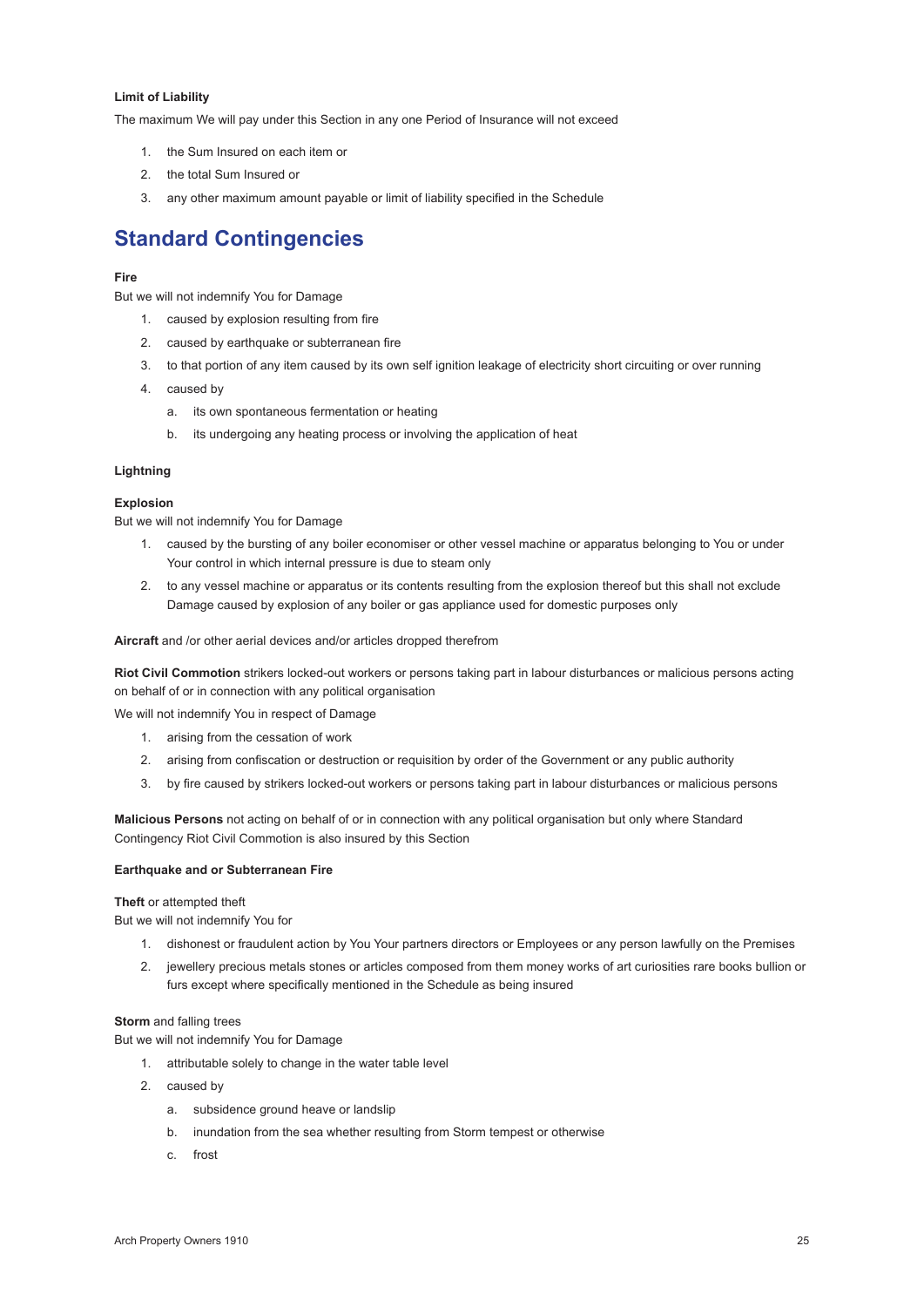- d. escape of water from the normal confines or any natural or artificial water course lake reservoir canal or dam
- e. felling lopping pruning of trees
- 3. to fences gates and moveable Property in the open or in open sided Buildings

#### **Flood**

We will not indemnify You in respect of Damage

- 1. caused by
	- a. Storm or tempest
	- b. subsidence ground heave or landslip
	- c. frost
	- d. by escape of water from any tank apparatus or pipe
	- e. felling lopping or pruning of trees
- 2. attributable solely to change in the water table level
- 3. to fences gates and moveable Property in the open or in open sided Buildings

**Escape of Water** from any tank apparatus pipe or escape of fuel from any fixed oil heating installation

We will not indemnify You for Damage caused by water discharged or leaking from an automatic sprinkler installation

**Impact** by any animal or road vehicle or by goods falling therefrom or collapse or breakage of television or radio receiving aerials or satellite dishes

We will not indemnify You

- 1. in respect of the Excess stated in the Schedule if the vehicle or animal is owned by or under the control of
	- a. You or any member of Your family
	- b. any of Your Employees
- 2. in respect of Damage to goods being carried
- 3. for Damage arising from the erection dismantling repair or maintenance of any television or radio receiving aerials or satellite dishes

#### **Accidental Escape of Water from any Automatic Sprinkler Installation** fitted in the Premises

But we will not indemnify You in respect of Damage caused by

- 1. explosion earthquake subterranean fire or heat caused by fire
- 2. repairs alterations or extensions to the buildings and/or sprinkler installations

Subject to the following special conditions

If in relation to any claim for Damage by the above Standard Contingency but only in respect of Your responsibility as landlord You have failed to fulfil any of the following Conditions You will lose Your right to indemnity or payment for that claim.

1. You must take all reasonable steps to prevent frost and other Damage to the automatic sprinkler installation(s) and so far as your responsibility extends to maintain the installation(s) including the automatic external alarm in an efficient condition

 In the event of any discharge or leakage from such installation(s) You must do and permit to be done all things practicable whether by removal or otherwise to save and protect the Property Insured

- 2. When any changes repairs or alterations to the automatic sprinkler installation(s) are proposed You must advise Us and obtain Our agreement to such repairs changes or alterations
- 3. We must have access to the Premises at all reasonable times for the purpose of inspection and We will notify You of any defects in the construction or condition of the automatic sprinkler installation(s) requiring alteration or repairs. We may also suspend the insurance provided by this Contingency until such alterations or repairs be carried out or approved by Us
- 4. This Contingency does not cover Damage to the automatic sprinkler installation(s) other than that caused by water accidentally discharged or leaking from the installation(s)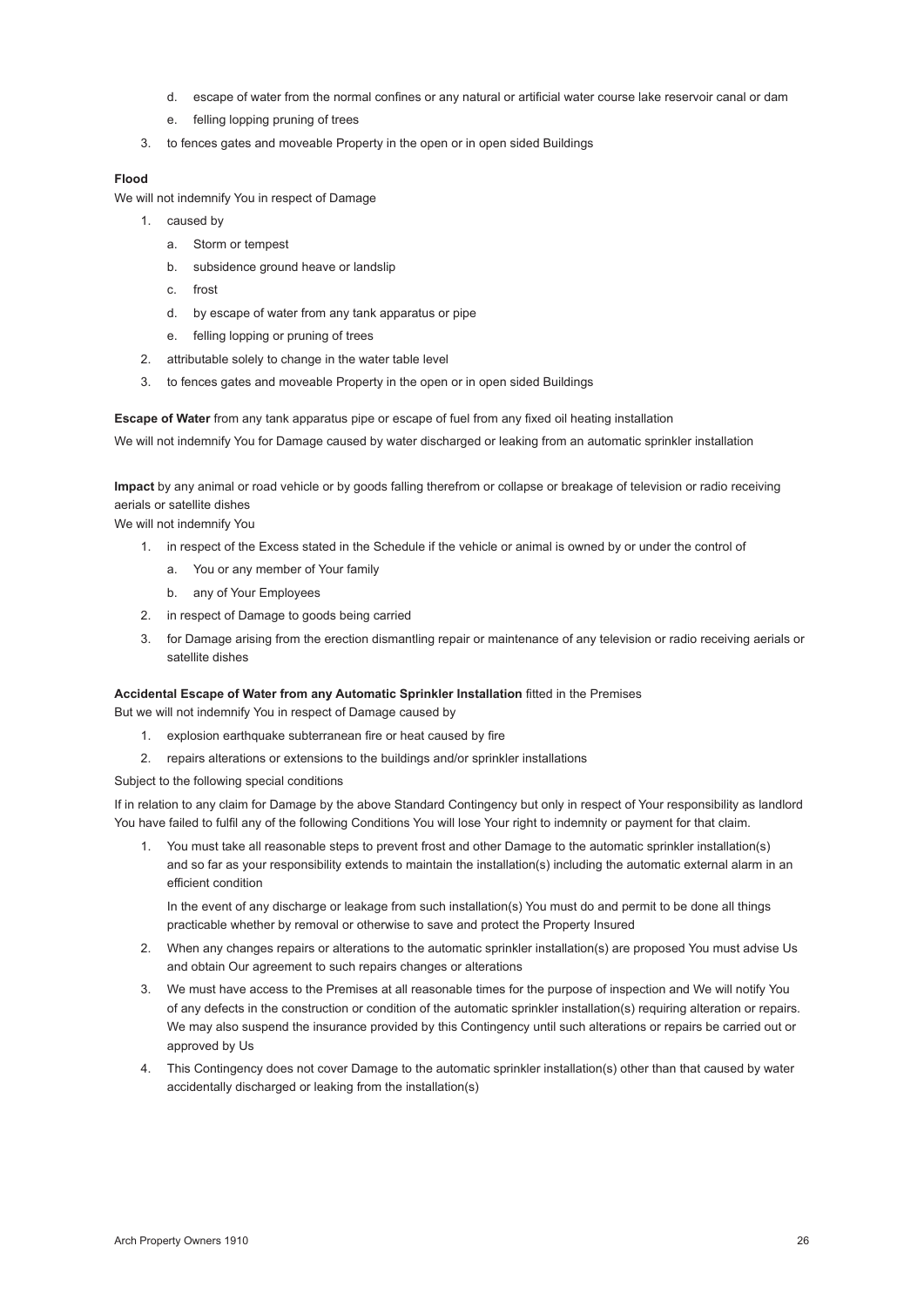### **Additional Contingencies**

#### **Accidental Damage**

But we will not indemnify You for

- 1. Damage caused by or specifically excluded from any of the Standard Contingencies in this Section
- 2. Damage caused by or consisting of
	- a. inherent vice latent defect gradual deterioration change in water table level frost wear and tear faulty or defective design or materials
	- b. faulty or defective workmanship operational error or omission by You Your partners directors or Employees or contracted consultants

but this shall not exclude subsequent Damage which results from a cause not otherwise excluded

- 3. Damage caused by or consisting of
	- a. Corrosion rust wet or dry rot shrinkage evaporation loss of weight dampness dryness marring scratching vermin or insects
	- b. change in temperature colour flavour texture or finish the action of light or atmosphere
	- c. joint leakage failure of welds cracking fracturing collapse or overheating of boilers economisers superheaters pressure vessels or any range of steam and feed piping in connection therewith
	- d. mechanical or electrical breakdown derangement or overloading in respect of the particular machine apparatus or equipment in which such breakdown or derangement originates

but this shall not exclude

- i such Damage not otherwise excluded which itself results from a Standard Contingency or any other accidental cause
- ii any subsequent Damage which itself results from a cause not otherwise excluded
- 4. Damage caused by or consisting of
	- a. settling shrinkage or expansion of foundations walls floors ceilings or roof settlement or bedding down of new structures or extensions subsidence ground heave or landslip
	- b. unexplained disappearance unexplained shortage inventory shortage misfiling or misplacing of information
	- c. electrical or magnetic disturbance or erasure of electronic recordings
	- d. You voluntarily parting with the title or possession of any Property or rights to Property
	- e. cessation of work
	- f. the solidification of molten material unless such Damage is directly caused by any other Standard Contingency that is insured by this Section
- 5. Damage to a Building or structure caused by its own collapse or cracking however We will indemnify You in respect of such Damage if it results from a Standard Contingency and is not otherwise excluded
- 6. Damage to
	- a. moveable property in the open by wind rain hail sleet snow flood or dust
	- b. Property Insured in transit by air or sea or inland waterway or road
- 7. Damage in respect of
	- a. Buildings or structures in course of construction or erection and materials or supplies in connection with all such construction or erection
	- b. vehicles licensed or intended to be licensed for road use including accessories thereon attached or unattached caravans trailers watercraft or aircraft
	- c. livestock growing crops or trees
	- d. jewellery precious stones or precious metals or articles composed of them bullion furs curiosities rare books or works of art
	- e. Money credit cards or securities of any description
	- f. fixed glass and sanitary ware other than as defined in Buildings

 unless specifically stated in the Schedule and the Damage is not otherwise excluded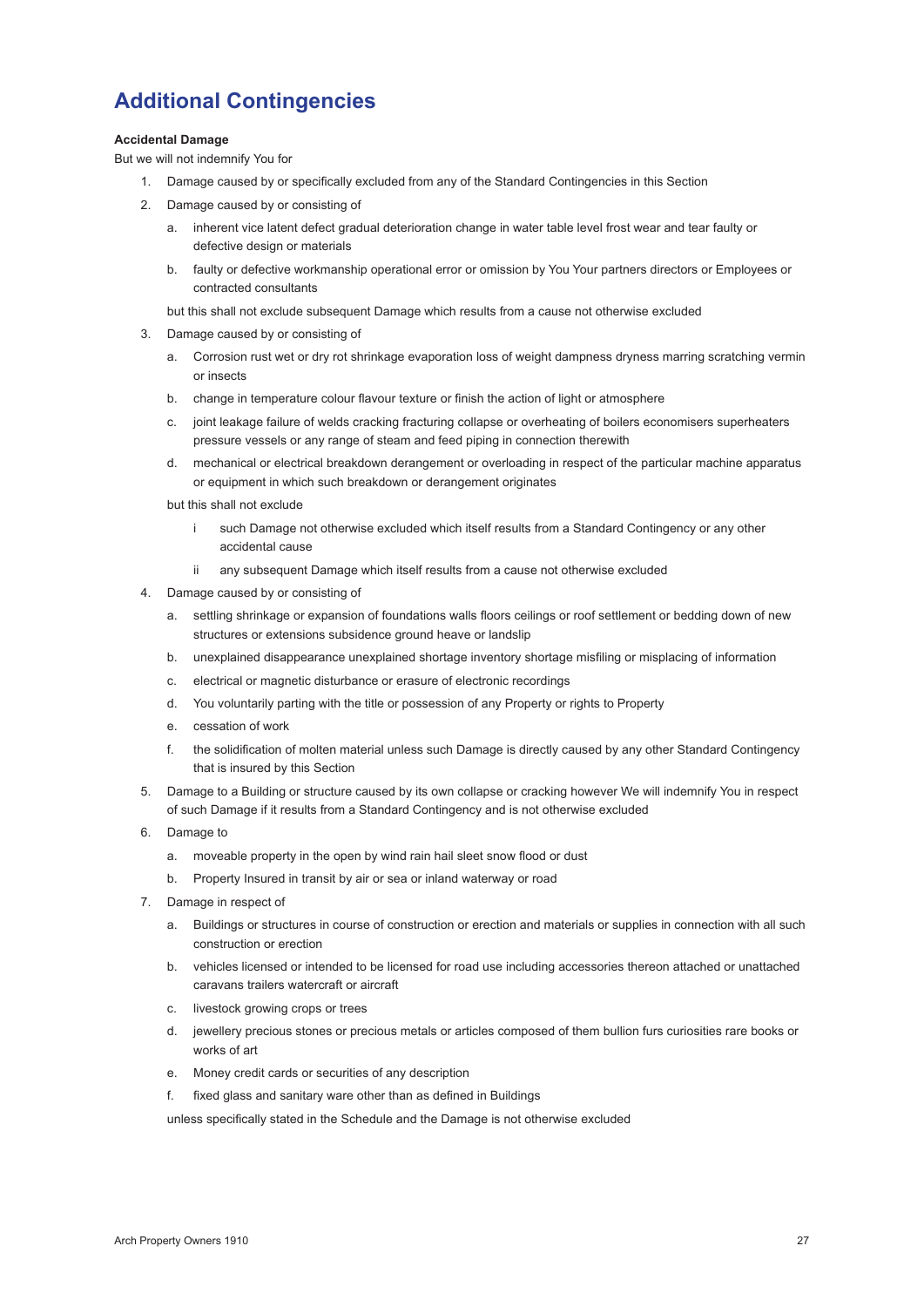- 8. Damage to Property resulting from its undergoing
	- a. any process of production
	- b. any process of packaging treatment testing commissioning cleaning servicing repair or any other similar process

 However We will indemnify You in respect of such Damage if it is caused by fire or explosion and is not otherwise excluded

#### **Subsidence Ground Heave or Landslip**

But we will not indemnify You for Damage

- 1. to forecourts car parks roads pavements swimming pools patios walls gates fences unless such Property is specifically insured by this Section and if Damage occurs to the building to which such Property applies and that building is insured by this Section
- 2. arising from the settlement or movement of made-up ground or by coastal or river erosion
- 3. occurring as a result of the construction demolition alteration or structural repair of any Buildings/structures at the Premises
- 4. arising from the normal settlement or bedding down of new structures
- 5. that has been provided for or would have been but for the existence of this insurance under any contract or a guarantee or by law
- 6. commencing prior to the issue of cover under this Policy

### **Section Exceptions**

The following exceptions apply to this Section

We will not indemnify You for

- 1. delay loss of market loss of use or consequential loss of any kind unless cover is specified in the Schedule and the Damage is not otherwise excluded
- 2. any Property more specifically insured by or on behalf of You
- 3. Damage to working dynamos motors wires main or electrical apparatus through short circuiting overrunning or excessive pressure

### **Section Conditions**

#### **Automatic Reinstatement of Loss**

We shall in the event of Damage under this Section automatically reinstate the Sum Insured unless there is written notice by Us to the contrary provided that

- 1. You undertake to pay the appropriate additional premium
- 2. You shall take immediate steps to carry out any alterations to the protections of the Premises which We may require

#### **Designation**

In determining the item under which Property is insured We will accept the designation given in Your business records

#### **Excess**

We shall not be liable for the amount (or amounts) of the Excess stated in the Schedule for each and every claim at each separate Premises after the application of Average

#### **Index Linking**

The Sums Insured by this Section are subject to Index Linking

#### **Limit of Liability**

The maximum amount payable in respect of any item insured under this Section is the Sum Insured stated in the Schedule for each item plus Index Linking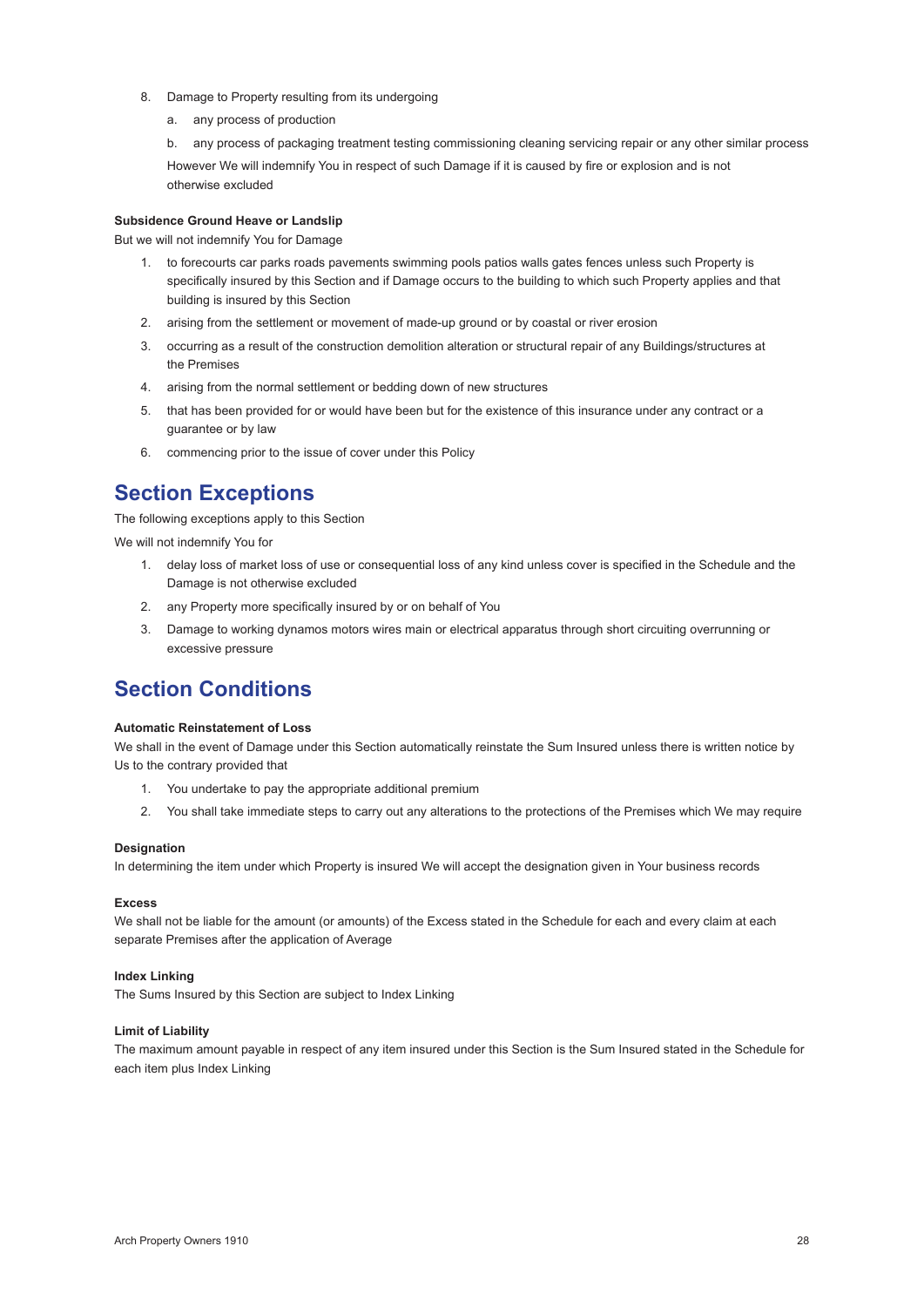### **Cover Extensions**

#### **Annexes**

The Property Insured of

- 1. annexes conveniences and external hoists gangways and staircases
- 2. extensions communicating with any of the buildings within described
- 3. sub-stations

are insured under the respective items applying to the Property Insured to which such Property is attached or belongs

#### **Architects Surveyors Legal and Other Professional Fees**

The Sum Insured under each item of Building in the Schedule includes an amount in respect of architects' surveyors' legal and other professional fees necessarily incurred in the reinstatement of the Property Insured consequent upon Damage thereto but not for preparing any claim.

It being understood that the amount payable for such fees shall not exceed those authorised under the scale of charges of the respective professional bodies at the time of such Damage and that the liability for such Damage and fees shall not exceed in the aggregate the Sum Insured by each such item

#### **Capital Additions**

We will indemnify You for

- 1. any newly acquired Property Insured insofar as the same are not otherwise insured
- 2. alterations additions and improvements to the Premises but not in respect of any appreciation in value

 anywhere in Great Britain Northern Ireland the Channel Islands and the Isle of Man

The maximum We will pay in respect of any one location under this Extension is

- a. £500,000 in respect of any newly built and/or newly acquired building
- b. £100,000 in respect of alterations additions and improvements to the building

 You undertake to give particulars of such Cover Extension as soon as practicable but at least within three months and specifically insure such extensions with Us from the date Our liability commenced and pay the additional premium required

#### **Construction Heating and Occupation of the Buildings**

Unless otherwise stated in the Schedule the Buildings are mainly

- 1. constructed of brick stone or concrete
- 2. roofed with slates tiles concrete metal or incombustible material
- 3. heated by
	- a. low pressure hot water or steam
	- b. oil fired space heaters fed from a fuel tank in the open
	- c. overhead gas or electrical appliance
	- d. gas or electric fires in offices only

or as expressly varied in accordance with details provided to Us

#### **Contractors' Interest**

Where You are required to effect insurance on the Property Insured in the joint names of You and the contractor under the terms of a contract condition then the interest of the contractor in the Property Insured as joint Policyholder is hereby noted and You must provide Us with details of any single contract valued in the excess of £100,000 prior to work commencing and pay an additional premium if required

#### **Drain Clearance**

The Sum Insured for each item under Buildings and/or Plant Machinery extends to include costs and expenses necessarily incurred by You and for which We agree to for clearing and /or cleaning drains sewers and gutters for which You are responsible and liable following Damage as insured by this Section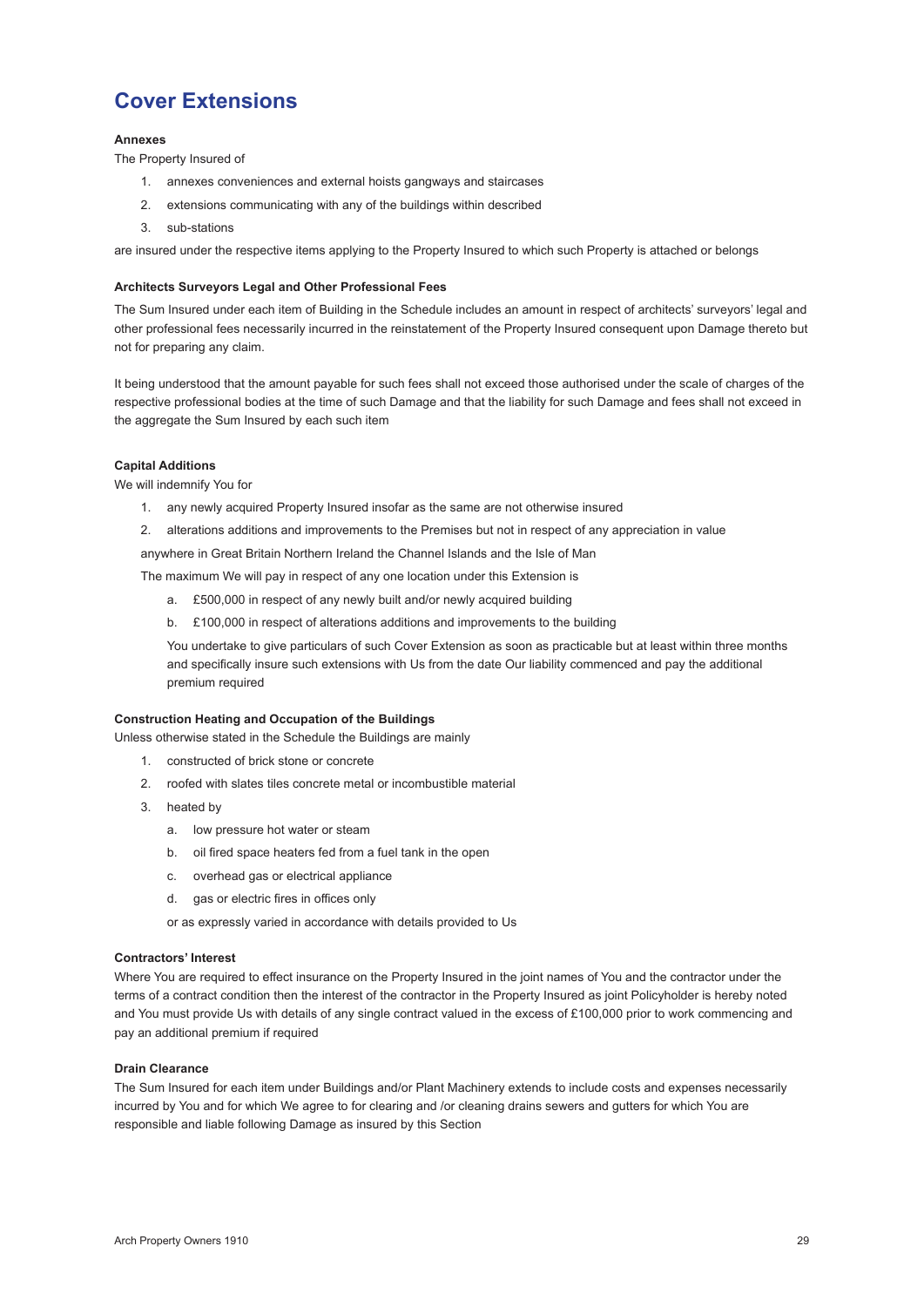#### **Damage by Emergency Services**

We will indemnify You for the cost of restoring any Damage caused to gardens and grounds for which you are responsible by the emergency services in attending the Premises as a result of the operation of any Contingency insured under this Section up to a maximum of £10,000 in any Period of Insurance

#### **Day One Basis**

Applicable only to those items showing a Declared Value (DV) as stated in the Schedule

You having stated in writing the Declared Value incorporated in any item to which this Extension applies the premium has been calculated accordingly

For the purposes of this Extension Declared Value shall mean

 Your assessment of the cost of reinstatement of Buildings arrived at in accordance with paragraph (1) of the Basis of Claims Settlement for Property Condition at the level of costs applying at the start of the Period of Insurance (ignoring inflationary factors which may operate subsequently) together with an allowance for

- a. the additional cost of reinstatement to comply with
	- i. European Union Legislation
	- ii. Act of Parliament
	- iii. Bye-Laws of any public authority
- b. professional fees
- c. debris removal costs
- 2. You must notify Us of the Declared Value at the start of each Period of Insurance

 If You fail to notify Us of the Declared Value at the start of any Period of Insurance We will use the last Declared Value notified to Us for the following Period of Insurance after the application of Index Linking

- 3. Provisions (2) and (3) of the Basis of Claims Settlement Condition for Property Condition are restated as follows
	- a. If at the time of the Damage the Declared Value is less than the cost of reinstatement of the Property Insured arrived at in accordance with paragraph (1) of this Condition at the start of the Period of Insurance Our liability for any Damage will be limited to that proportion which the Declared Value bears to the cost of reinstatement of the Property Insured arrived at in accordance with paragraph (1) of this Condition
	- b. We will not pay under this Condition
		- i. until You have incurred the cost of replacing or repairing the Property Insured
		- ii. if You or someone acting on Your behalf have insured the Property Insured under another policy which does not have the same basis of reinstatement
		- iii. if You do not comply with any of the provisions of this Condition

 However the Sums Insured will be limited to 115% of the Declared Values stated in the Schedule

4. the maximum We will pay in respect of each separate location subject to this condition is as stated in the Schedule

#### **European Union and Public Authorities Clause**

Following Damage as insured by this Section to each item under Buildings We will pay the additional cost of reinstatement as may be incurred solely by reason of the necessity to comply with any

- 1. European Union legislation or
- 2. building or other regulations under or framed in pursuance of any Act of Parliament or by-laws of any public authority (both of which are hereinafter referred to as "Regulations" in respect of the destroyed or damaged Property Insured) in respect of
	- a. the Property Insured being damaged
	- b. undamaged portions of the Property Insured
	- c. any water supply equipment at the Premises supplying the sprinkler installation in undamaged portions of the Premises

#### This Extension does not apply to

- a. the cost incurred in complying with the Regulations
	- i. in respect of Damage occurring prior to the granting of this Section Extension
	- ii. in respect of Damage not insured by this Section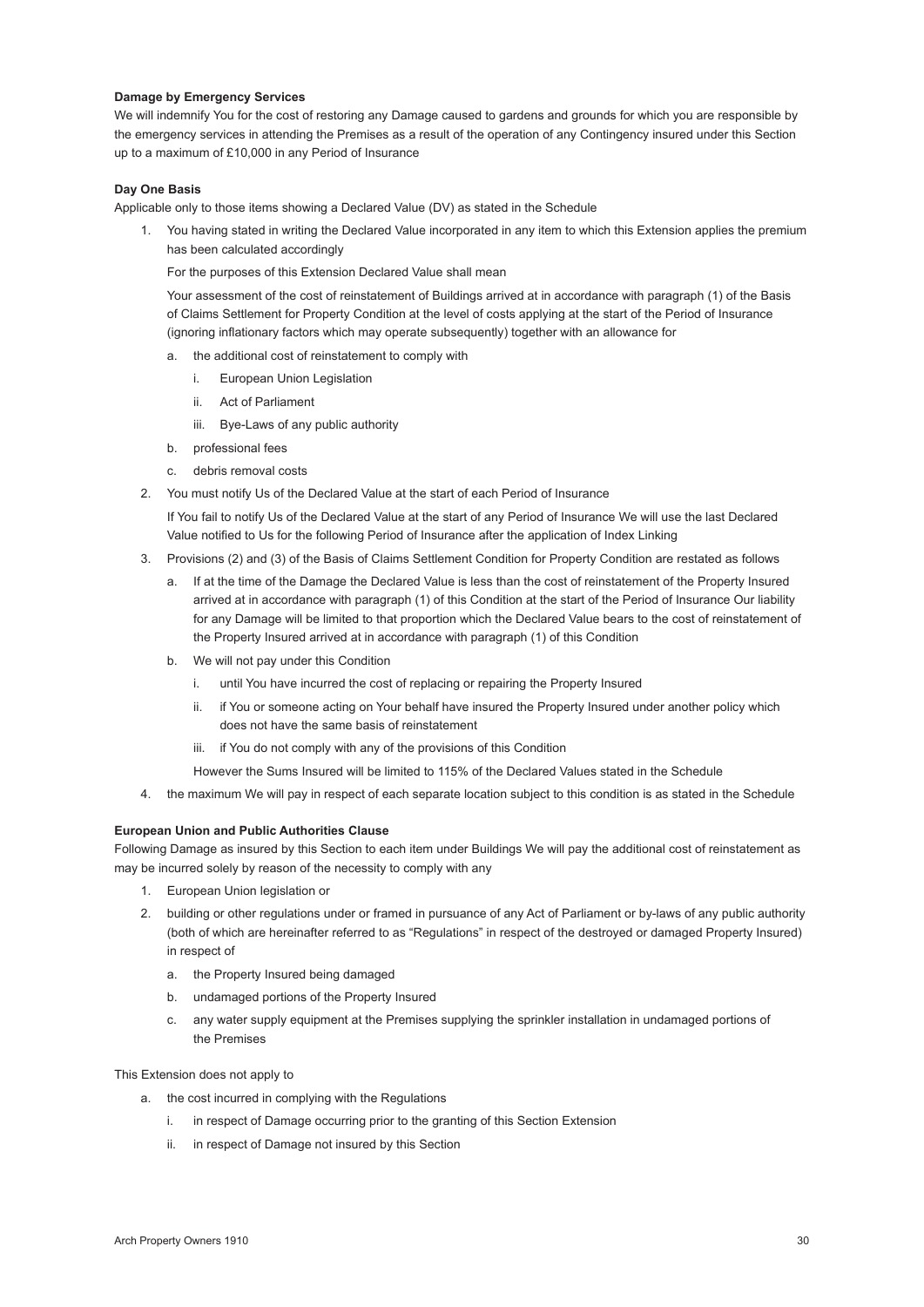- iii. under which notice has been served upon You prior to the happening of the Damage
- iv. for which there is an existing requirement which has to be implemented within a given period in respect of undamaged Property Insured or undamaged portions of Property Insured other than foundations (unless specifically excluded) of that portion of the Property Insured destroyed or damaged
- b. the additional cost that would have been required to make good the Property Insured destroyed or damaged to a condition equal to its condition when new had the necessity to comply with the Regulations not arisen
- c. the amount of any charge or assessment arising out of capital appreciation which may be payable in respect of the Property Insured or by the owner thereof by reason of compliance with Regulations

#### Provided that

- 1. the work of reinstatement must be commenced and carried out without unreasonable delay and in any case must be completed within 12 months after the Damage or within such further time as We may allow (during the said 12 months) and may be carried out upon another site (if the regulations so necessitate) subject to the Our liability under this Section Extension not being thereby increased.
- 2. if Our liability under any item of this Section apart from this Section Extension shall be reduced by the application of any of the terms Conditions and Exceptions of this Section then Our liability under this Section Extension in respect of any such item shall be reduced in like proportion
- 3. the total amount recoverable under any item of this Section under this Section Extension shall not exceed
	- a. for damaged Property the Sum Insured
	- b. for undamaged portions of Property (other than foundations) 20% of the sum insured for that item at the Premises where the Damage occurred
	- c. The most We will pay for any item is the Sum Insured

#### **Failure of Tenants Insurances**

We will indemnify You in respect of Damage to any Building owned by You in Great Britain Northern Ireland the Channel Islands or the Isle of Man for which (by the terms of an agreement with You) the tenant lessee or other occupier of the Building has an obligation to insure but has failed to maintain in force such insurance

The maximum We will pay in respect of this Cover Extension is £500,000 during the Period of Insurance.

You must advise Us in writing immediately You become aware that such insurance is not in force and pay the appropriate premium due for the period such insurance is not effected.

You must obtain written confirmation from the tenant lessee or occupier and their Insurers at the inception of any such agreement that insurance is in force providing at least the extent of cover provided by this Policy and also carry out an annual check that such insurance is in force for all such properties.

#### **Fire Extinguishing Expenses**

We will indemnify You in respect of costs and expenses incurred in refilling recharging or replacing any

- 1. portable fire extinguishing appliances
- 2. local fire suppression system
- 3. fixed fire suppression system
- 4. sprinkler installation
- 5. sprinkler heads

as a result of Damage as insured by this Section

We will not indemnify You in respect of any costs and expenses recoverable from the maintenance company or fire service

If in relation to any claim for fire extinguishing expenses You have failed to fulfil the following condition You will lose Your right to indemnity or payment for that claim

You must maintain all such equipment in accordance with the manufacturer's instruction which is acceptable to Us

The maximum We will pay in respect of any one claim under this extension is £10,000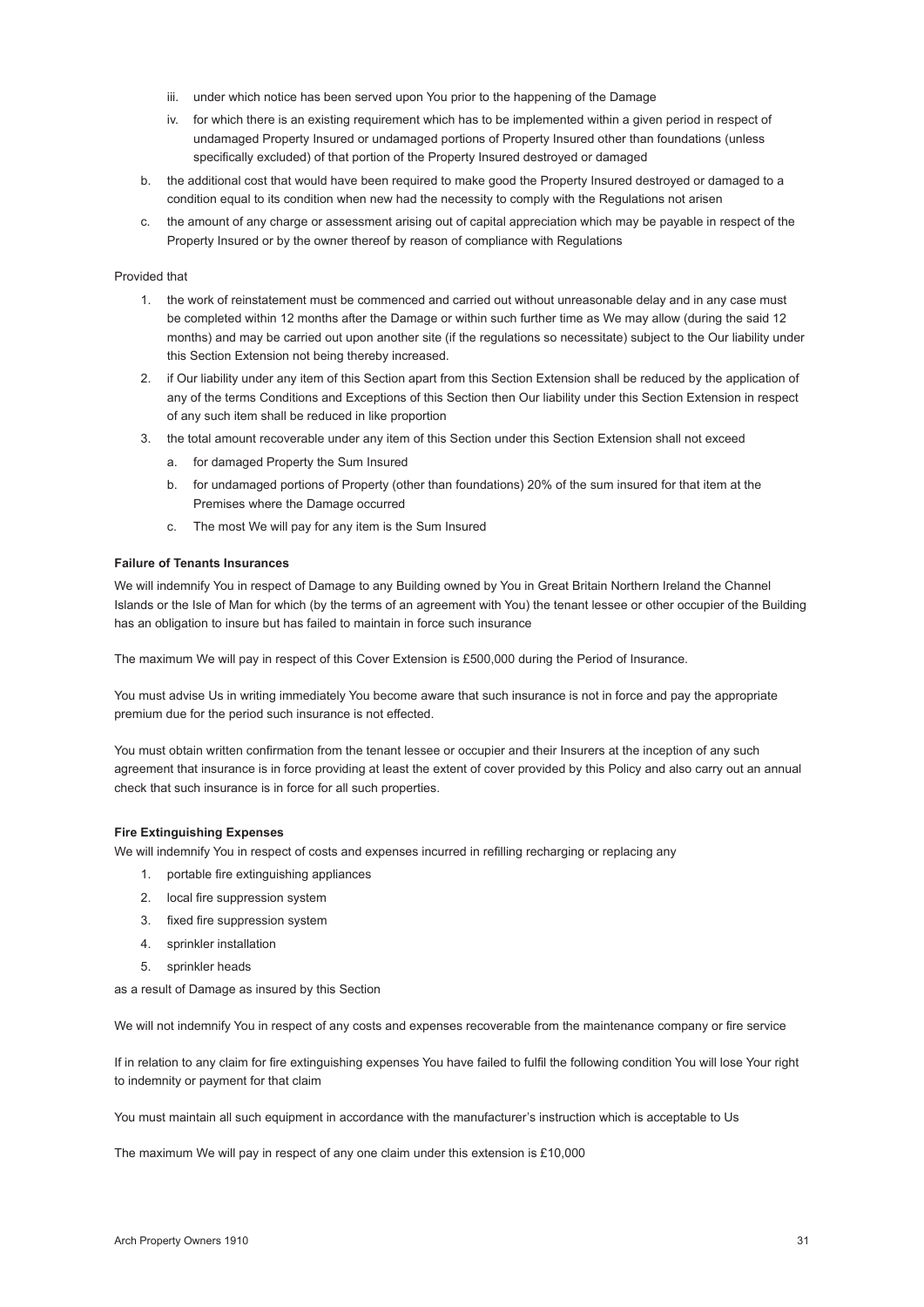#### **Gardening Equipment**

We will indemnify You in respect of Damage to gardening equipment owned by You and used in connection with the Business at the Premises

The maximum We will pay in respect of any one claim is £10,000

#### **Inadvertent Failure to Insure**

We will indemnify You in respect of Damage to

- 1. any newly built and/or newly acquired building
- 2. alterations additions and improvements to an insured building but not in respect of any appreciation in value

which You have an obligation to insure whether owned or leased by You but which inadvertently been left uninsured

The maximum We will pay in respect of any one location under this Cover Extension is

- a. £500,000 in respect of any newly built and/or newly acquired building
- b. £100,000 in respect of alterations additions and improvements to the building

 situate anywhere in Great Britain Northern Ireland the Channel Islands or the Isle of Man

You must advise Us in writing immediately You become aware of a building inadvertently left uninsured and pay the appropriate premium due from the date Our liability commenced

You must carry out at not less than twelve months intervals a check of all properties owned or leased by You and for which You are responsible to ensure that effective insurance is in force on each of them

We will not indemnify You in respect of

- 1. any building more specifically insured
- 2. any appreciation in value

#### **Loss of Metered Utilities**

We will pay charges for which You are responsible if water oil gas or electricity is accidentally discharged from a metered system providing service to the Premises as a result of Damage insured under this Section

The maximum We will pay for any one claim is £25,000

#### **Loss of Rent and Alternative Accommodation**

We will indemnify You if a residence cannot be lived in or if access to it is denied as a result of Damage in respect of

- 1. loss of rent including ground rent and management charges You should have received but have lost
- 2. a. the cost of reasonable alternative accommodation incurred by any owner or lessee if this is necessary
	- b. the cost of reasonable accommodation in kennels and/or catteries for dogs and /or cats belonging to any owner or lessee in residence where such pets are not permitted in any alternative accommodation
- 3. temporary storage of Your furniture

The maximum We will pay in respect of any one claim is 20% of the Sum Insured on the Building in which the residence is contained

#### **Non-invalidation**

The insurance by this Section shall not be invalidated by any act or omission or by any alteration whereby the risk of Damage is increased unknown to or beyond Your control provided that immediately You become aware thereof You shall give notice to Us and pay an additional premium if required

#### **Other Interests**

The interest of parties supplying a Property to You under a hiring leasing or similar agreement is noted in this insurance the nature and extent of any such interest to be disclosed in the event of Damage

#### **Property Temporarily Removed**

We will indemnify You in respect of Damage to the Property Insured other than Stock in trade while temporarily removed for

1. cleaning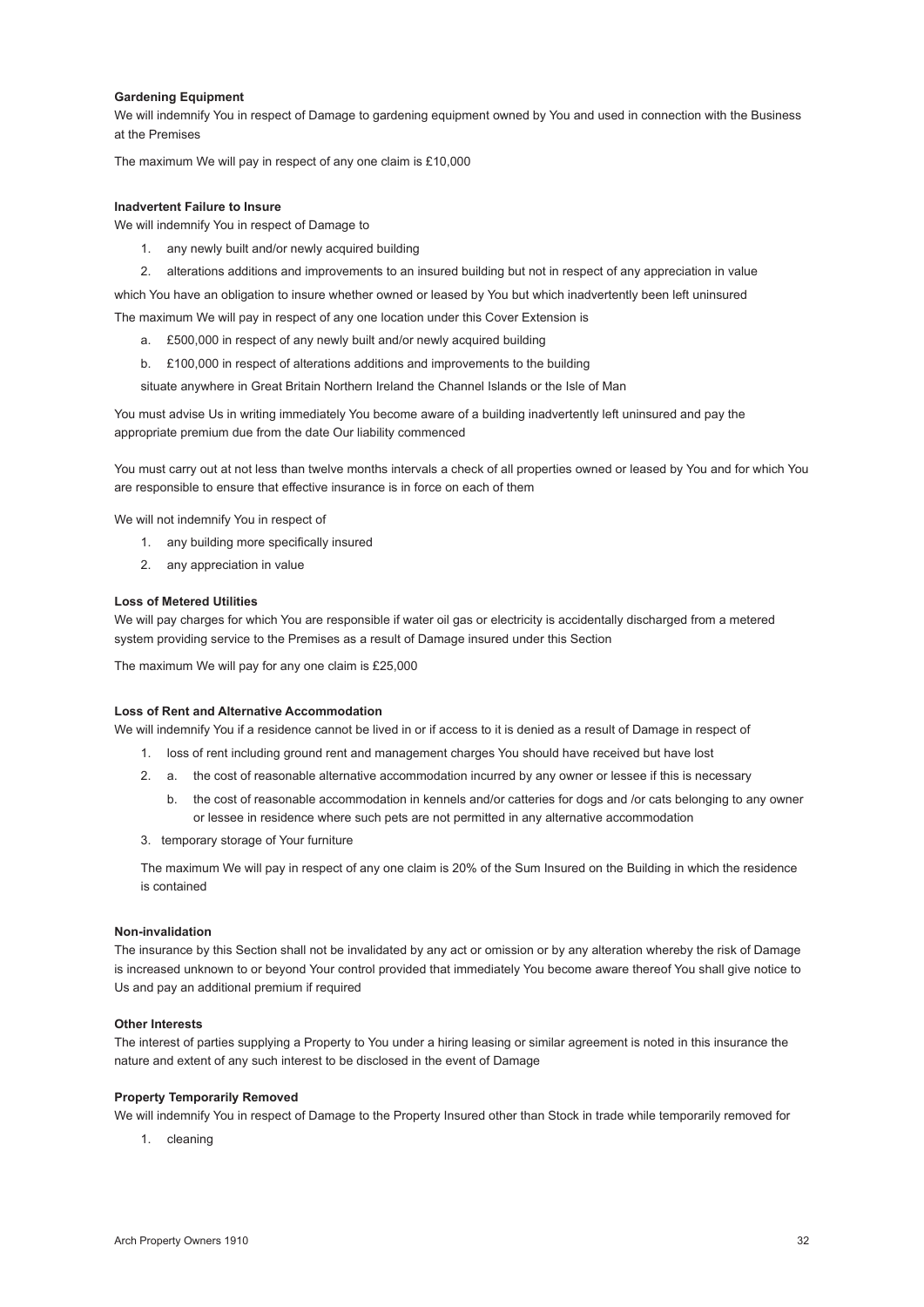- 2. renovation
- 3. repair

We will not indemnify You for property removed for more than 90 days unless We agree a longer period in writing

The maximum We will pay is 10% of the Sum Insured

#### **Replacement Locks**

We will indemnify You for the cost of replacing locks at the Premises if keys are lost from

- 1. the Premises
- 2. Your home
- 3. Your director's homes
- 4. the home of any authorised Employee

following Theft or attempted theft

or

whilst in Your custody or that of an Employee following Theft or attempted theft

The maximum We will pay for any one loss is £5,000

#### **Removal of Debris**

The Sum Insured for each item except on Stock in trade includes costs and expenses You incur with Our consent for

- 1. removal of debris
- 2. dismantling or demolishing
- 3. shoring up or propping

of the portion or portions of the Property Insured sustaining Damage by any of the Contingencies

We will not indemnify You in respect of costs and expenses

- a. incurred in removing debris from anywhere other than the site of the Damage and the area adjacent to it
- b. arising from pollution or contamination of property not insured under this Section
- c. more specifically insured

#### **Subrogation Waiver**

In the event of a claim arising under this Section We agree to waive any rights remedies or relief to which We might become entitled by subrogation against

- 1. any Company standing in the relationship of Parent to Subsidiary (Subsidiary to Parent) to You as defined in the Companies Acts or Companies (NI) Order as appropriate current at the time of Damage
- 2. any Company which is a Subsidiary of a Parent Company of which You are a subsidiary in each case within the meaning of the Companies Acts or Companies (NI) Order as appropriate current at the time of Damage
- 3. any tenant or lessee in respect of Damage where the premium has been paid by the tenant or lessee unless the Damage is caused by a criminal or malicious act of the tenant or lessee

#### **Transfer of Interest**

If at the time of Damage You shall have contracted to sell Your interest in any Buildings and the purchase shall not have been but shall be thereafter completed the purchaser on completion of the purchase if and so far as the Building is not otherwise insured by or on behalf of the purchaser against such Damage shall be entitled to the benefit of this Section so far as it relates to such Damage without prejudice to Our or Your rights and liabilities under this Section up to the date of completion

#### **Trace and Access**

We will pay reasonable costs and expenses with Our consent in locating the source of any escape of water from any fixed domestic water services or heating installation or escape of fuel oil including subsequent repair to walls floors or ceilings provided such Damage is insured by this Section

But we will not indemnify You

- 1. for the cost of repairs to any fixed domestic water services or heating installation
- 2. where Damage results solely from a change in the water table level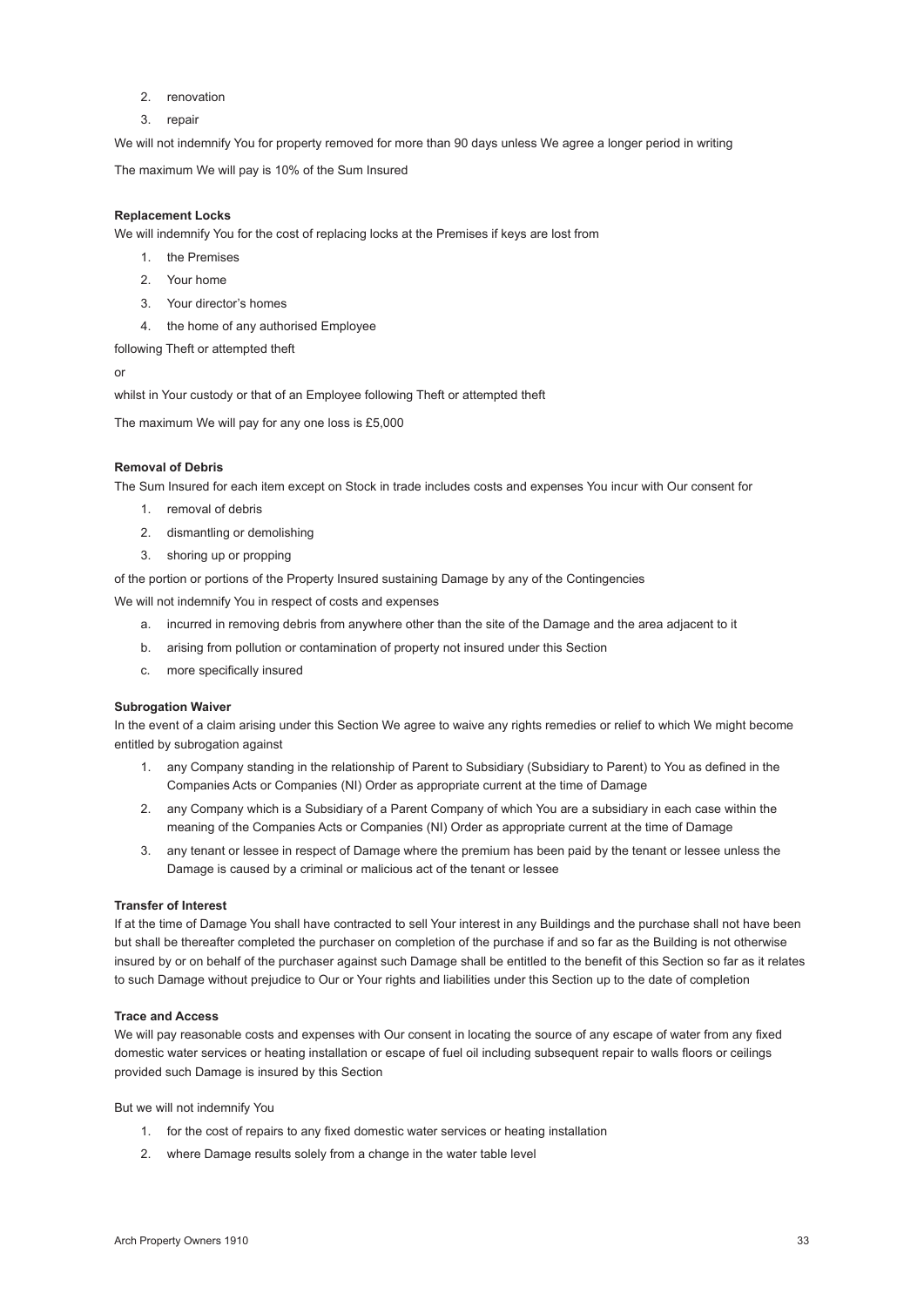Our maximum liability shall under this Cover Extension not exceed £25,000 in the aggregate during any one Period of Insurance

#### **Underground Services**

We will indemnify You for Damage for which You are legally liable to pay for underground service pipes and cables at the Premises for which You are responsible as tenant but not as owner

The maximum We will pay under this Cover Extension in respect of any claim is the Sum Insured in respect of Buildings at the Premises where Damage occurs

#### **Value Added Tax**

The insurance by this Section extends to include Value Added Tax paid by You (including 'self –supply' Value Added Tax where appropriate) which is not subsequently recoverable provided

- 1. that
	- a. Your liability for such tax arises solely as a result of the reinstatement or repair of the buildings following Damage and
	- b. We have paid or have agreed to pay for such Damage
	- c. If any payment by Us in respect of the reinstatement or repair of such Damage is less than the actual cost of reinstatement or repair any payment under this Cover Extension resulting from that Damage will be reduced in like proportion
- 2. Your liability for such tax does not arise from the replacement building having greater floor area than or being better or more extensive than the destroyed or damaged building
- 3. where an option to reinstate on another site is exercised Our liability under this Cover Extension will not exceed the amount of tax that would have been payable had the building been built on its original site
- 4. Our liability under this Cover Extension will not include amounts payable by You as penalties or interest for nonpayment or late payment of tax

The following amendments are made to the Policy in respect of this Section Extension only

- a. or the purposes of any Condition of Average rebuilding costs will be exclusive of Value Added Tax
- b. Our liability may exceed the Sum Insured where such excess is solely in respect of Value Added Tax.

#### **Workmen**

Workmen are allowed in and about the Premises for the purpose of carrying out minor new works or alterations repairs decorations plant installation or general maintenance and the like without prejudice to the terms and conditions of this Policy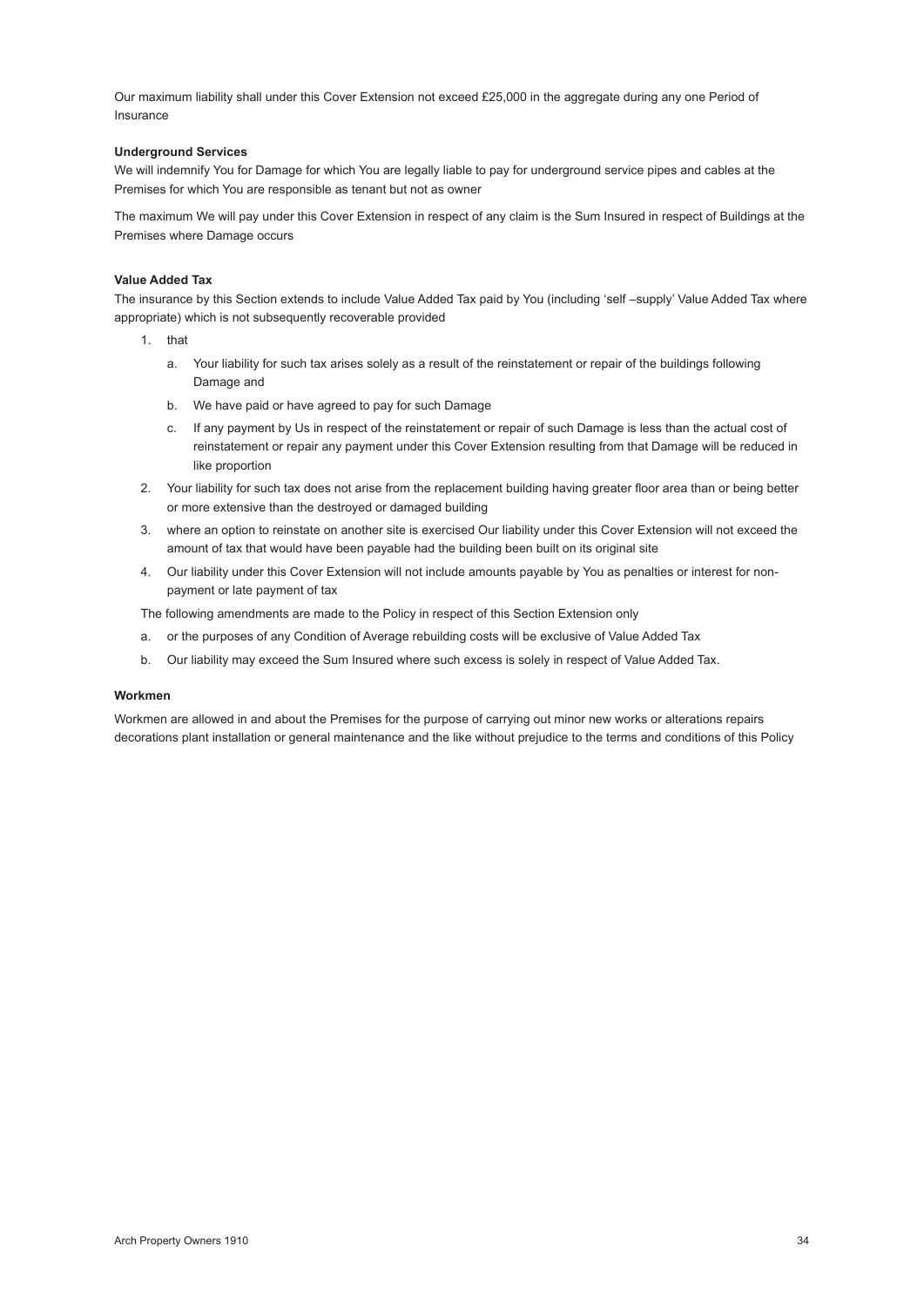# <span id="page-35-0"></span>**Equipment Breakdown Section**

### **Definitions**

The following Definitions apply to this Section and shall keep the same meaning wherever they appear in the Section they should also be read in conjunction with the General Definitions at the start of the Policy

#### **Accident**

- 1. electrical or mechanical Breakdown including rupture or bursting caused by centrifugal force
- 2. artificially generated electrical current including electric arcing that disturbs electrical devices appliances or wires
- 3. Explosion or Collapse of Covered Equipment operating under steam or other fluid pressure
- 4. Damage to Covered Equipment operating under steam or other fluid pressure caused by or resulting from any condition or event (not otherwise excluded) occurring inside such boilers or equipment
- 5. loss or damage to hot water boilers other water heating equipment oil or water storage tanks caused by or resulting from any condition or even (not otherwise excluded) occurring inside such equipment
- 6. loss or damage caused by operator error
- 7. loss or damage caused by materials being processed

If an initial Accident causes other Accidents all will be considered one Accident All Accidents that are the result of the same event will be considered one Accident

#### **Breakdown**

- 1. the actual breaking failure distortion or burning out of any part of the Covered Equipment whilst in ordinary use arising from defects in the Covered Equipment causing its sudden stoppage and necessitating repair or replacement before it can resume work
- 2. fracturing of any part of the Covered Equipment by frost when such fracture renders the Covered Equipment inoperative
- 3. the actual and complete severance of a rope but not breakage or abrasion of wires or strands even though replacement may be necessary

#### **Collapse**

the sudden and dangerous distortion (whether or not attended by rupture) of any part of the Covered Equipment caused by crushing stress by force of steam or other fluid pressure (other than pressure of chemical action or ignited flue gases or ignition of the contents)

#### **Computer Equipment**

- 1. electronic computer or other data processing and / or storage equipment
- 2. software and programs licensed to You and installed on 1. above

#### **Covered Equipment**

Equipment at the Premises owned by You or for which You are responsible

- 1. built to operate under vacuum or pressure other than weight of contents or
- 2. oil and water storage tanks or
- 3. used for the generation transmission storage or conversion of energy

None of the following is Covered Equipment

- a. structure foundation masonry brickwork cabinet compartment or air supported structure or building
- b. insulating or refractory material
- c. any vehicle aircraft floating vessels or any equipment mounted thereon (other than vehicle recovery cranes or equipment which are included but not the actual vehicle)
- d. self propelled plant and equipment (other than fork lift trucks used by You at Your Premises) dragline excavation or construction equipment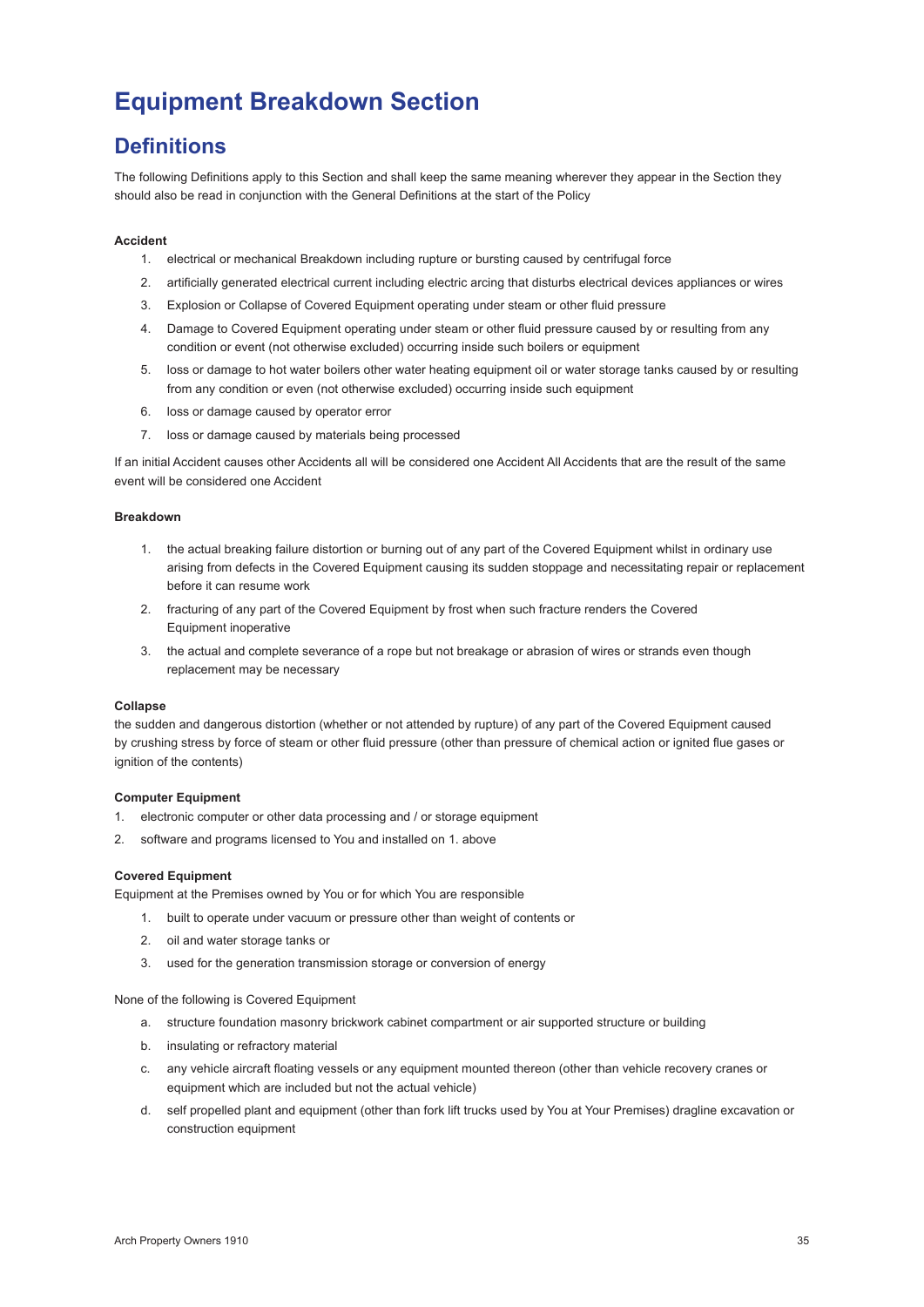- e. equipment manufactured by You for sale
- f. tools dies cutting edges crushing surfaces trailing cables non metallic linings driving belts or bands or any part requiring periodic renewal
- g. any electronic equipment (other than Computer Equipment) used for research diagnostic treatment experimental or other medical or scientific purposes
- h. any Manufacturing Production or Process Equipment
- i. any electricity generating equipment other than emergency back-up power equipment or wind turbines (less than 10kw) or photovoltaic equipment less than 50kw
- j. domestic laundry kitchen audio visual and home entertainment equipment when such equipment is used in private living quarters
- k. equipment owned by tenants of Yours

#### **Derangement**

electrical or mechanical malfunction of the machinery arising from a cause internal to Computer Equipment unaccompanied by visible damage to or breaking of any parts of the equipment

#### **Explosion**

the sudden and violent rending of the Covered Equipment by force of internal steam or other fluid pressure (other than pressure of chemical action or ignited flue gases or ignition of the contents) causing bodily displacement of any part of the Covered Equipment together with forcible ejection of the contents

#### **Hazardous substance**

Any substance other than ammonia that has been declared to be hazardous to health by a government agency

#### **Media**

all forms of electronic magnetic and optical tapes and discs for use in any Computer Equipment

#### **Verified**

checked for accuracy and integrity to ensure a precise match with the source data and capable of restoration

#### **Manufacturing Production or Process Equipment**

any machine or apparatus (other than boilers lifts fork lift trucks dock levellers and lifting tables) which has a primary purpose of processing or producing a product or service intended for eventual sale by You and any equipment which exclusively serves such machinery or apparatus

### **Cover**

We will indemnify You in respect of loss or damage caused by or resulting from an Accident to Covered Equipment owned by You or for which You are responsible in respect of Property Insured as defined in the Property Damage Section of this Policy and detailed in the Schedule

#### **Extensions**

The following extensions also apply to loss or damage caused by or resulting from an Accident to Covered Equipment These extensions of cover do not provide additional amounts of indemnity

#### **Hazardous Substances**

We will indemnify You in respect of the additional cost to repair or replace Covered Equipment because of contamination by a hazardous substance including any additional expenses incurred to clean up or dispose of such property The maximum amount We will pay in respect of this Extension including any actual Loss of Rental Income sustained shall be £10,000 any one Accident

#### **Computer Equipment Reinstatement of Data and Increased Costs of Working**

1. We will indemnify You for loss or damage caused by or resulting from an Accident to Computer Equipment Our liability shall not exceed £500,000 for any one Accident to Computer Equipment other than portable Computer Equipment where Our liability shall not exceed £5,000 any on Accident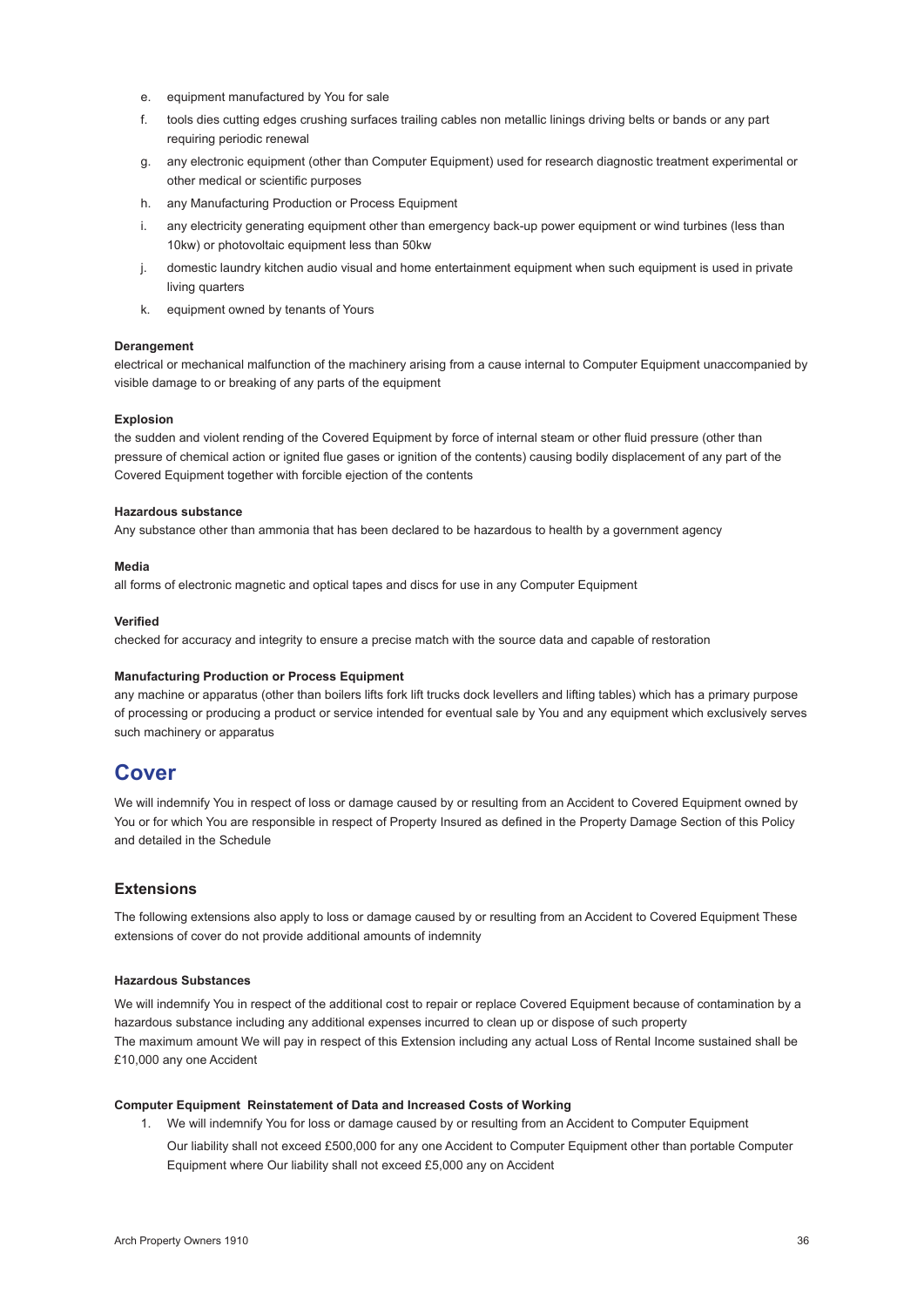2. In addition We shall indemnify You for costs incurred in reinstating data lost or damaged in consequence of an Accident to or Derangement of Computer Equipment

Provided that

- a. liability is limited solely to the cost of reinstating data onto Media
- b. Our liability shall not exceed £50,000 in respect of such costs
- c. We will not indemnify You for Damage to software
- 3. In addition We will pay reasonable costs necessarily incurred in minimising or preventing the resulting interruption or interference to Your computer operations Our total liability shall not exceed £50,000 any one Accident in respect of such additional costs

#### **Business Interruption**

Our liability for loss as described under the Loss of Rental Income Section of this Policy that is caused by an Accident to Covered Equipment shall not exceed £100,000

#### **Public Authorities/Law or Ordinance**

If an Accident to Covered Equipment damages a building that is covered under this Policy and the loss is increased by enforcement of any public authority ordinance or law in force at the time of the Accident that regulates the construction or repair of buildings or establishes zoning or land use requirements We shall indemnify You for the following additional costs to comply with such ordinance or law

- 1. Your actual expenditures for the cost to demolish and clear the site of undamaged parts
- 2. Your actual expenditures for increased costs to repair rebuild or construct the building If the building is repaired or rebuilt it must be intended for similar use or occupancy as the current building unless otherwise required by zoning or land use ordinance or law
- 3. loss as described under the Loss of Rental Income Section of the Policy caused by loss covered in (1) or (2) above

We will not indemnify You for

- a. any fine
- b. any liability to a third party
- c. any increase in loss due to a hazardous substance (other than as specifically insured under Hazardous Substances Extension) or
- d. increased construction costs until the building is actually repaired or replaced

This additional coverage is within and does not increase the Limit of Indemnity shown in the Schedule

#### **Expediting Expenses**

With respect to damaged Covered Property We shall indemnify You for the reasonable extra cost to make temporary repairs and expedite permanent repairs or permanent replacement

The maximum We shall pay in respect of this extension shall be £20,000 any one Accident

#### **Hire of Substitute Item**

If Covered Equipment is damaged as a result of an Accident We will also indemnify You against the cost of hire charges actually incurred by You during the Period of Insurance for the necessary hire of a substitute item of similar type and capacity during the period of repair or until permanent replacement of the item lost or damaged

The maximum We will pay in respect of this extension shall be £10,000 any one Accident

#### **Loss of Contents**

The insurance under this Section extends to include damage caused by an Accident to oil storage tanks or water tanks including connected pipework belonging to You or for which You are responsible at the Premises

In addition this extension covers loss of the contents of oil storage tanks caused by

- 1. escape of contents leakage discharge or overflow from the oil storage tanks caused by or resulting from an Accident
- 2. contamination contamination of the contents of the oil storage tanks caused by or resulting from an Accident including cleaning costs incurred as a result of such loss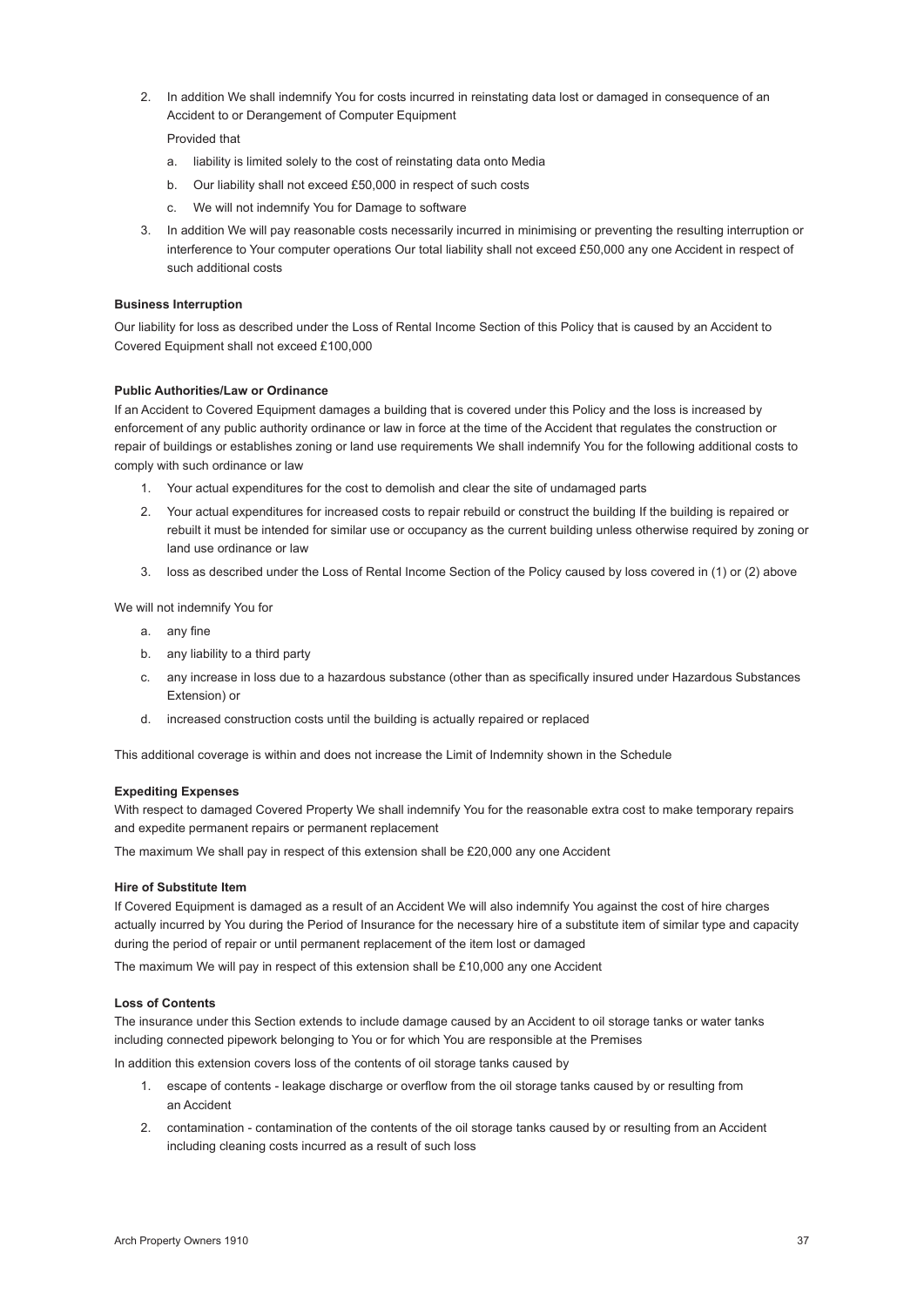This extension excludes

- a. Damage caused by fire howsoever the fire may have been caused
- b. Damage resulting from corrosion erosion or wasting
- c. contamination of the contents resulting from
	- i. the natural settling separation or accumulation of fluids or materials constituting the normal contents
	- ii. the deliberate use of fluids or materials in the oil storage for cleaning flushing or similar purposes
- d. loss sustained whilst oil storage tanks are in transit between Premises
- e. costs or expenses arising from pollution or contamination of property not covered by this Extension

The maximum We will pay in respect of any one Accident of series of Accidents arising out of one occurrence shall be £10,000

### **Conditions**

#### **Basis of Claims Settlement**

As described in the Contents and Loss of Rental Income Sections of this Policy

#### **Precautions**

You shall exercise due diligence in

- 1. complying with any statute or order
- 2. ensuring that insured items are properly maintained and used in accordance with manufacturers recommendations and in taking reasonable precautions to prevent loss or damage

#### **Back Up Records**

You shall maintain a minimum of 2 generations of Verified back-up computer records taken at intervals no less frequently than 48 hours and take all reasonable precautions to store and maintain records in accordance with the makers recommendations

### **Exceptions**

We will not be liable for loss or damage caused by or resulting from

- 1. a hydrostatic pneumatic or gas pressure test of any boiler or pressure vessel or an insulation breakdown test of any type of electrical equipment
- 2. any programming error programming limitation computer virus malicious code loss of data (other than as specifically provided for under Computer Equipment Reinstatement of Data and Increased Costs of Working Extension) loss of access loss of use of functionality or other condition within or involving data or media of any kind

We will not be liable for loss or damage caused by

- 1. depletion deterioration corrosion erosion wear and tear or other gradually developing conditions
- 2. any condition that can be corrected by resetting calibrating realigning tightening adjusting or cleaning or by the performance

But if insured damage by this Section from an Accident results We will be liable for that resulting damage

We will not be liable for loss or damage recoverable under the maintenance agreement or any Warranty or Guarantee or which would be recoverable but for breach of Your obligations under the agreement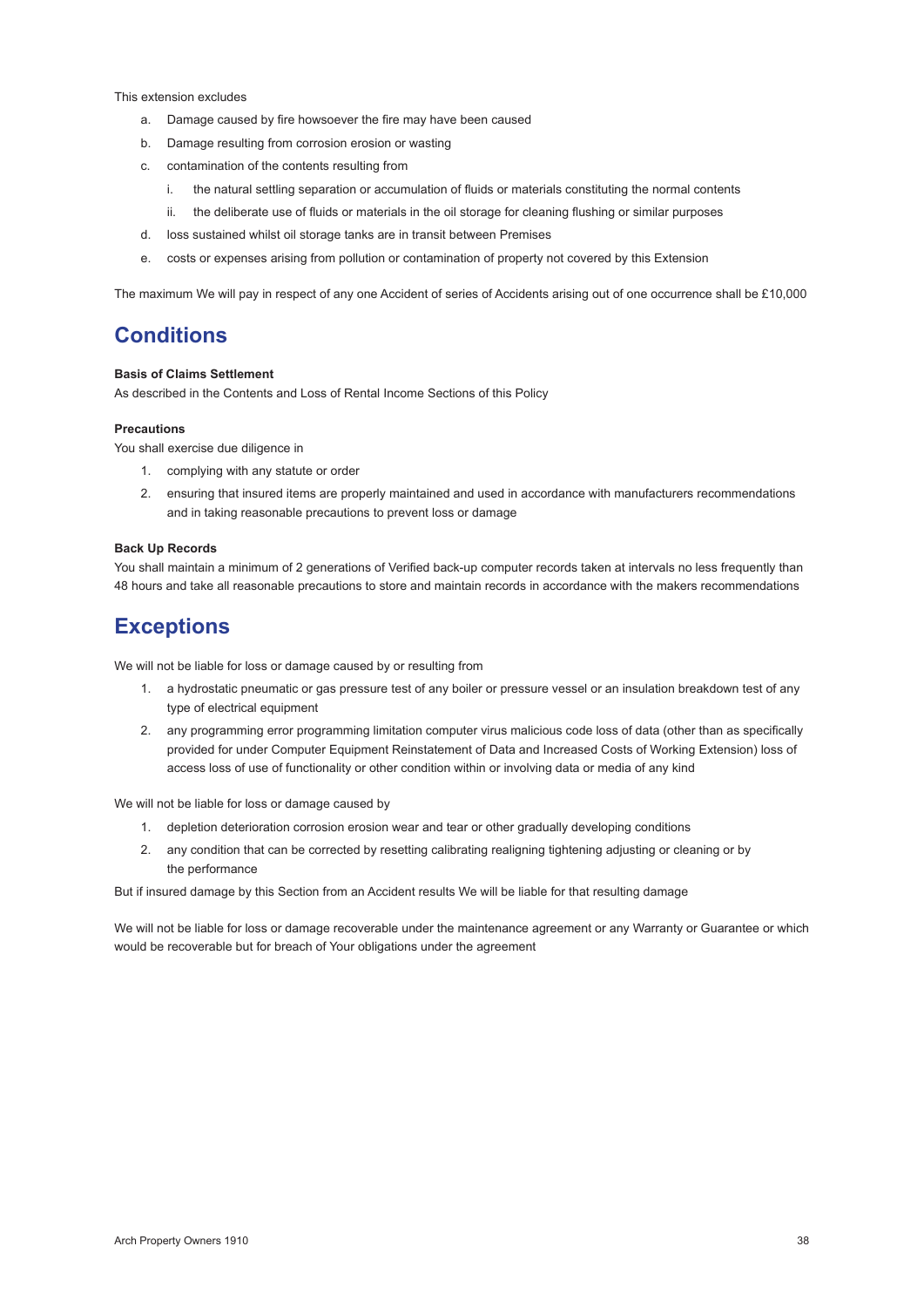# <span id="page-39-0"></span>**Legal Liabilities Section**

### **Section Definitions**

The following Definitions apply to this Section and shall keep the same meaning wherever they appear in the Section they should also be read in conjunction with the General Definitions at the start of the Policy

#### **Asbestos**

Crocidolite amosite chrysotile fibrous actinolite fibrous anthophyllite or fibrous tremolite or any mixture containing any of those materials fibres or particles of Asbestos or any material containing Asbestos or Asbestos dust

#### **Costs and Expenses**

Costs and Expenses shall be deemed to mean

- 1. costs and expenses of claimants for which You are legally liable and which may be the subject of indemnity under this Section
- 2. other costs and expenses incurred with Our written consent in respect of any claim which may be the subject of indemnity under this Section
- 3. legal costs and expenses incurred with Our written consent for representation by You at
	- a. any proceedings brought in any court arising out of any alleged breach of a statutory duty resulting in Injury
	- b. any coroners inquest or inquiry in respect of any death

which may be the subject of indemnity under this Section

#### **Compensation**

Damages including interest

#### **Event**

Any accident or occurrence including continuous or repeated exposure to substantially the same general conditions which results during the Period of Insurance in Injury or Damage to Property All Events or series of Events consequent on one cause shall be regarded as one Event for the purposes of this Policy

#### **Limit of Indemnity**

The limit as specified in the Schedule

In respect of Products supplied the limit of Indemnity will apply to the total of all events happening in any one Period of Insurance

#### **Offshore**

From the time of embarkation onto a conveyance at the point of final departure from land to any offshore rig or any offshore platform whilst on any offshore rig or offshore platform and until such time of disembarkation from a conveyance onto land upon return from any offshore rig or offshore platform

#### **Product Supplied**

Any product or thing including packaging containers instructions and labels sold supplied erected repaired altered treated installed tested serviced or delivered by or through You in the course of the Business within the Territorial Limits

#### **Territorial Limits**

- 1. anywhere within Great Britain Northern Ireland the Isle of Man or the Channel Islands other than Offshore
- 2. elsewhere in the world (other than the United States of America or Canada or Offshore) for temporary visits by nonmanual employees in connection with the Business undertaken by You or any of Your directors or Employees normally resident in (1) above
- 3. elsewhere in the world in respect of any Product Supplied (other than those to Your knowledge) to the United States of America or Canada)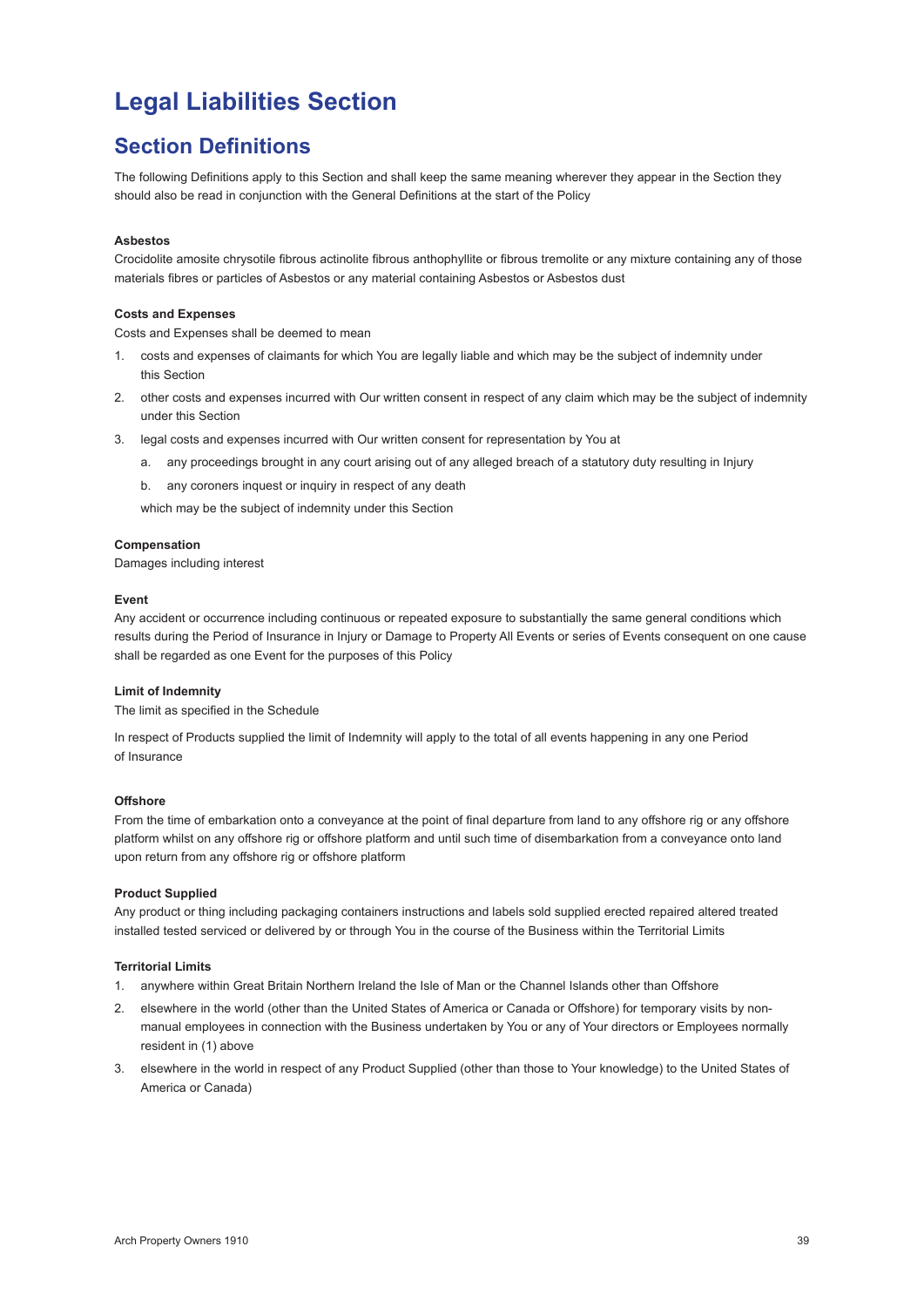# **Employers Liability Sub-Section**

### **Cover**

We will indemnify You against all sums that You become legally liable to pay as Compensation including Costs and Expenses in respect of Injury sustained by any Employee caused during the Period of Insurance within the Territorial Limits and arising out of employment by You in the course of the Business

### **Limit of Indemnity**

Our liability for Compensation and Costs and Expenses payable under this Sub-Section in respect of any claim or series of claims against You as a result of or arising out of one Event shall not exceed the Limit of Indemnity

#### **Right of Recovery**

The indemnity provided under this Sub-Section is deemed to be in accordance with the provisions of any law relating to compulsory insurance of liability to Employees in Great Britain Northern Island the Channel Islands or the Isle of Man You must repay to Us all sums paid by Us that We would not have been liable to pay but for the provisions of such law

### **Extensions to this Sub-Section**

The following Section Extensions shall apply subject to all other terms conditions limits and exceptions of this Policy

#### **Unsatisfied Court Judgments**

This Sub-Section extends to include the following

In the event of Injury sustained by any Employee caused during the Period of Insurance within the Territorial Limits and arising out of employment by You in the course of the Business which results in a judgment for Compensation being obtained by the Employee or the personal representatives of the Employee and which remains unsatisfied in whole or part six months after the date of such judgment We will at Your request pay to the Employee or the personal representatives of the Employee the amount of any such Compensation and any costs awarded to the Employee or the personal representatives of the Employee to the extent that they remain unsatisfied provided that

- 1. the judgment for Compensation is obtained
	- a. in a court of law within Great Britain Northern Island the Channel Islands or the Isle of Man
	- b. against a company partnership or individual other than You conducting a business at or from premises within the territories described in (a) above
- 2. there is no appeal outstanding
- 3. if any payment is made under the terms of this Extension the Employee or the personal representatives of the Employee must assign the judgment to Us

### **Exceptions to this Sub-Section**

The following exceptions apply to this Sub-Section and should be read in conjunction with the General Exceptions

#### **Vehicles**

We will not provide indemnity in respect of any legal liability for which compulsory motor insurance or security is required in accordance with any road traffic legislation within the European Union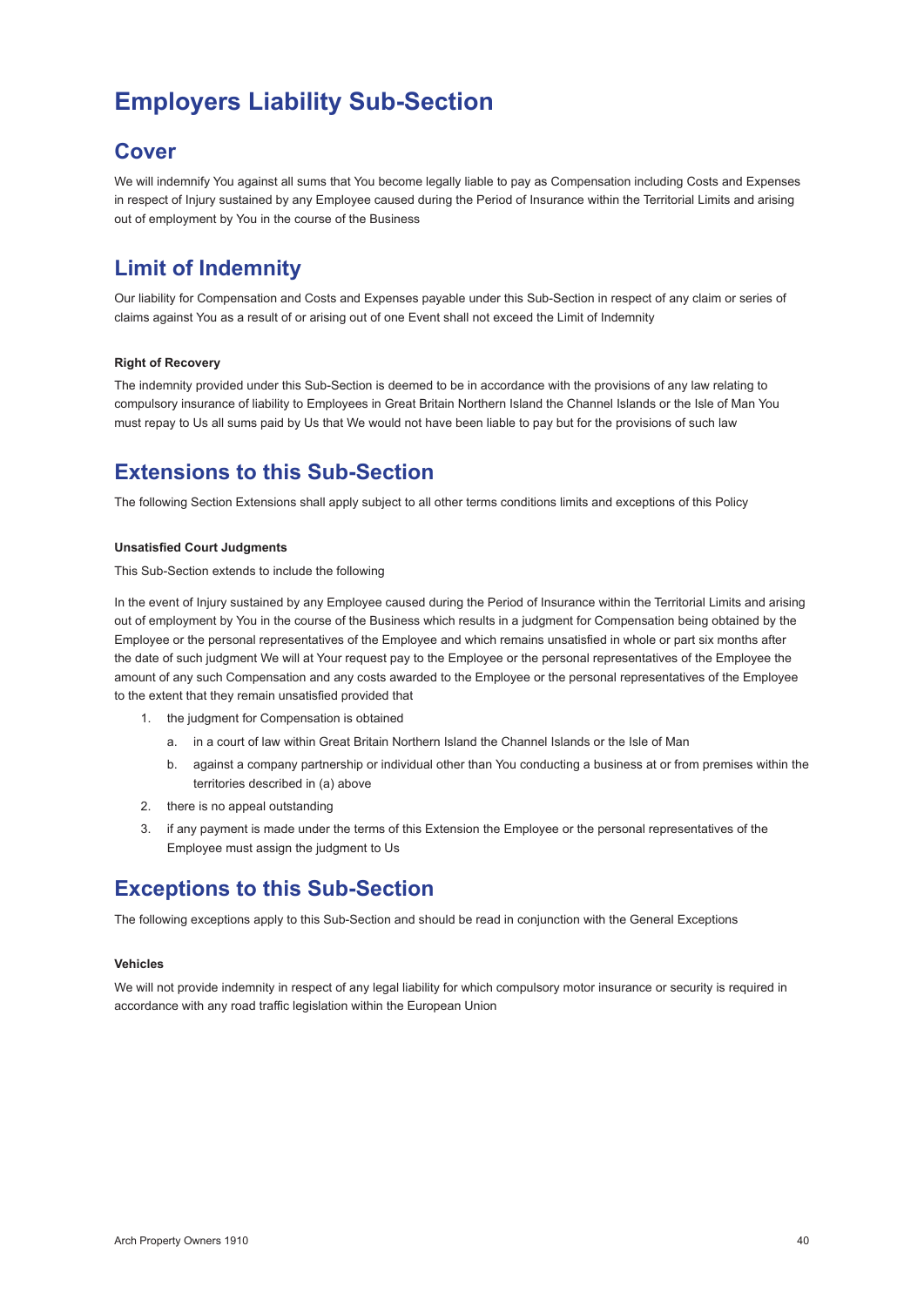### **Property Owners Liability Sub-Section**

### **Cover**

We will indemnify You against all sums that You become legally liable to pay as Compensation including Costs and Expenses in respect of

- 1. accidental Injury to any person
- 2. accidental loss of or damage to Property
- 3. accidental nuisance or trespass obstruction loss of amenities or interference with any right of way light air or water

and occurring during the Period of Insurance within the Territorial Limits in connection with the Business

### **Limit of Indemnity**

Our liability for Compensation and Costs and Expenses payable under this Sub-Section in respect of any claim or series of claims against You as a result of or arising out of one Event shall not exceed the Limit of Indemnity

### **Extensions to this Sub-Section**

The following Sub-Section Extensions shall apply subject to all other terms conditions limits and exceptions of this Policy

#### **Contingent Motor Liability**

Notwithstanding Exception (4) of this Sub-Section We will indemnify You in respect of legal liability arising out of the use in the course of the Business of any motor vehicle not belonging to or provided by You anywhere in Great Britain Northern Ireland the Channel Islands or the Isle of Man provided that this indemnity shall not apply

- 1. in respect of Damage to the vehicle or to any property conveyed therein
- 2. whilst the vehicle is being driven by You or any person with Your general consent who to Your knowledge or any one on Your behalf does not hold a licence to drive such vehicle unless such person has held and is not disqualified from holding or obtaining such a licence
- 3. in respect of which You are entitled to indemnity under any other insurance
- 4. in respect of liability arising from circumstances in which it is compulsory for You to insure or provide security in respect of such vehicles as a requirement of relevant road traffic legislation

#### **Data Protection Legislation**

We will indemnify You and at Your request any of Your directors or partners or Employees against all sums which You or any of Your directors or partners or Employees become(s) legally liable to pay as Compensation together with Costs and Expenses under Section 13 of the Data Protection Act 1998 or any subsequent overriding legislation incurred in connection with the Business during the Period of Insurance provided that You are

- 1. a registered user in accordance with the terms of the Act or any subsequent overriding legislation
- 2. not in business as a computer bureau

The total amount payable including all Costs and Expenses under this Extension in the aggregate any one Period of Insurance is limited to £250,000

The indemnity provided by this Extension shall not apply to

- a. legal liability caused by any deliberate act or omission by You the result of which could reasonably have been expected by You having regard to the nature and circumstances of such act or omission
- b. legal liability caused by any act of fraud or dishonesty
- c. the Costs and Expenses of rectifying rewriting or erasing data
- d. legal liability arising from the recording processing or provision of data for reward or to determine the financial status of any person
- e. the payment of fines or penalties
- f. claims which arise out of circumstances notified to previous insurers or known to You at inception of this Policy
- g. legal liability where indemnity is provided by any other insurance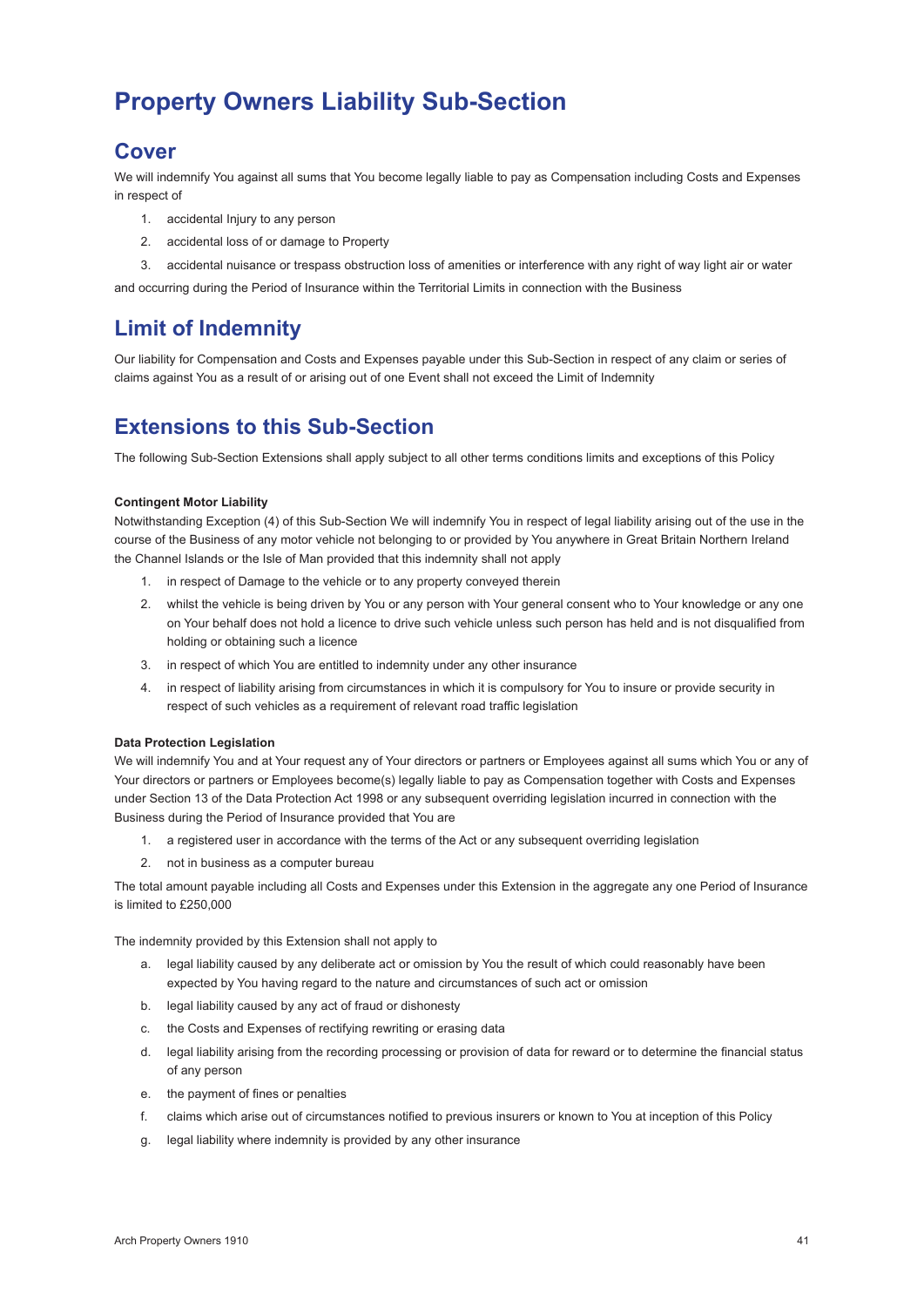#### **Defective Premises Act**

We will indemnify You in respect of legal liability in respect of accidental Injury or accidental loss of or damage to Property incurred by virtue of Section 3 of the Defective Premises Act 1972 or of Section 5 of the Defective Premises (Northern Ireland) Order 1975 provided that

- 1. such liability is not otherwise insured
- 2. We will not be liable in respect of
	- a. damage to that part of such premises on which You or anyone on Your behalf has worked if such damage directly results from such work
	- b. the cost of remedying any defect or alleged defect in the premises disposed of by you

#### **Employees and Visitors Personal Belongings**

Notwithstanding Exception (2) of this Sub-Section We will indemnify You in respect of legal liability for accidental damage to the vehicles and personal belongings of Your directors partners Employees and visitors which are in Your custody or control

We will not provide indemnity where this Property is

- 1. loaned leased hired or rented to You
- 2. stored for a fee or other consideration
- 3. in Your custody or control for the purposes of being worked upon

#### **Overseas Personal Liability**

We will indemnify You and if You so request any of Your directors partners or Employees or spouse or civil partner of such person against legal liability incurred in a personal capacity whilst temporarily outside Great Britain Northern Ireland the Channel Islands or the Isle of Man but excluding the United States of America or Canada in connection with the Business

The indemnity will not apply to legal liability

- 1. arising out of the ownership or occupation of land or buildings
- 2. in respect of which any person referred to above is entitled to indemnity under any other insurance

#### **Damage to Leased or Rented Premises**

Notwithstanding Exception (2) of this Sub-Section We will indemnify You in respect of legal liability for loss of or damage to premises (or fixtures or fittings thereof) hired or rented to You provided that this extension shall not apply to liability in respect of

- 1. legal liability arising under agreement unless legal liability would have attached to You in the absence of such agreement
- 2. the first £500 in respect of any claim caused otherwise than by fire or explosion

### **Exceptions to this Sub-Section**

The following exceptions apply to this Sub-Section and should be read in conjunction with the General Exceptions

We will not indemnify You against legal liability in respect of

- 1. Injury to any Employee
- 2. loss of or damage to Property belonging to You held in trust by You or in Your custody or control or which is leased let rented hired or lent to You
- 3. loss or damage to any Property
	- a. comprising or to be incorporated in the contract works in respect of any contract undertaken by You
	- b. which requires to be insured under the terms of Clause 21.2.1 of Standard Form of Building Contract issued by the Joint Contracts Tribunal or a clause of similar intent under other contract conditions
- 4. the costs of remedying any defect or alleged defect in land or premises sold or disposed of by You or for any reduction in value thereof
- 5. loss of or damage to any Product Supplied or for the costs of recall removal repair alteration replacement or reinstatement of such Product Supplied caused by any defect therein or the unsuitability thereof for its intended purpose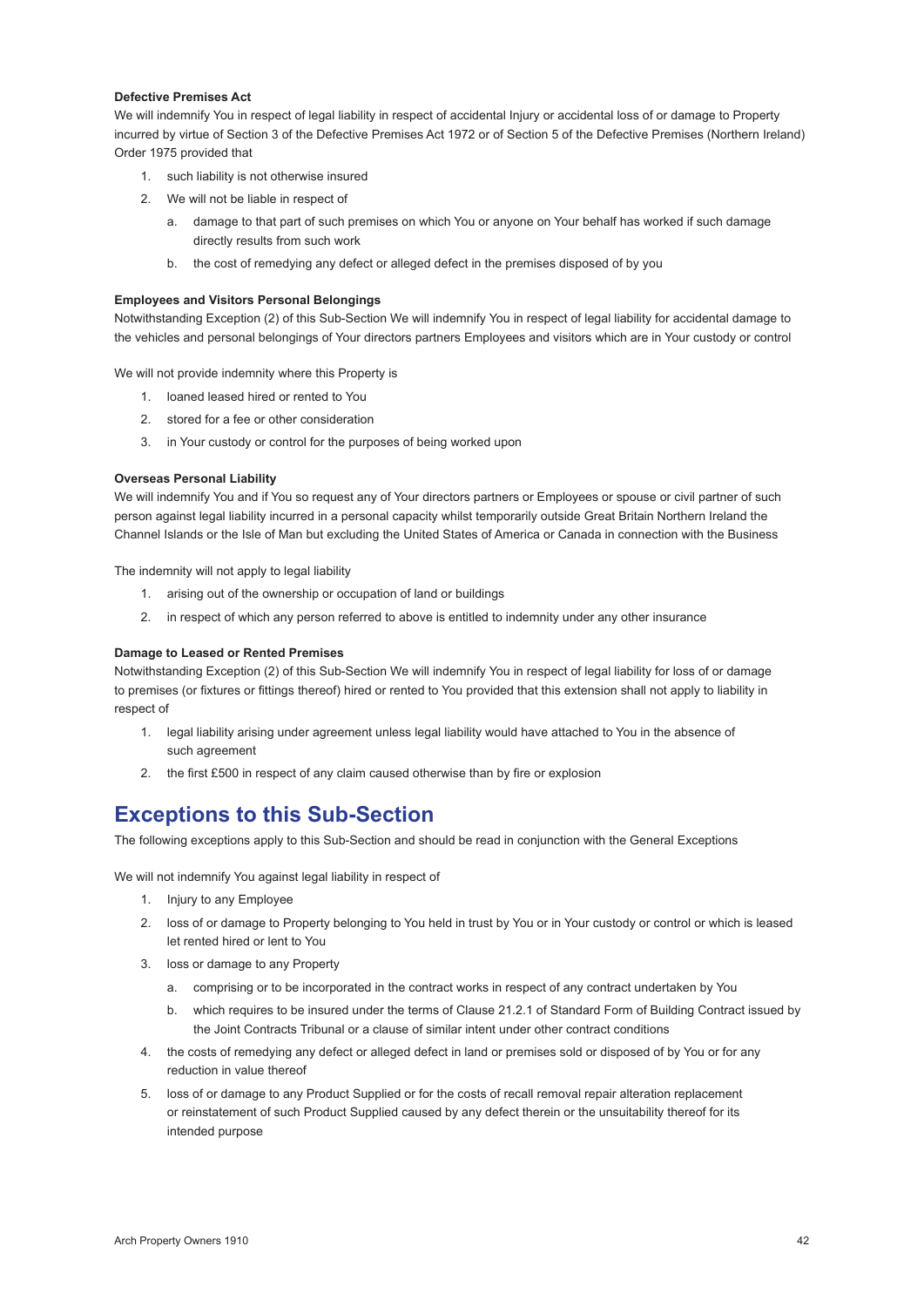- 6. the ownership possession or use by You or on Your behalf of any mechanically propelled motor vehicles or mobile plant
	- a. which is licenced for road use
	- b. for which compulsory motor insurance or security is required
	- c. which is more specifically insured

Provided always that this exception will not apply in respect of

- i. liability arising during the act of loading or unloading any mechanically propelled motor vehicle or mobile plant or the bringing to or the taking away of a load from such vehicle
- ii. the authorised movement on Your Premises of any mechanically propelled motor vehicle or mobile plant

 unless more specifically insured or unless compulsory motor insurance or security is required

- 7. the ownership possession or use by You or on Your behalf of any craft designed to travel through air or space hovercraft or waterborne vessels other than hand propelled watercraft
- 8. any advice instruction consultancy inspection certification testing treatment design formula or specification performed or provided by You or on Your behalf for a fee under a separate contract or in circumstances where a fee would normally be charged
- 9. professional services rendered
- 10. the Excess shown in the Schedule in respect of each and every claim for damage to Property
- 11. any liquidated damages fine or penalty
- 12. punitive exemplary aggravated or restitutionary damages or any additional damages resulting from the multiplication of compensatory damages
- 13. any Product Supplied which is in Your custody or control
- 14. any Product Supplied which to Your knowledge is for use in or on any aircraft missile or for aviation or aerospatial purposes or for the safety or navigation of marine craft of any sort

### **Exceptions applicable to Legal Liabilities Section**

The following exceptions apply to this Section and should be read in conjunction with the General Exceptions

#### **Asbestos**

We will not provide indemnity in respect of

- 1. exposure to
- 2. inhalation of
- 3. fears of the consequences of exposure to or inhalation of
- 4. the costs incurred by anyone in repairing removing replacing recalling rectifying reinstating or managing (including those of any persons under any statutory duty to manage) any property arising out of the presence of

Asbestos Asbestos Dust or Asbestos Containing Materials

Except in respect of the Employers Liability Sub-Section to the extent that it is necessary to comply with the minimum requirements of the law within Great Britain Northern Ireland the Isle of Man or the Channel Islands relating to compulsory insurance of liability to Employees

**Pollution or Contamination** (applicable to Property Owners Liability Sub-Section)

We will not indemnify You in respect of Pollution or Contamination

- 1. occurring in the United States of America or Canada or dependency or trust territory
- 2. occurring elsewhere unless caused by a sudden identifiable unintentional and unexpected incident which takes place in its entirety at specific moment in time and place during the Period of Insurance

All Pollution or Contamination which arises out of one event shall be deemed to have occurred at the time such event takes place

Our liability for all Compensation together with Costs and Expenses payable in respect of all Pollution or Contamination which is deemed to have occurred during the Period of Insurance will not exceed in the aggregate the Limit of Indemnity shown in the Schedule in respect of any Sub-Section of this Section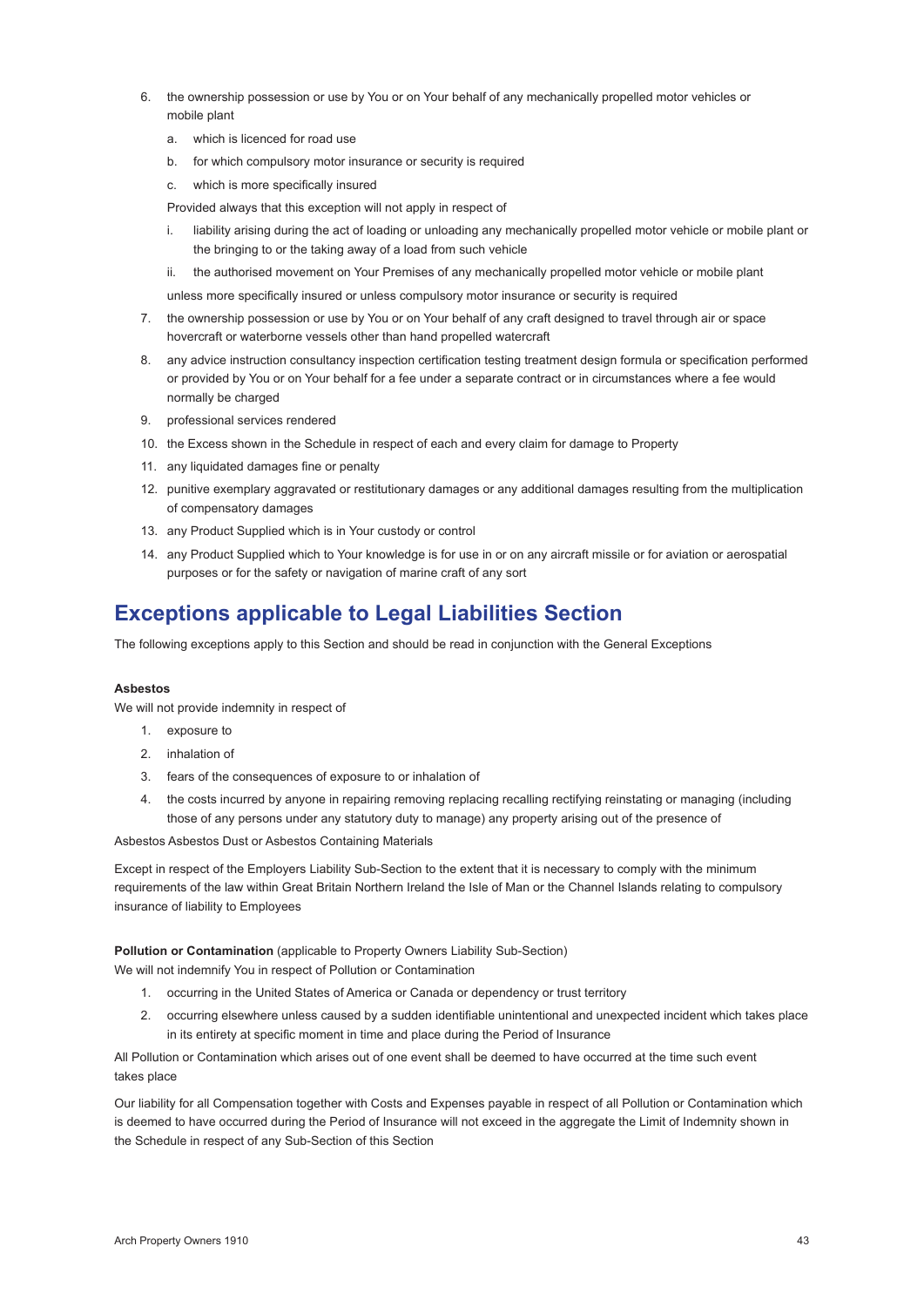For the purpose of this exclusion and limitation 'Pollution or Contamination' shall be deemed to mean

- a. all pollution or contamination of buildings or other structures or of water or land or the atmosphere and
- b. all loss or damage to Property or Injury directly or indirectly caused by such pollution or contamination

#### **Liability under Contract or Agreement**

We shall not indemnify You against liability which is assumed by You by agreement unless such liability would have attached in the absence of such agreement

#### **Vehicles**

We will not provide indemnity in respect of any legal liability for which compulsory motor insurance or security is required in accordance with any road traffic legislation within the European Union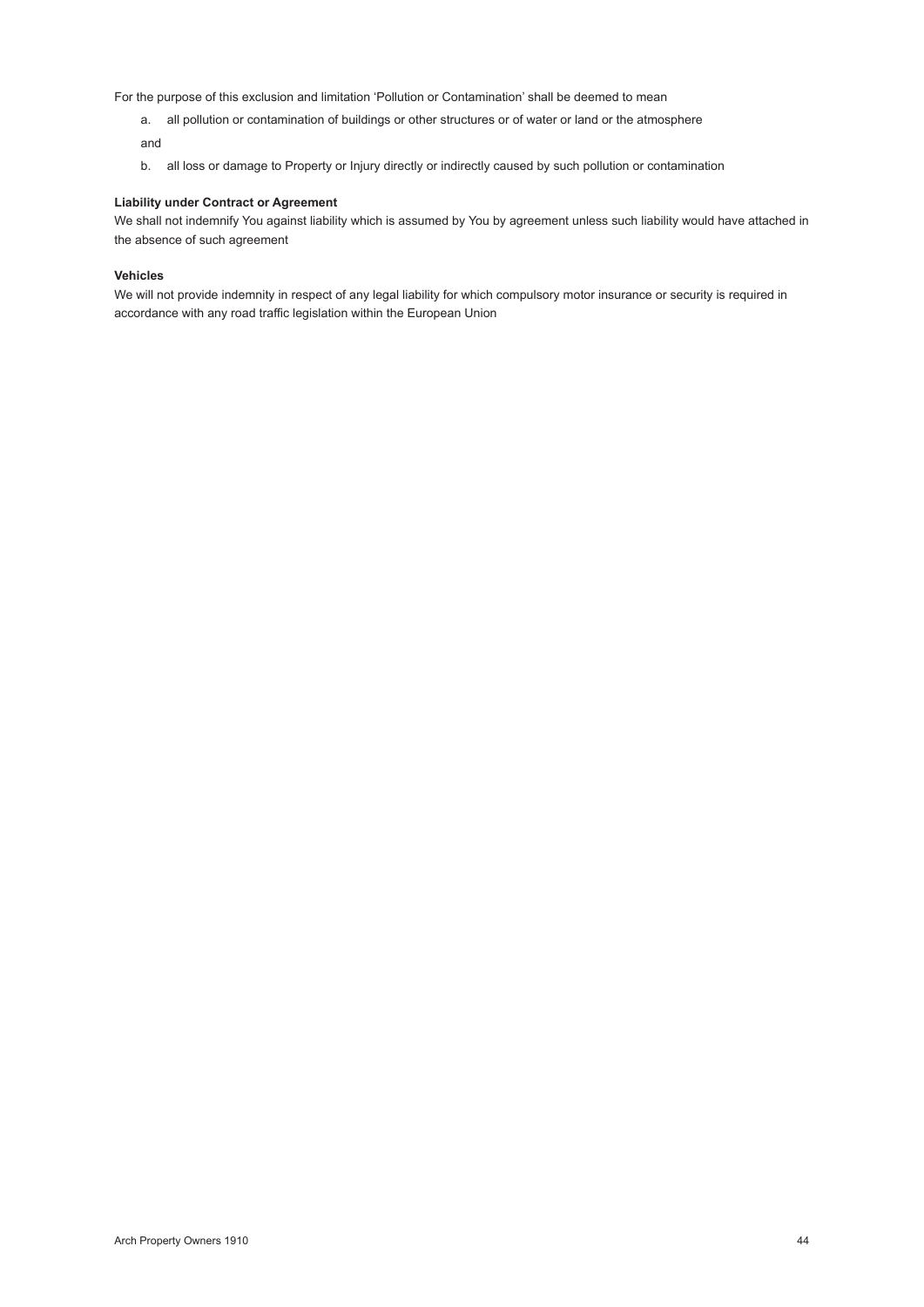### <span id="page-45-0"></span>**Business Protection Section**

Business Protection is made up of 2 elements:

- Risk Management Services
- Legal Expenses Insurance

### **Risk Management Services**

Risk Management Services provides a range of online risk solutions to enable businesses to effectively manage all aspects of workplace safety and staff employment.

Features include:

- **Business Continuity**
- Health & Safety Management
- Human Resources Support
- E-Learning

To activate your Risk Management Services visit [www.archriskmanagement.co](http://www.archriskmanagement.co.uk).uk and follow the login instructions provided. Alternatively you can email us with your policy number [riskmanagementservices@archriskmanagement.co.](mailto:riskmanagementservices%40archriskmanagement.co.uk?subject=)uk or call us on **01268 795757**.

### **Arch Risk Management**

Arch Risk Management is a simple to use, online system to help business professionals in the management and control of Health & Safety, Human Resource, Business Continuity and Driving at Work. This service provides access to a comprehensive library of specimen documents, templates and self-assessments, including an 'asks the expert' helpline service. As a business owner you will be able to:

- • Ensure your business is up to date and compliant with current industry specific legislation to protect you and your employees when the inspector calls.
- Protect your company and directors from prosecution under 'The Corporate Manslaughter and Homicide Act'.
- Keep abreast on legislative changes and matters important to your business via our regular news alerts and updates.

### **E-learning**

This is a web-based, health and safety training system that enables both large and small companies to fulfil their safety training requirements online with greater ease. This diverse system can be accessed securely at any time by your chosen employees as well as your administrator who has full control over the running of your account online.

Course subjects include

| Health & Safety Management | Slips, Trips and Falls    | Working at Height   |
|----------------------------|---------------------------|---------------------|
| Manual Handling            | <b>Accident Reporting</b> | Electricity         |
| <b>Risk Assessment</b>     | Asbestos Management       | Noise               |
| <b>Confined Spaces</b>     | <b>Fire Safety</b>        | Transport           |
| Chemical Safety (CoSHH)    | First Aid                 | Health & Safety Law |

Each training session lasts between 25 – 45 minutes and includes multiple choice self-tests at the end of each training module. The answers to these questions are recorded. The administrator will have full access to the training record of each trainee at her finger tips. The user will get a certificate certifying their competence when they successfully passed the test.

All the courses are fully accredited by leading industry experts like RoSPA, CIPD and NOS (National Occupational Standards) which governs NVQ qualification. Qualifying candidates will be able to claim credits against their NVQ qualifications that they are pursuing.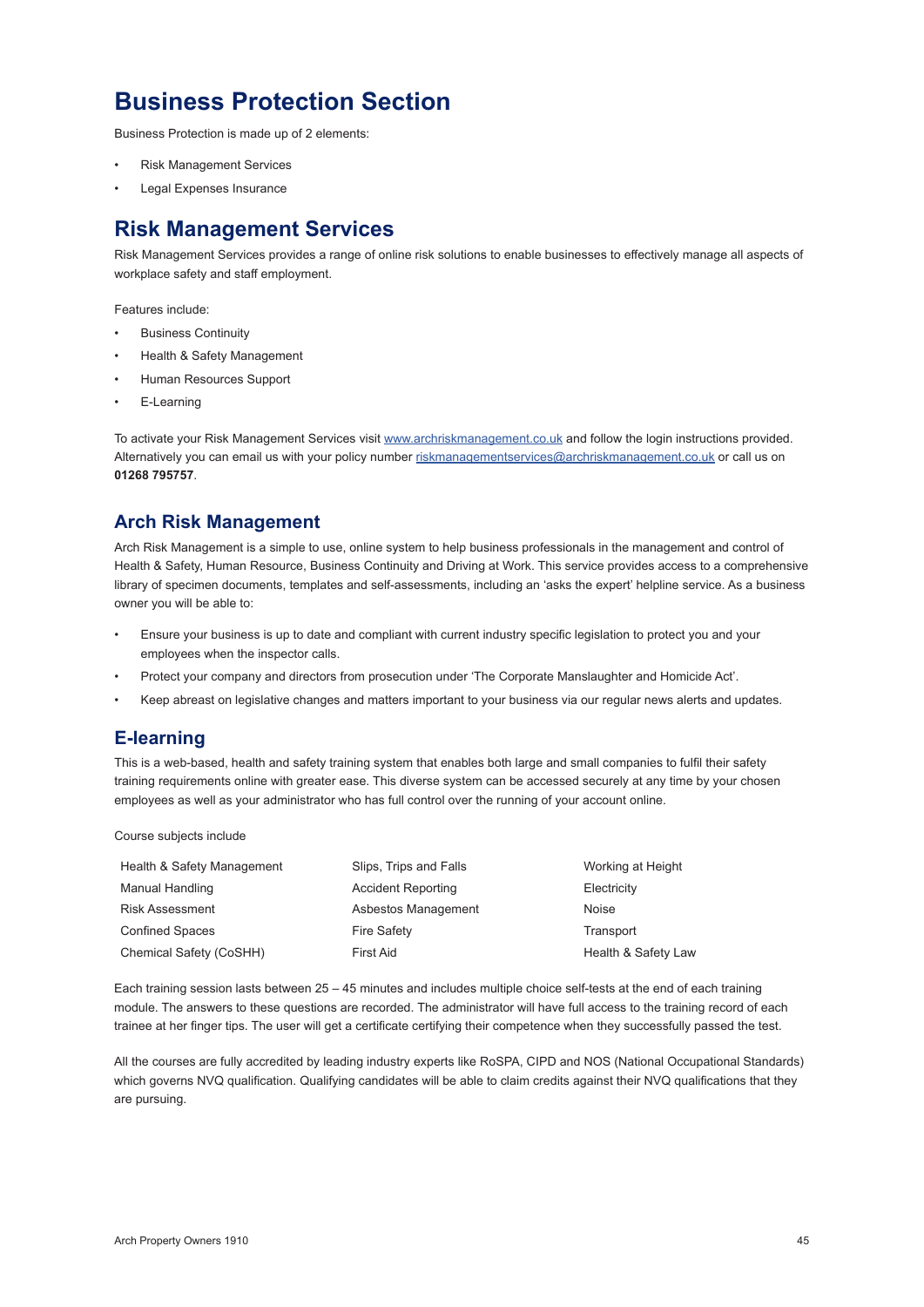### <span id="page-46-0"></span>**Legal Expenses**

### **Definitions**

The following Definitions apply to this Section and shall keep the same meaning wherever they appear in the Section and should also be read in conjunction with the General Definitions at the start of the Policy.

#### **Appointed Advisor**

The solicitor accountant, mediatior or other advisor appointed by Us to act on behalf of the Person-Insured under the terms of the Section.

#### **Collective Conditional Fee Agreement**

A legally enforceable agreement entered into on a common basis between the Appointed Advisor and Us to pay their professional fees on the basis of 100% 'no win no fee'.

#### **Conditional Fee Agreement**

A legally enforceable agreement between the Person-Insured and the Appointed Advisor for paying their professional fees on the basis of 100% 'no win no fee'.

#### **Employee**

A worker who has or alleges they have entered into a contract of service with You provided they have been declared to Us and not as stated in the General Definitions of this Policy.

#### **Legal Costs and Expenses**

- 1. Reasonable legal costs and disbursements reasonably and proportionately incurred by the Appointed Advisor on the Standard Basis and agreed in advance by Us. The term 'standard basis' can be found within the Courts' Civil Procedure Rules Part 44.
- 2. In civil claims, other side's costs, fees and disbursements where the Person-Insured has been ordered to pay them or pays them with Our agreement.
- 3. Reasonable accountancy fees reasonably incurred under Insured Event 4 by the Appointed Advisor and agreed by Us in advance.
- 4. Your employee's basic wages or salary under Insured Event 9 in the course of their employment with You while attending court or tribunal at the request of the Appointed Advisor or whilst on jury service where You do not pay for time lost and lost wages or salary cannot be claimed back from the court or tribunal.
- 5. The professional fees and expenses of an Appointed Advisor selected by Us to reduce the actual adverse or negative publicity or media attention directed towards You under Insured Event 11.

#### **Person- Insured**

- 1. You or any of Your partners directors or Employees aged not less than 16 years nor more than 75 years.
- 2. The estates heirs legal representatives or assigns of any persons mentioned in 1. in the event of such person dying.
- 3. A person declared to Us who is contracted to perform work for You who is in all other respects insured by You on the same basis as Your other Employees and who performs work under Your supervision.

#### **Reasonable Prospects of Success**

- 1. Other than as set out in 2. and 3. below, a greater than 50% chance of the Person-Insured successfully pursuing or defending the claim and if the Person-Insured is seeking damages or compensation a greater than 50% chance of enforcing any judgment that might be obtained.
- 2. In criminal prosecution claims where the Person-Insured
	- a. pleads guilty a greater than 50% chance of reducing any sentence or fine or
	- b. pleads not guilty a greater than 50% chance of that plea being accepted by the court.
- 3. In all claims involving an appeal a greater than 50% chance of the Person-Insured being successful.

Where it has been determined that Reasonable Prospects of Success do not exist, the Person-Insured shall be liable to pay any legal costs incurred should they pursue or defend their claim irrespective of the outcome.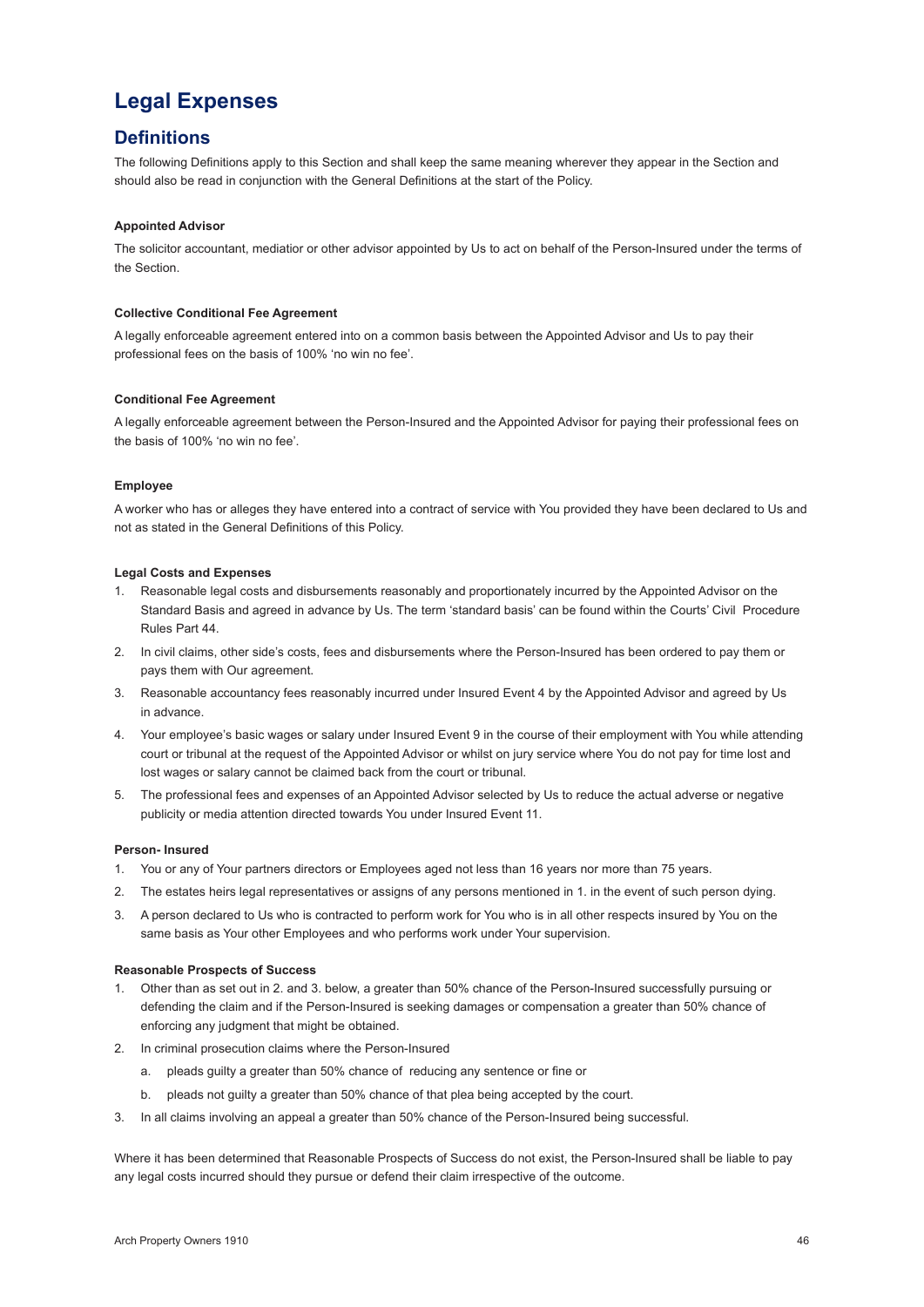#### **Small Claims Court**

A court in England and Wales that hears a claim falling under the small claims track in the County Court as defined by Section 26.6 (1) of the Civil Procedure Rules 1999. A court in Scotland that uses the simple claims procedure as set out by the Courts Reform (Scotland) Act 2014. A court in Northern Ireland where the sum in dispute is less than £3,000 or the equivalent jurisdiction in the United Kingdom where this Section of the Policy applies.

#### **Territorial Limit**

For Insured Events 6, 7 and 12 the United Kingdom Channel Islands Isle of Man Norway Switzerland and countries in the European Union. For all other Insured Events the United Kingdom Channel Islands and the Isle of Man.

### **Cover**

For those Insured Events shown in the Schedule We will pay the Person-Insured's Legal Costs and Expenses including the cost of appeals (and Compensation Awards under Insured Event 2) up the limit of indemnity and aggregate limit specified in Your Policy Schedule for all claims related by time or originating cause subject to all of the following requirements being met.

- 1. You have paid the insurance premium.
- 2. The Person-Insured keeps to the terms of the Policy and cooperates fully with Us.
- 3. The Insured Event arises in connection with the Business shown in the Schedule and occurs within the Territorial Limit.
- 4. The claim
	- a. always has Reasonable Prospects of Success and
	- b. is reported to Us
		- i. during the Period of Insurance and
		- ii. as soon as the Person-Insured first becomes aware of circumstances which could give rise to a claim under this Section
- 5. Unless there is a conflict of interest the Person-Insured always agrees to use the Appointed Advisor chosen by Us in any claim
	- a. to be heard by the Small Claims Court or an Employment Tribunal and/or
	- b. before proceedings have been or need to be issued.
- 6. Any dispute with be dealt with through mediation or by a court tribunal Advisory Conciliation and Arbitration Service or a relevant regulatory or licensing body within the Territorial Limit.
- 7. A claim is considered to be reported to Us when We have received the Person-Insured's fully completed claim form.

### **Insured Events Covered**

#### **1. Employment**

 A dispute between You and Your Employee ex-Employee or a prospective employee arising from a breach or an alleged breach of their

- 1. contract of service with You and/or
- 2. related legal rights

A claim can be made under this Section of the Policy provided that all internal procedures as set out in the a. ACAS Code of Practice for Disciplinary and Grievance Procedures or

b. Labour Relations Agency Code of Practice on Disciplinary and Grievance Procedures in Northern Ireland

have been or ought to have been concluded.

#### **What is not insured under Insured Event 1**

Any claim relating to

- 1. the pursuit of an action by You other than an appeal against the decision of a court or tribunal;
- 2. redundancy alleged redundancy or unfair selection for redundancy occurring during the first 180 days of this Section of the Policy except where You have had equivalent cover in force up until the start of this Policy;
- 3. Legal Costs and Expenses for preparation and representation at an internal disciplinary hearing grievance or appeal
- 4. a pension scheme where actions are brought by 10 or more Employees or ex-Employees.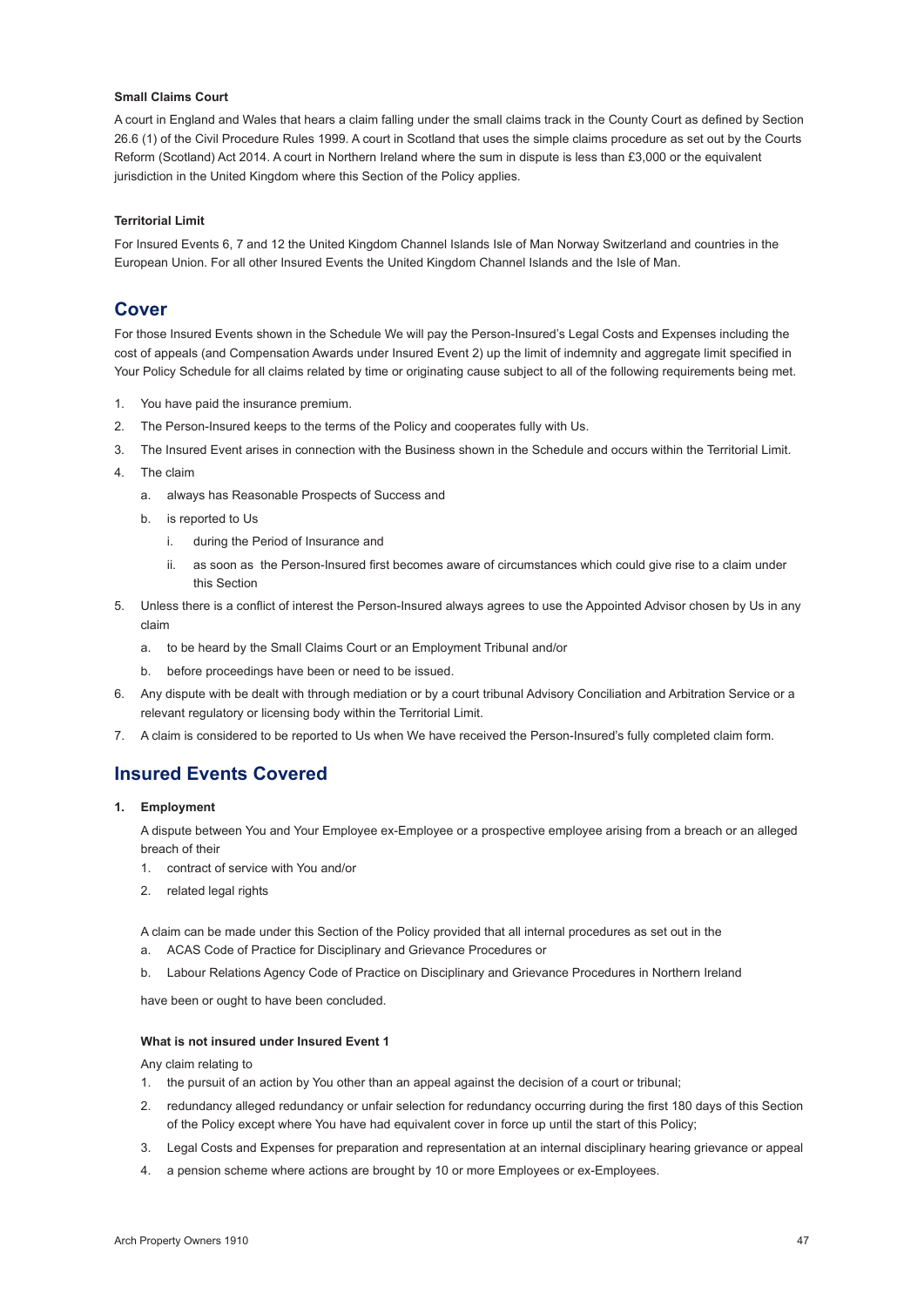#### **2. Employment Compensation Awards**

Following a claim We have accepted under Insured Event 1 We will pay any

- 1. basic and compensatory award awarded against You by a tribunal or;
- 2. an amount agreed by Us in settlement of a dispute;

#### Provided that

- a. Reasonable Prospects of Success exist for a wholly successful defence throughout and
- b. compensation is agreed through mediation or conciliation or under a settlement approved by Us or awarded by a tribunal judgment after full argument unless given by default

#### **What is not insured under Insured Event 2**

 Compensation Awards and settlements relating to

- 1. money due to an Employee under a contract or a statutory provision relating thereto;
- 2. trade union membership or non-membership industrial or labour arbitration collective bargaining agreements trade union recognition or matters concerning a European Works Council;
- 3. civil claims or statutory rights relating to trustees of occupational pension schemes.

#### **3. Employment Restrictive Covenants**

1. A dispute with your Employee or ex-Employee which arises from their breach of a restrictive covenant where You are seeking financial remedy or damages

Provided that the restrictive covenant

- a. is designed to protect Your legitimate Business interests and
- b. is evidenced in writing and signed by Your Employee or ex-Employee
- c. extends no further than is reasonably necessary to protect the Business interests and
- d. does not contain restrictions in excess of 12 months.
- 2. A dispute with another party that alleges that You have breached their legal rights protected by a restrictive covenant.

#### **4. Tax Protection**

- 1. A formally notified enquiry into Your tax affairs or into the personal tax affairs of Your directors and/or partners.
- 2. A dispute about Your compliance with regulations relating to
	- a. Value Added Tax or
	- b. Pay As You Earn or
	- c. Social Security or
	- d. National Insurance Contributions or
	- e. the Construction Industry Scheme or
	- f. IR35

 following a compliance check by HM Revenue and Customs.

3. An enquiry into Your tax affairs or into the personal tax affairs of Your directors and/or partners arising from an alleged discovery by HM Revenue and Customs

#### Provided that

- a. all returns are completed and have been submitted within the statutory timescales permitted;
- b. You keep proper records in accordance with statutory requirements;
- c. in respect of any appealable matter You have requested an Internal Review from HM Revenue and Customs where available.

#### **What is not insured under Insured Event 4**

Any claim relating to

1. tax returns which result in HM Revenue and Customs imposing a penalty or claiming interest or which contain careless and/or deliberate misstatements.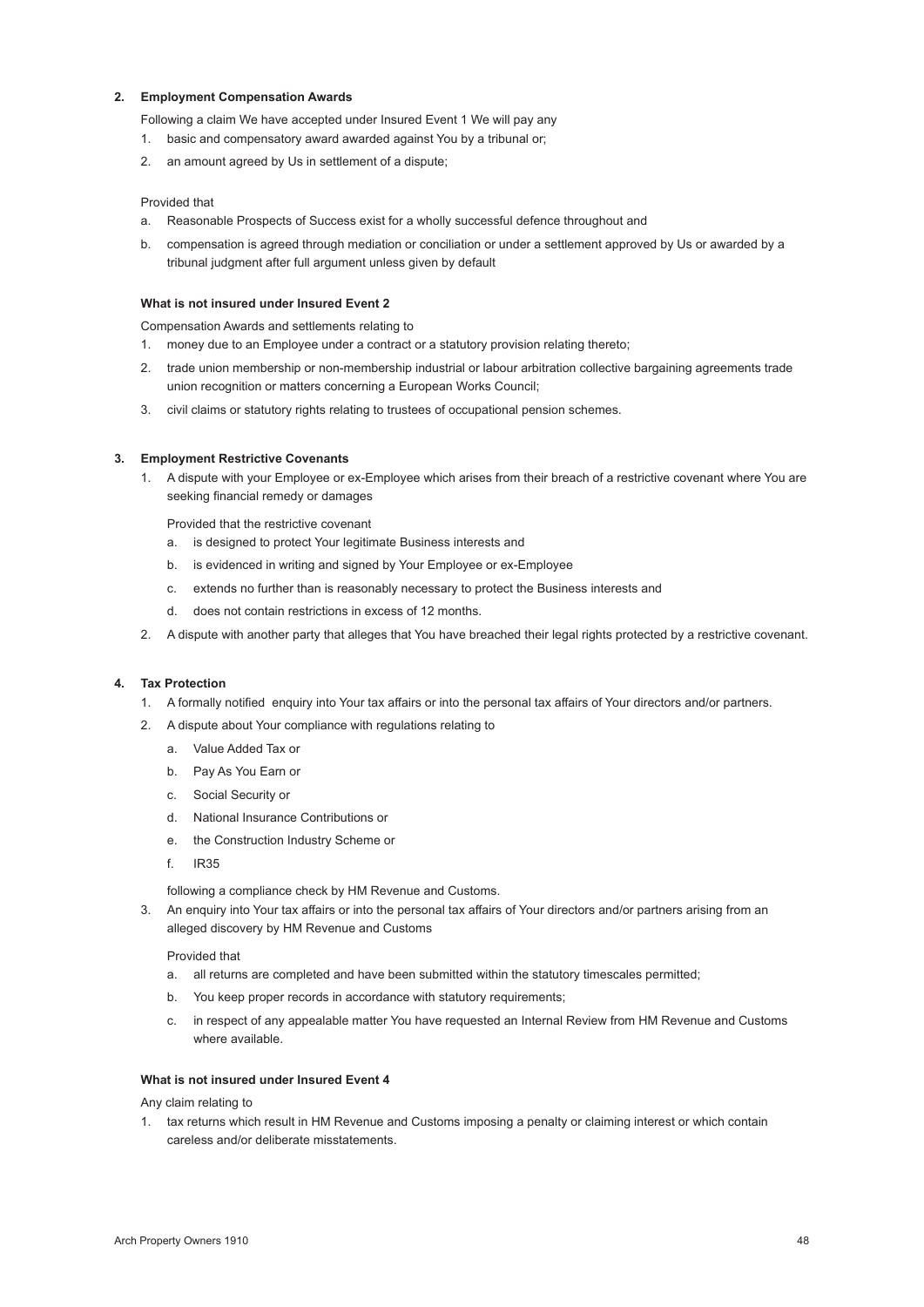- 2. an investigation by the Fraud Investigation Service of HM Revenue and Customs.
- 3. circumstances where the Disclosure of Tax Avoidance Scheme Regulations apply or should apply to the Person-Insured's financial arrangements.
- 4. any enquiry that concerns assets monies or wealth outside of Great Britain and Northern Ireland.
- 5. Your failure to register for VAT.

#### **5. Property**

A dispute relating to Property which You own or is Your responsibility

- 1. following an event which causes physical damage to Your Property.
- 2. following a public or private nuisance or trespass.
- 3. which You wish to recover or repossess from an Employee or ex-Employee.

#### **What is not insured under Insured Event 5**

Any claim relating to

- 1. a contract between You and a third party except for a claim under 5. 3.
- 2. goods in transit or goods lent or hired out.
- 3. compulsory purchase demolition restrictions controls or permissions placed on land or property by any government local or public authority.
- 4. a dispute with any party other than the party who caused the damage nuisance or trespass.

#### **6. Legal Defence**

- 1. A criminal investigation and/or enquiry by
	- a. the police
	- b. a health and safety authority or
	- c. other body with the power to prosecute

 where it is suspected that an offence may have been committed that could lead to the Person-Insured being prosecuted.

- 2. An offence or alleged offence which leads to the Person-Insured being prosecuted in a court of criminal jurisdiction.
- 3. A motor prosecution brought against Your directors and/or partners that arises from the use of any vehicle for personal, social or domestic purposes or to commute to or from their place of work.

#### **What is not insured under Insured Event 6**

 Any claim relating to a parking offence.

#### **7. Compliance and Regulation**

- 1. Receipt of a Statutory Notice that imposes terms against which You wish to appeal.
- 2. Notice of a formal investigation or disciplinary hearing by a professional or regulatory body.
- 3. A civil action alleging wrongful arrest arising from an allegation of theft.
- 4. A claim against You for compensation under the Data Protection Act 2018 provided that
	- i) You are registered with the Information Commissioner;
	- ii) You are able to evidence that You have in place a process to
		- investigate complaints from data subjects regarding a breach of their privacy rights,
		- offer suitable redress where a breach has occurred and that Your complaints process has been fully engaged.

#### **What is not insured under Insured Event 7**

Any claim relating to

- 1. the pursuit of an action by You other than an appeal.
- 2. a routine inspection by a regulatory authority.
- 3. a Health and Safety Executive Fee for Intervention.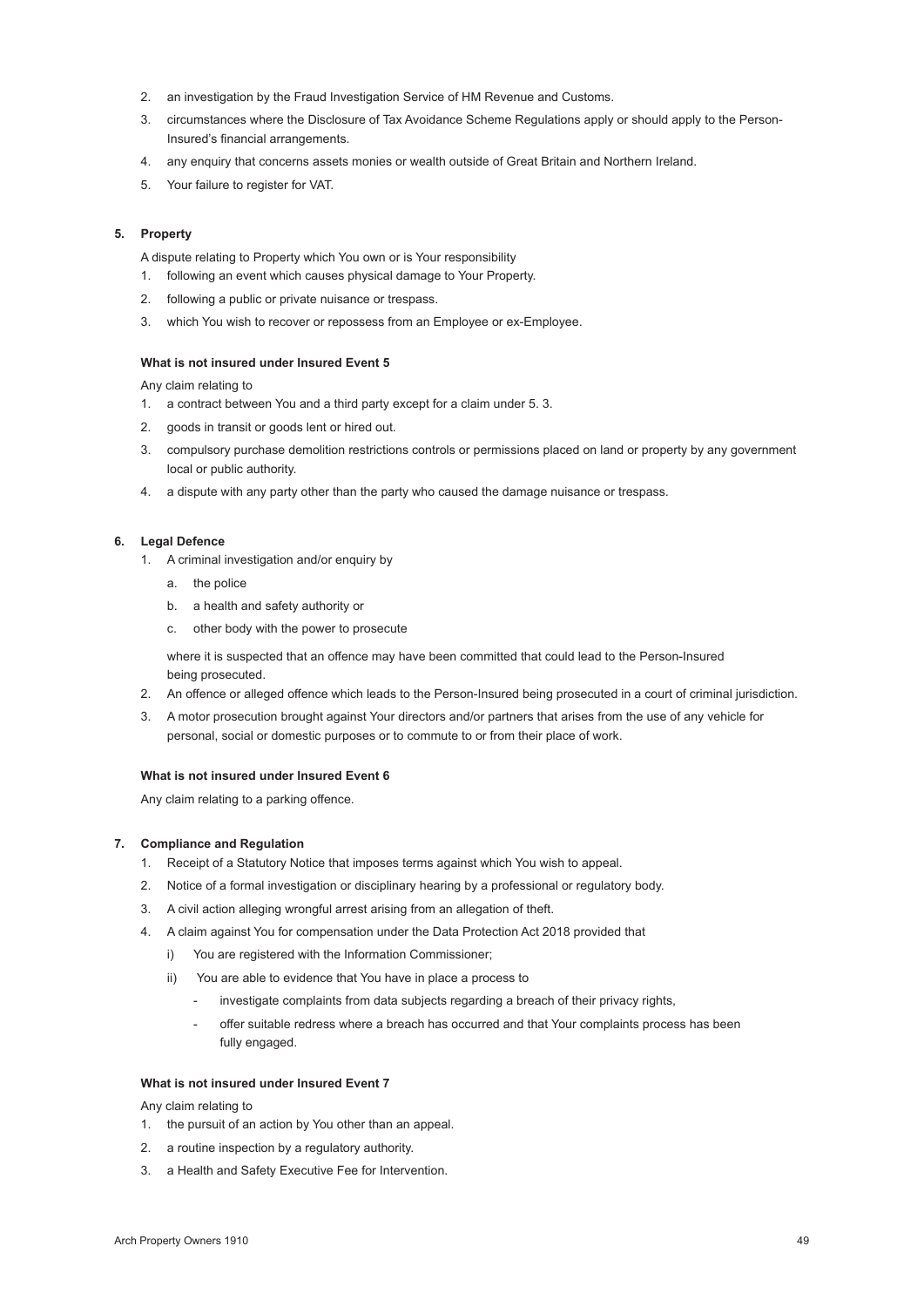#### **8. Statutory Licence Appeals**

 An appeal against a decision by the relevant authority to alter suspend revoke or refuse to renew Your statutory licence or compulsory registration.

#### **9. Loss of Earning**

 The Person-Insured's absence from work to attend court tribunal arbitration disciplinary hearing or regulatory proceedings at the request of the Appointed Advisor or whilst on jury service which results in loss of earnings.

#### **What is not insured under Insured Event 9**

Any sum which can be recovered from the court or tribunal.

#### **10. Employees' Extra Protection**

At Your request

- 1. where civil proceedings are issued against Your Employee
	- a. for unlawful discrimination or
	- b. in their capacity as a trustee of a pension fund set up for the benefit of Your Employees.
- 2. where Your Employee or a member of their family suffers physical bodily injury or death as a result of a sudden event.
- 3. a claim arising from personal identity theft targeted at Your directors and/or partners

#### **What is not insured under Insured Event 10.1 and 10.2**

Any claim relating to

- 1. defending You;
- 2. a condition or illness or disease which develops gradually over time.

#### **11. Crisis Communication**

Following an event which causes Your Business significant adverse publicity or reputational damage which is likely to have a widespread financial impact on Your Business We will

- 1. liaise with You and Your solicitor (whether the solicitor is an Appointed Advisor under this Section of this Policy or acts on Your behalf under any other policy) to draft a media statement or press release and/or
- 2. prepare communication for Your staff/customers/suppliers and/or a telephone or website script or social media messaging and/or
- 3. arrange, support and represent an Person Insured at an event which media will be reporting
- 4. support a Person Insured by taking phone calls/emails and managing interaction with media outlets
- 5. support and prepare a Person Insured for media interviews

 provided that You have sought and followed advice from Our Crisis Communication helpline.

#### **What is not insured under Insured Event 11**

Any claim relating to

- 1. matters that should be dealt with through Your normal complaints procedures;
- 2. a matter that has not actually resulted in adverse publicity appearing online, in print or broadcast;
- 3. Legal costs and expenses in excess of £10,000.

#### **12. Contract and Debt Recovery**

 A breach or alleged breach of an agreement or alleged agreement which has been entered into by You or on Your behalf relating to the purchase hire hire purchase lease servicing maintenance testing sale or provision of goods or services provided that if You are claiming for an undisputed debt You have exhausted Your normal credit control procedures.

#### **What is not insured under Insured Event 12**

Any claim relating to

- 1. an amount which is less than £200;
- 2. the letting leasing or licensing of land or buildings where You act as the landlord or lessor;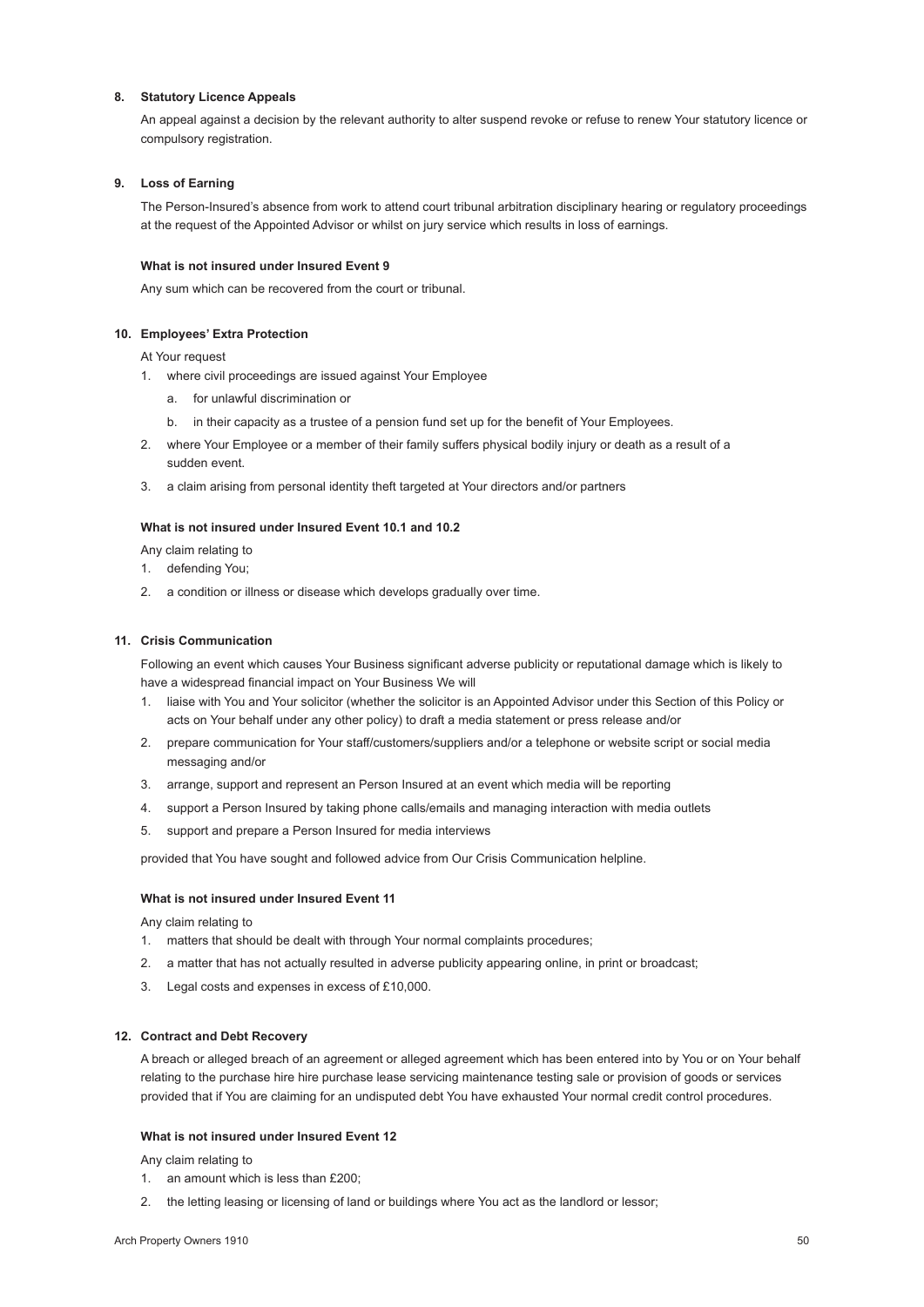- 3. the sale or purchase of land or buildings;
- 4. loans mortgages endowments pensions or any other financial product;
- 5. computer hardware software internet services or systems which;
	- a. have been supplied by You or
	- b. have been tailored to Your requirements;
- 6. a breach or alleged breach of professional duty by a Person-Insured;
- 7. the settlement payable under an insurance policy;
- 8. a dispute relating to an Employee or ex-Employee;
- 9. adjudication or arbitration.

### **Exceptions Under This Section**

You are not insured for any claim arising from or relating to

- 1. Legal Costs and Expenses or Compensation Awards incurred without Our consent;
- 2. any actual or alleged act omission or dispute happening before or existing at the start of this Section of the Policy and which the Person-Insured knew or ought reasonably to have known could lead to a claim ;
- 3. an allegation against the Person-Insured involving
	- a. assault violence indecent or obscene materials dishonesty malicious falsehood or defamation (except in relation to Insured Event 11)
	- b. the manufacture dealing in or use of alcohol illegal drugs illegal immigration
	- c. offences under Part 7 of the Proceeds of Crime Act 2002 (money laundering offences);
- 4. defending a claim in respect of damages for personal injury (other than injury to feelings in relation to Insured Event 1) or loss or damage to Property owned by the Person-Insured;
- 5. patents copyright passing-off trade or service marks registered designs and confidential information (except in relation to Insured Event 3);
- 6. a dispute with any subsidiary parent associated or sister company or between shareholders or partners;
- 7. franchise or agency agreements;
- 8. a judicial review;
- 9. a dispute with Us or the party who arranged this cover not dealt with under Arbitration Condition below;
- 10. the payment of fines penalties or compensation awarded against the Person-Insured (except as covered under Insured Event 2 or 7.4) or costs awarded against the Person-Insured by a court of criminal jurisdiction.

### **Conditions**

Failure to keep to any of these conditions without good reason may lead Us to cancel this Section, refuse a claim or withdraw from an ongoing claim. We also reserve the right to recover Legal Costs and Expenses from the Person-Insured should this occur.

#### **The Person-Insured's responsibilities**

A Person-Insured must

- 1. tell Us immediately of anything that may make it more costly or difficult for the Appointed Advisor to resolve the claim in Your favour;
- 2. co-operate fully with Us give the Appointed Advisor any instructions We require and keep them updated with progress of the claim and not hinder them;
- 3. take reasonable steps to claim back Legal Costs and Expenses and where recovered pay them back to Us;
- 4. keep Legal Costs and Expenses as low as possible;
- 5. allow Us at any time to take over and conduct in the Person-Insured's name any claim.

#### **Freedom to Choose an Appointed Advisor**

1. In certain circumstances as set out in 2. below the Person-Insured may choose an Appointed Advisor In all other cases no such right exists and We shall choose the Appointed Advisor.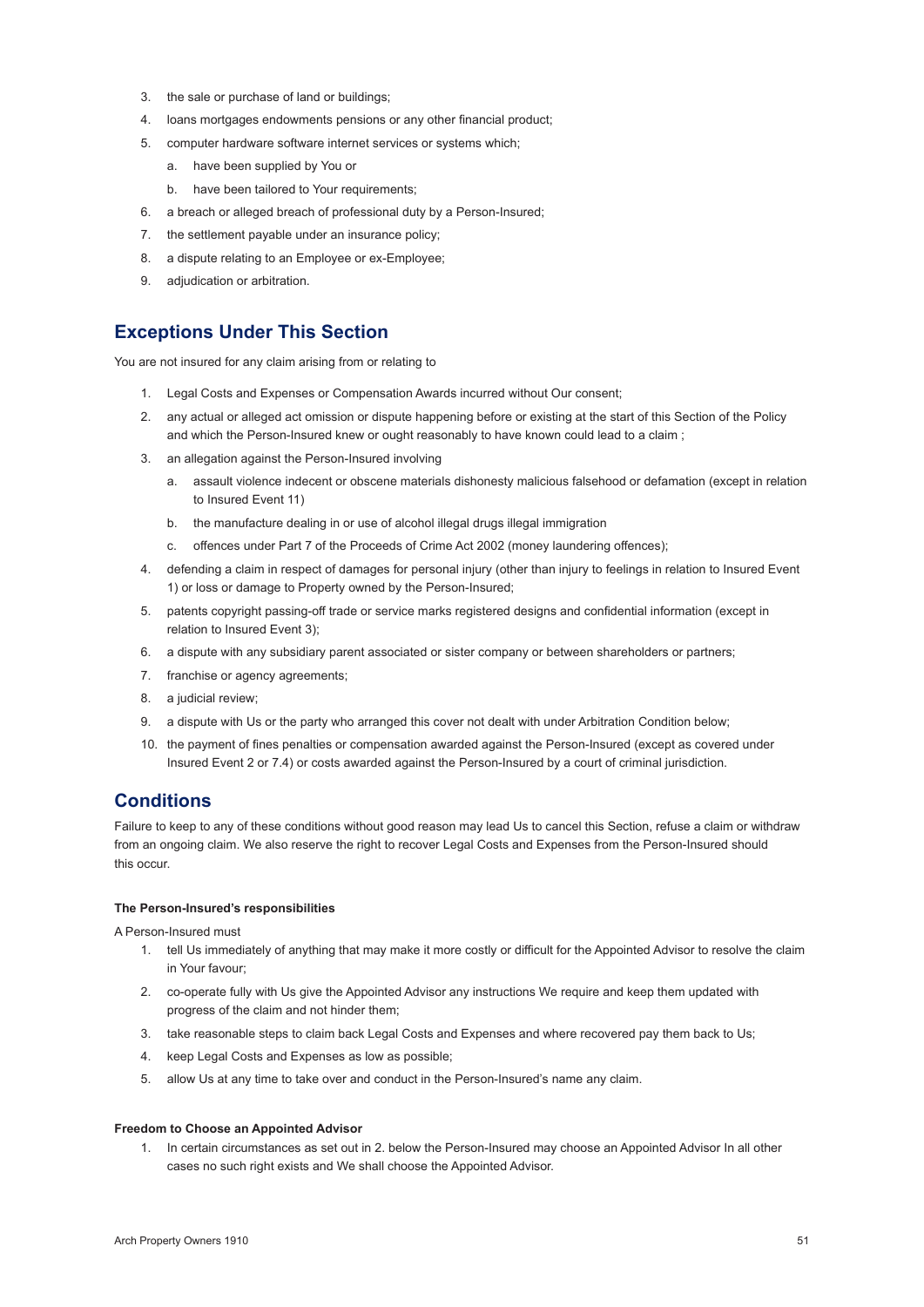- 2. If
	- a. We agree to start proceedings or proceedings are issued against the Person-Insured or
	- b. there is a conflict of interest the Person-Insured may choose a qualified Appointed Advisor except where the Person-Insured's claim is to be dealt with by the Employment Tribunal or Small Claims Court where We shall always choose the Appointed Advisor.
- 3. Where the Person-Insured wishes to exercise the right to choose the Person-Insured must write to Us with their preferred representative's contact details. Where the Person-Insured chooses to use their preferred representative We will not pay more than We agree to pay a solicitor from Our panel.
- 4. If the Person-Insured dismisses the Appointed Advisor without good reason or withdraws from the claim without Our written agreement or if the Appointed Advisor refuses with good reason to continue acting for the Person-Insured cover will end immediately.
- 5. In respect of a claim under Insured Event 12 You must enter into a Conditional Fee Agreement (unless the Appointed Advisor has entered into a Collective Conditional Fee Agreement) where legally permitted.

#### **Consent**

- 1. The Person-Insured must agree to Us having sight of the Appointed Advisors file relating to the Person-Insured's claim. The Person-Insured is considered to have provided consent to Us or Our appointed agent to have sight of their file for auditing and quality and cost control purposes.
- 2. The Person-Insured must have Your agreement to claim under this Section.

#### **Settlement**

- 1. We can settle the claim by paying the reasonable value of the Person-Insured's claim.
- 2. The Person-Insured must not negotiate settle the claim or agree to pay Legal Costs and Expenses without Our written agreement.
- 3. If the Person-Insured refuses to settle the claim following advice to do so from the Appointed Advisor We reserve the right to refuse to pay further Legal Costs and Expenses.

#### **Barristers Opinion**

We may require the Person-Insured to obtain and pay for an opinion from a barrister if a dispute arises regarding the merits or value of the claim. If the opinion supports the Person-Insured then We will reimburse the reasonable costs of that opinion. If that opinion conflicts with advice obtained by Us then We will pay for a final opinion which will be binding on the Person-Insured and Us. This does not affect Your right under Arbitration below.

#### **Arbitration**

If any dispute between the Person-Insured and Us arises from this Section of the Policy the Person-Insured can make a complaint to Us as described in the complaints Section of this Policy and We will try to resolve the matter. If We are unable to satisfy the Person-Insured's concerns and the matter can be dealt with by the Financial Ombudsman Service the Person-Insured can ask them to arbitrate over the complaint. If the dispute cannot be dealt with by the Financial Ombudsman Service it can be referred for independent arbitration by a qualified person agreed upon by both parties. The loser of the dispute shall be liable to pay the costs incurred. If We fail to agree on a suitable person to arbitrate the matter We will ask the President of the relevant law society to nominate. The arbitration shall be subject the Arbitration Acts and the arbitrator's decision shall be binding on all the parties.

#### **Fraudulent Claims and Claims Tainted by Dishonesty**

- a) If the Person-Insured makes any claim which is fraudulent or false, this Section shall become void and all benefit under it will be lost.
- b) The Person-Insured shall at all times be entirely truthful and open in any evidence, disclosure or statement they give and shall act with complete honesty and integrity throughout. Where, on the balance of probabilities and having considered carefully all the facts of the claim, it appears that the Person-Insured has breached this condition and that the breach has: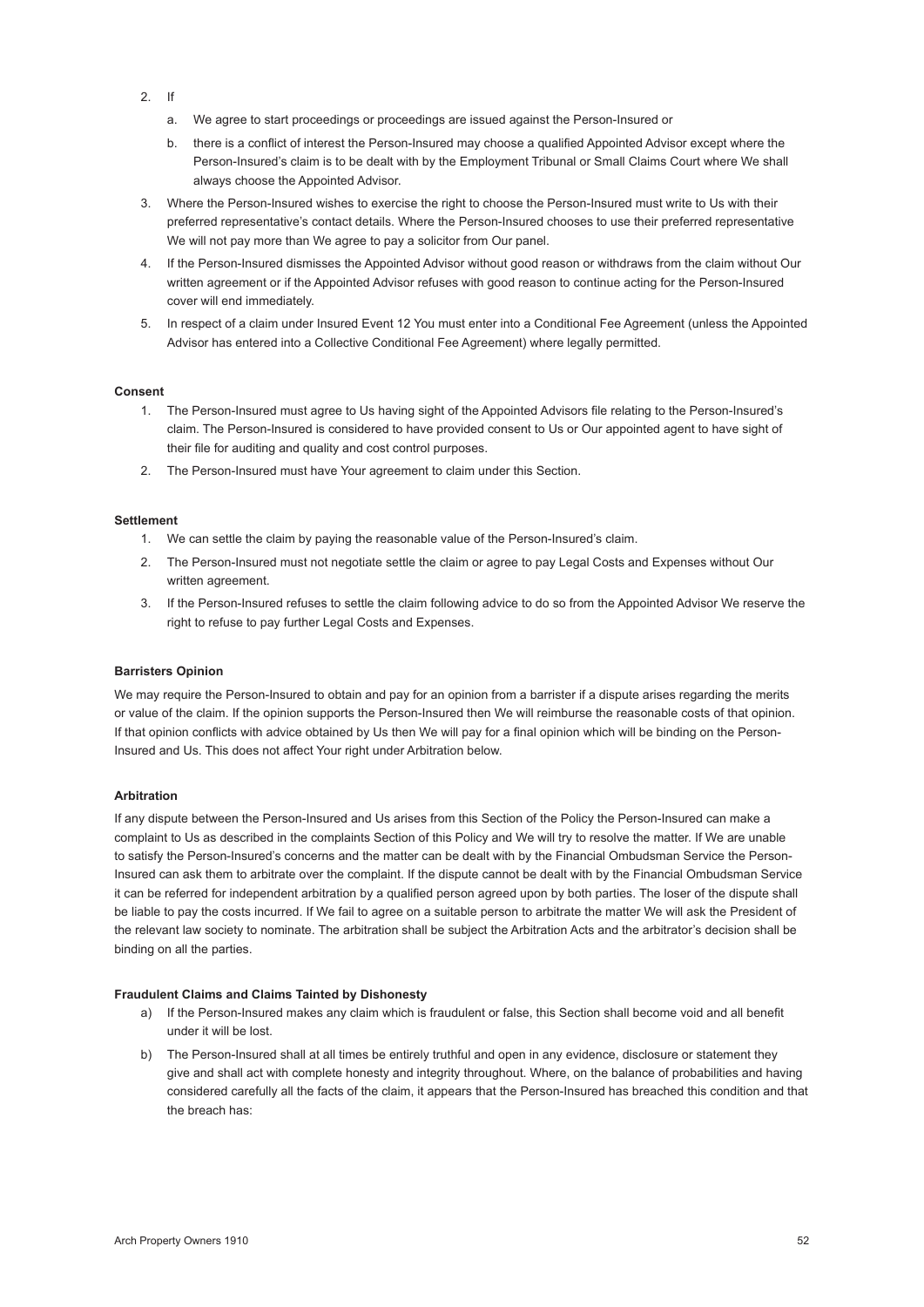- i) affected Our assessment of Reasonable Prospects of Success, and/or
- ii) prejudiced any part the outcome of the Person-Insured's claim

We shall have no liability for Legal Costs and Expenses.

#### **Acts of Parliament, Statutory Instruments, Civil Procedure Rules and Jurisdiction**

All legal instruments and rules referred to within this Section of the Policy shall include equivalent legislation in Scotland Northern Ireland the Isle of Man and the Channel Islands and any subsequent amendment or replacement legislation. This Section will be governed by English law.

#### **Privacy statement**

This is a summary of how we collect, use, share and store personal information. To view our full privacy statement, please see our website [www.arag.co.uk](http://www.arag.co.uk)

#### **Collecting personal information**

ARAG may be required to collect certain personal or sensitive information which may include name, address, date of birth and if appropriate medical information. We will hold and process this information in accordance with all relevant data protection regulations and legislation. Should we ask for personal or sensitive information, we undertake that it shall only be used in accordance with our privacy statement. We may also collect information for other parties such as suppliers we appoint to process the handling of a claim.

#### **Using personal or sensitive information**

The reason we collect personal or sensitive information is to fulfil our contractual and regulatory obligations in providing this insurance product, for example to process premium or handle a claim. To fulfil these obligations, we may need to share personal or sensitive information with other organisations. We will not disclose personal or sensitive information for any purpose other than the purpose for which it was collected. Please refer to our full privacy statement for full details.

#### **Keeping personal information**

We shall not keep personal information for any longer than necessary.

Your rights Any person insured by this policy has a number of rights in relation to how we hold personal data including; the right to a copy of the personal data we hold; the right to object to the use of personal data or the withdrawal of previously given consent; the right to have personal data deleted.

For a full list of privacy rights and when we will not be able to delete personal data, please refer to our full privacy statement.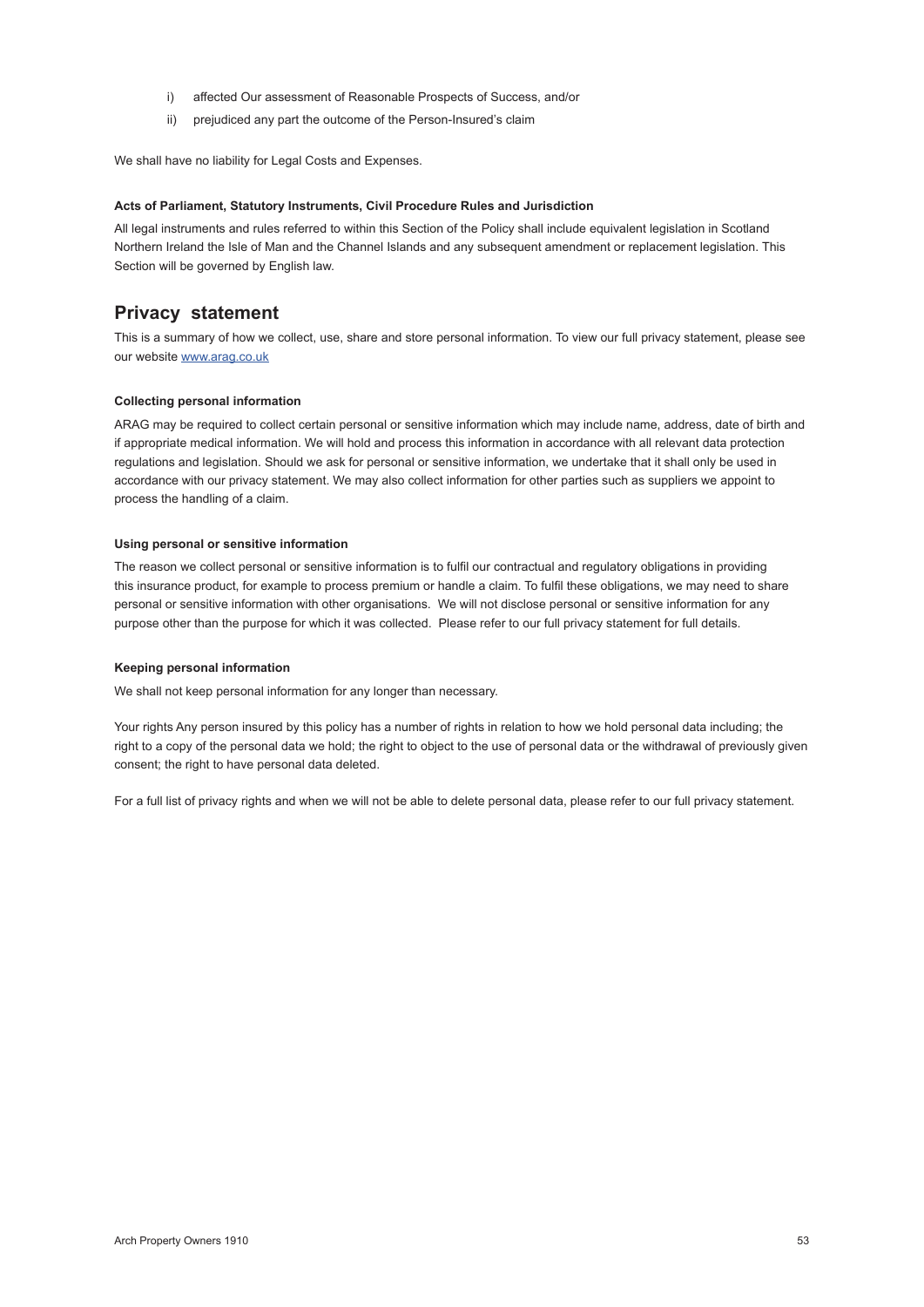### <span id="page-54-0"></span>**Loss of Rental Income Section**

### **Definitions**

The following Definitions apply to this Section and shall keep the same meaning wherever they appear in the Section they should also be read in conjunction with the General Definitions at the start of the Policy

#### **Damage**

Loss of or damage to the Property used by You at the Premises for the purpose of the Business

#### **Indemnity Period**

The period beginning with the occurrence of the Damage and ending not later than the Maximum Indemnity Period thereafter during which the results of the Business shall be affected in consequence thereof

#### **Maximum Indemnity Period**

The period stated in the Schedule unless amended in any Additional Contingency

#### **Rent Receivable**

The money paid or payable to You by tenants for rental of the Premises and for the services provided in connection with the Business at the Premises

#### **Estimated Rent Receivable**

The amount declared by You to Us as representing not less than the Rent Receivable which it is anticipated will be earned by the Business during the financial year most nearly concurrent with the Period of Insurance (or a proportionately increased multiple thereof where the Maximum Indemnity Period exceeds twelve months)

#### **Annual Rent Receivable**

The Rent Receivable during the twelve months immediately before the date of the Damage

#### **Standard Rent Receivable**

The Rent Receivable during that period in the twelve months immediately before the date of the Damage which corresponds with the Indemnity Period

#### **Additional Increased Cost of Working**

The additional expenditure necessarily and reasonably incurred with Our consent

### **Cover**

In respect of each item in the Schedule We will indemnify You in respect of loss resulting from interruption of or interference with the Business carried on by You at the Premises in consequence of Damage occurring during the Period of Insurance caused by the operation of a Contingency under the Property Damage Section of the Policy unless otherwise stated in the Schedule

#### Provided that

- 1. payment shall have been made or liability admitted for the Damage under an insurance covering Your interest in the property
	- or

to which such adjustments shall be made as may be necessary to provide for the trend of the Business and for variations in or other circumstances affecting the Business either before or after the Damage or which would have affected the Business had the Damage not occurred so that the figures thus adjusted shall represent as nearly as may be reasonably practicable the results which but for the Damage would have been obtained during the relative period after the Damage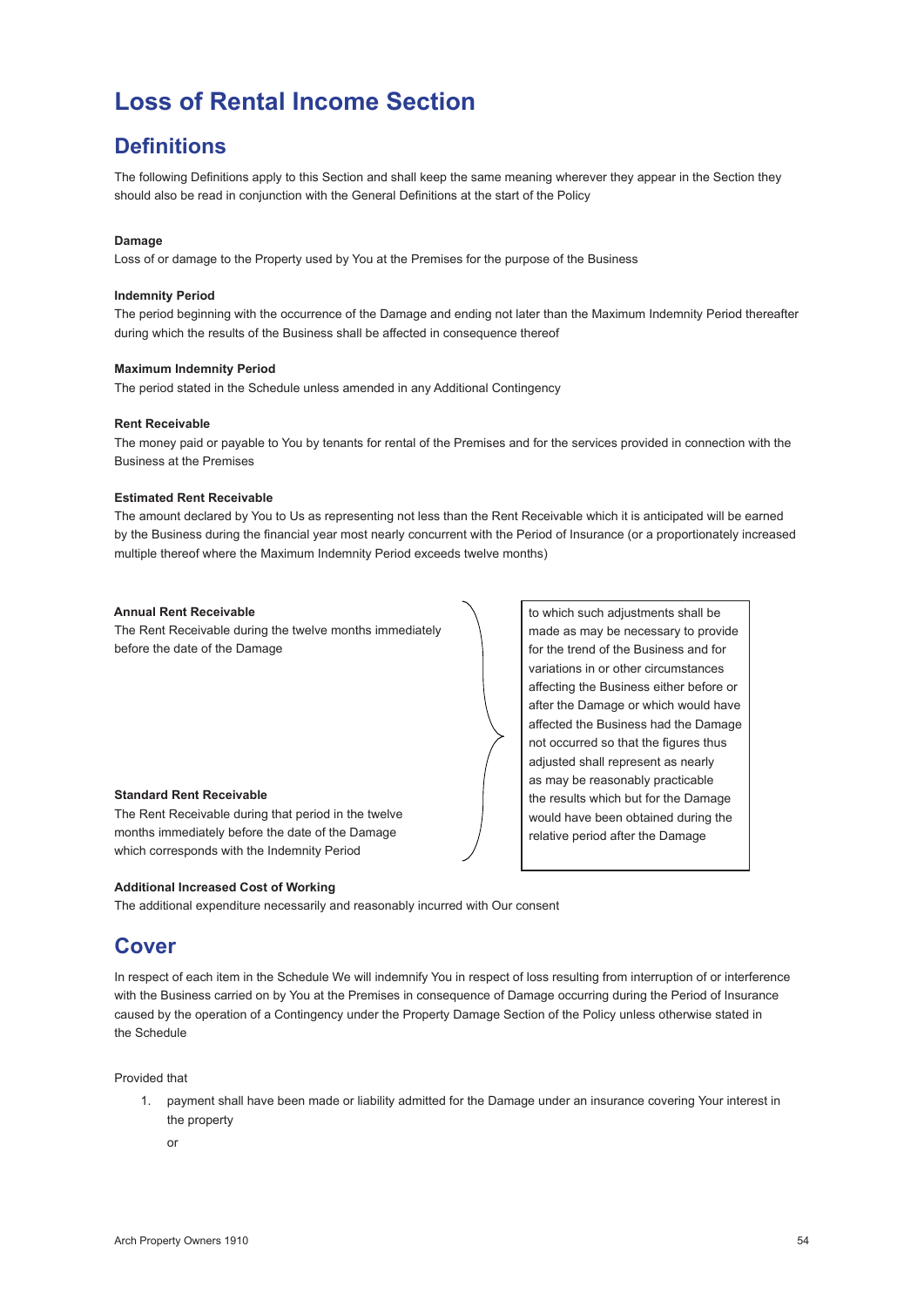2. payment would have been made or liability admitted for the Damage but for the operation of a provision in such insurance excluding liability for losses below a specified amount

#### **Limit of Liability**

Our liability under this Section shall not exceed

- 1. 200% of the Estimated Rent Receivable shown in the Schedule and
- 2. 100% of the Sum Insured shown in the Schedule for each other item or Extension stated in the Schedule Unless otherwise agreed by Us

#### **Basis of Settlement**

The following items of settlement apply only if the paragraph title appears in the Schedule

#### **Rent Receivable or Estimated Rent Receivable**

The insurance under this item is limited to (1) loss of Rent Receivable and (2) increase in cost of working and the amount payable as indemnity thereunder shall be

1. in respect of the loss of Rent Receivable

 the amount by which the Rent Receivable during the Indemnity Period shall fall short of the Standard Rent Receivable in consequence of the Damage

2. in respect of increase of cost of working

 the additional expenditure necessarily and reasonably incurred for the sole purpose of avoiding or diminishing the loss of Rent Receivable which but for the expenditure would have taken place during the Indemnity Period in consequence of the Damage but not exceeding the amount of the reduction in Rent Receivable thereby avoided

less any sum saved during the Indemnity Period in respect of such of the expenses and charges payable out of Rent Receivable as may cease or be reduced in consequence of the Damage

If the sum insured by the item on Rent Receivable be less than the Annual Rent Receivable (or at a proportionately increased multiple thereof where the Maximum lndemnity Period exceeds twelve months) the amount payable shall be proportionately reduced

#### **Additional Increased Cost of Working**

If Property used by You at the Premises or elsewhere as specified sustains Damage for which liability has been admitted under the Property Damage Section causing an interruption of the Business We will indemnify You for the Additional Increased Cost of Working other than any amount of Increased Cost of Working payable under Loss of Rent Receivable above

#### **Prevention of Access**

We will indemnify You in respect of Damage to Property in the vicinity of the Premises as a result of Damage caused by any of the Contingencies insured under the Property Damage Section which prevents or hinders use of or access to the Premises whether the Premises have been damaged or not

The maximum We will pay is the Sum Insured as stated in the Schedule

#### **Loss of Attraction**

We will indemnify You in respect of Damage as a result of any of the Contingencies insured under the Property Damage Section to buildings in the vicinity of the Premises that constitute an attraction to Your Business which causes a loss of attraction to the Business directly due to a reduction in customers visiting the area

The maximum We will pay is £50,000 or the Sum Insured as stated in the Schedule whichever is the lesser

#### **Loss of Attraction – Delay in Lease Negotiation**

We will indemnify You in respect of Damage caused by any of the Contingencies insured under the Property Damage Section to Buildings or other property at any location in the immediate vicinity of the Premises as a result of which an agreement in course of negotiation to lease the Premises is avoided or delayed and the Rent Receivable or Estimated Rent Receivable due to You are reduced

The maximum We will pay is £50,000 or the Sum Insured as stated in the Schedule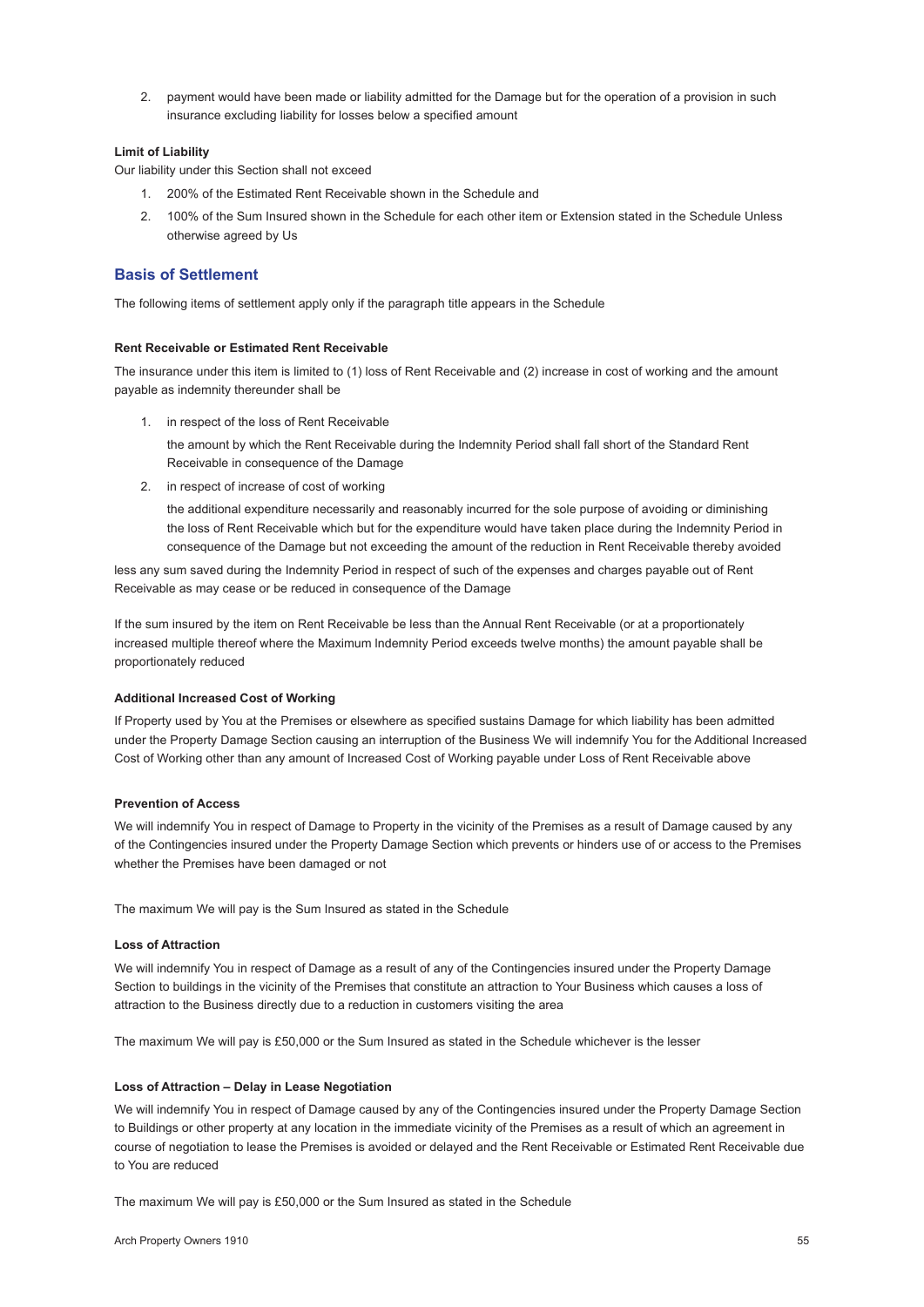### **Section Extensions**

#### **Auditors and Professional Accountants and Legal Fees**

Included within the Rent Receivable or Estimated Rent Receivable item is an allowance for auditors professional accountants and solicitors reasonable charges for

- 1. producing information We required for investigating any claim and
- 2. confirming the information is in accordance with Your business books
- 3. determining Your contractual rights under any rent cessor clause or insurance break clause contained in the lease

The maximum We will pay for any claim including auditors and professional accountants and solicitors charges is the Sum Insured

#### **Buildings Awaiting Sale**

If at the time of Damage You have contracted to sell Your interest in the Buildings and the sale is cancelled or delayed solely due to the Damage We will pay at Your option either

- 1. The loss of Rent Receivable from the date of Damage until the Buildings would have been sold or the expiry of the Indemnity Period if earlier or
- 2. The loss in respect of interest from the date the Buildings would have been sold if the Damage had not occurred to the actual date of sale or the expiry of the Indemnity Period if earlier The loss in respect of interest being
	- a. The actual interest incurred on capital borrowed (solely to offset in whole or in part the loss of use of the sale proceeds) for the purpose of financing the Business
	- b. The investment interest lost to You on any balance of the sale proceeds (after deduction of any capital borrowed as provided for under paragraph a) above)

Less any amount of Rent Receivable

We will also pay with Our written consent Additional expenditure being the expenditure necessarily and reasonably incurred during the Indemnity Period following Damage solely to avoid or minimise the loss payable under a) and b) above

#### **Capital Additions Rent Receivable**

We will pay for loss of Rent Receivable for any newly acquired or newly erected Buildings or alterations additions or extensions to Buildings covered under the Property Damage Section that is not otherwise insured Provided that

- a. the most We will pay at one situation is 10% of the Sum Insured under this Section up to a maximum of £100,000 during any one Period of Insurance
- b. You must tell Us as soon as possible of any extension of cover as detailed above and take out insurance cover from the date Our liability commenced

#### **Contracting Purchaser's Interest**

Between You contracting to sell Your interest in any of the Premises and the completion of the purchase by a third party if Damage occurs which is not otherwise insured by the third party on completion the third party will be entitled to benefit under this Section without prejudice to the rights and liabilities of You or Us

#### **Cost of reletting**

We will pay costs that You necessarily and reasonably incur in reletting the Premises (including legal fees) solely in consequence of Damage The maximum We will pay is the Sum Insured in respect of the Buildings affected by the Damage

#### **Failure of Tenants Insurances**

Buildings owned by You in Great Britain Northern Ireland the Channel Islands or the Isle of Man for which (by the terms of an agreement with You) the tenant lessee or other occupier of the Building has an obligation to insure but has failed to maintain in force such insurance

The maximum We will pay at any one Premises is £100,000 in respect of loss of Rent Receivable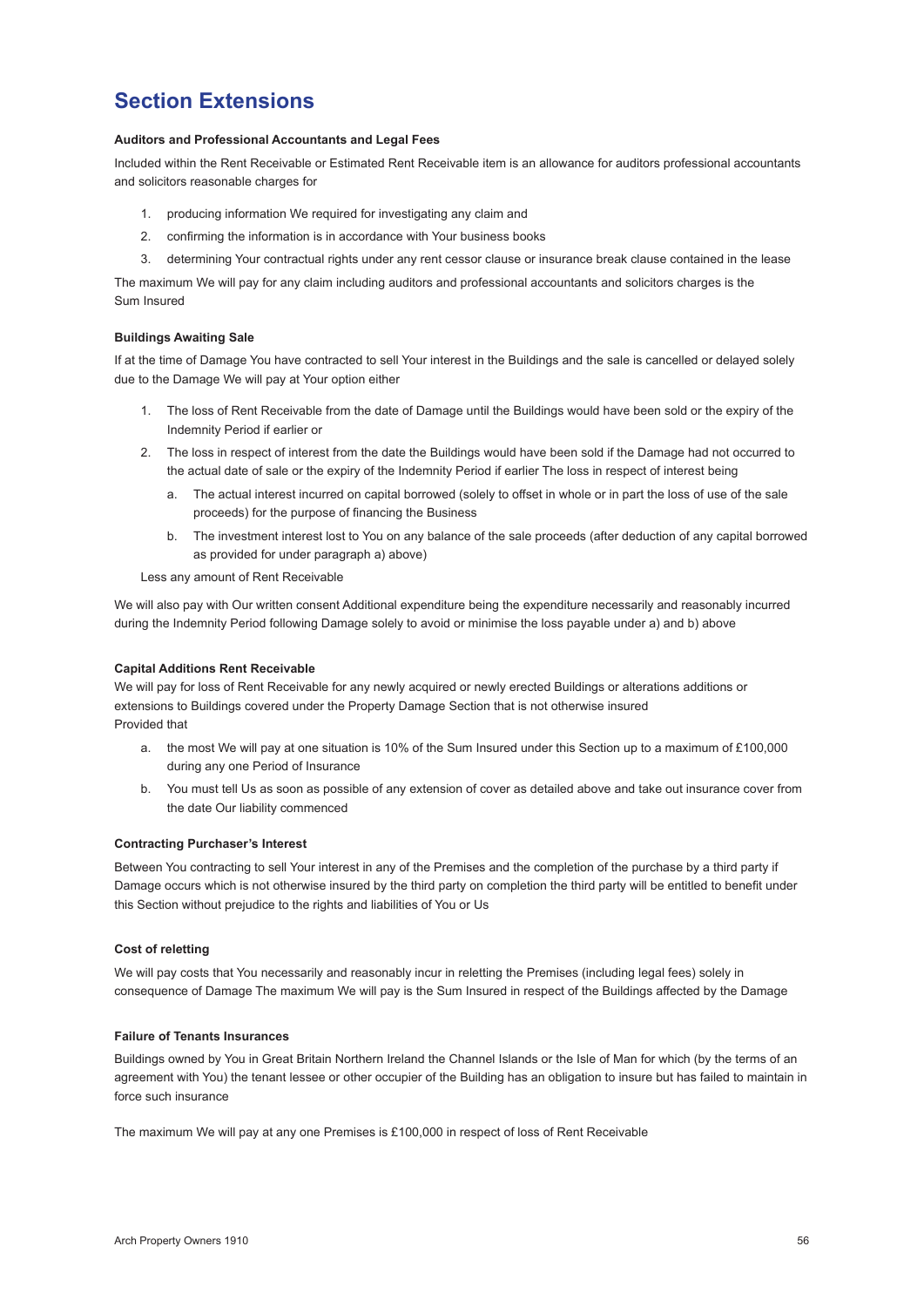You must advise Us in writing immediately You become aware that such insurance is not in force and pay the appropriate premium due for the period such insurance is not effected

You must obtain written confirmation from the tenant lessee or occupier and their Insurers at the inception of any such agreement that insurance is in force providing at least the extent of cover provided by this Policy and also carry out an annual check that such insurance is in force for all such properties

#### **Loss of Investment Income on Late Payment**

Following Damage where We are making a payment for Rent Receivable and this is made later than You would normally expect to receive payment from the tenants We will pay a further sum representing the interest which You would normally have earned by placing the money in Your normal deposit account on an earlier date

#### **Inadvertent Failure to Insure**

Buildings owned by You in Great Britain Northern Ireland the Channel Islands or the Isle of Man for which You have an obligation to insure (whether owned or leased to You) but which have inadvertently been left uninsured

The maximum We will pay at any one Premises is £100,000 in respect of loss of Rent Receivable

You must advise Us in writing immediately You become aware of a property inadvertently left uninsured and pay the appropriate premium due from the date the insurance becomes Your responsibility

You must carry out at not less than twelve months intervals a check of all properties owned or leased by You and for which You are responsible to ensure that effective insurance is in force on each of them

We will not indemnify You in respect of

- 1. any building more specifically insured
- 2. any appreciation in value

#### **Subrogation Waiver**

In the event of a claim arising under this Section We agree to waive any rights remedies or relief to which We might become entitled by subrogation against

- 1. any Company standing in the relationship of Parent to Subsidiary (Subsidiary to Parent) to You as defined in the Companies Acts or Companies (NI) Order as appropriate current at the time of Damage
- 2. any Company which is a Subsidiary of a Parent Company of which You are a subsidiary in each case within the meaning of the Companies Acts or Companies (NI) Order as appropriate current at the time of Damage
- 3. any tenant or lessee in respect of loss of Rent Receivable unless the loss of Rent Receivable is caused by a criminal or malicious act of the tenant or lessee

### **Conditions**

#### **Alternative Premises**

The Rent Receivable during the Indemnity Period will include Rent Receivable derived elsewhere than from the Premises if the Business is conducted elsewhere than at the Premises

#### **Automatic Reinstatement of Loss**

Unless there is written notice by Us to the contrary in the event of Damage under this Section We shall automatically reinstate the Sum Insured provided that You undertake to pay the appropriate additional premium

#### **Cessation of Trading**

This Section shall be avoided if the Business is wound up or carried on by a liquidator or receiver or permanently discontinued at any time after the commencement of the Period of Insurance unless We give Our written consent

#### **Payments on Account**

Claims payments on account may be made to You during the Indemnity Period if required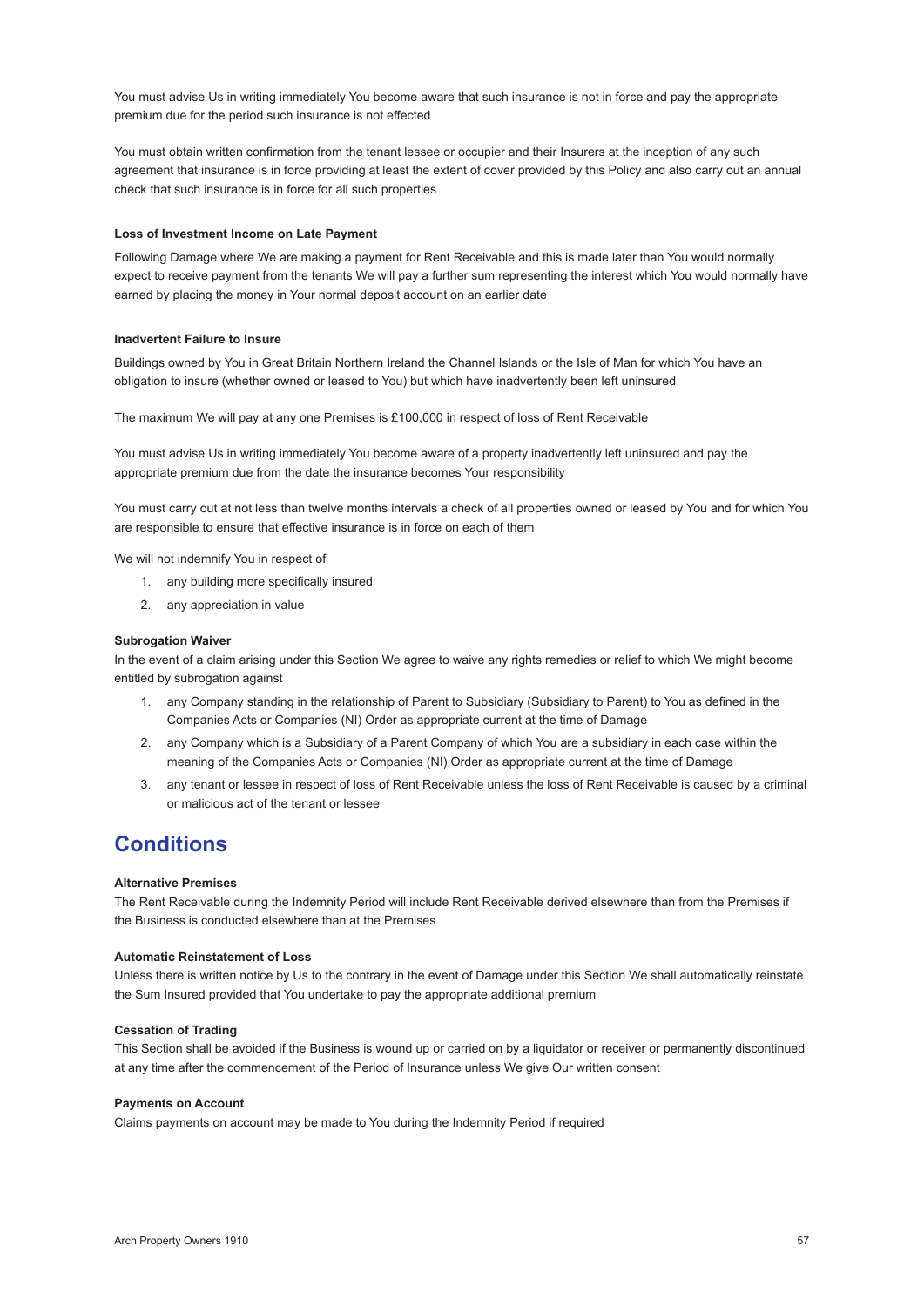#### **Renewal**

You will supply prior to each renewal the Estimated Rent Receivable for the financial year most closely corresponding to the following Period of Insurance

#### **Statutory Inspection of Plant**

Any item of plant or machinery belonging to You or under Your control which requires to be examined to comply with any Statutory Regulations must be inspected in accordance with such Regulations Failure to comply with this will invalidate cover in respect of an explosion originating within and causing Damage to the item of Plant

#### **Value Added Tax**

To the extent that You are accountable to the tax authorities for Value Added Tax all terms in this Section shall be exclusive of such tax

### **Additional Contingencies**

#### **Public Utilities – Water Gas or Electricity**

We will indemnify You in respect of interruption or interference with the Business as a result of accidental failure of Your public supply of electricity gas or water at the terminal ends of Your suppliers service feeders to the Premises

We will not indemnify You in respect of

- 1. accidental failure which lasts less than 4 hours
- 2. a deliberate act of the supply undertaking unless for the sole purpose of safeguarding life or protecting any part of the supply undertaking system
- 3. accidental failure caused by the exercise of any supply authority's power to withdraw or restrict supply or services
- 4. any industrial action
- 5. drought or other weather conditions unless equipment has been damaged
- 6. other than in Great Britain Northern Ireland the Channel Islands or the Isle of Man

The maximum We will pay under this Additional Contingency is £50,000 in respect of any one loss unless otherwise stated in the Schedule

#### **Telecommunications**

We will indemnify You in respect of interruption or interference with the Business as a result of accidental failure of the public supply of telecommunication services at the incoming line terminals or receivers at the Premises

We will not indemnify You in respect of accidental failure

- 1. lasting less than 24 consecutive hours
- 2. caused by any industrial action or other deliberate act of the supply undertaking unless for the sole purpose of safeguarding life or protecting any part of the supply undertaking system
- 3. caused by the exercise of any supply authority's power to withdraw or restrict supply or services
- 4. caused by atmospheric or other weather conditions unless equipment has been damaged caused by those conditions
- 5. other than in Great Britain Northern Ireland the Channel Islands or the Isle of Man
- 6. caused by failure of any satellite

The maximum We will pay under this Additional Contingency is £50,000 in respect of any one loss unless otherwise stated in the Schedule

#### **Public Emergency**

We will indemnify You in respect of loss resulting from interruption or interference with the Business as a result of the actions or advice of a government or local authority due to an emergency likely to endanger life or property in the vicinity of the Premises which prevents or hinders the use of or access to the Premises excluding

- 1. any incident lasting less than 12 hours
- 2. any period other than the actual period when access to the Premises was prevented
- 3. a Notifiable Human Infectious or Contagious Disease as defined in the current legislation occurring at the Premises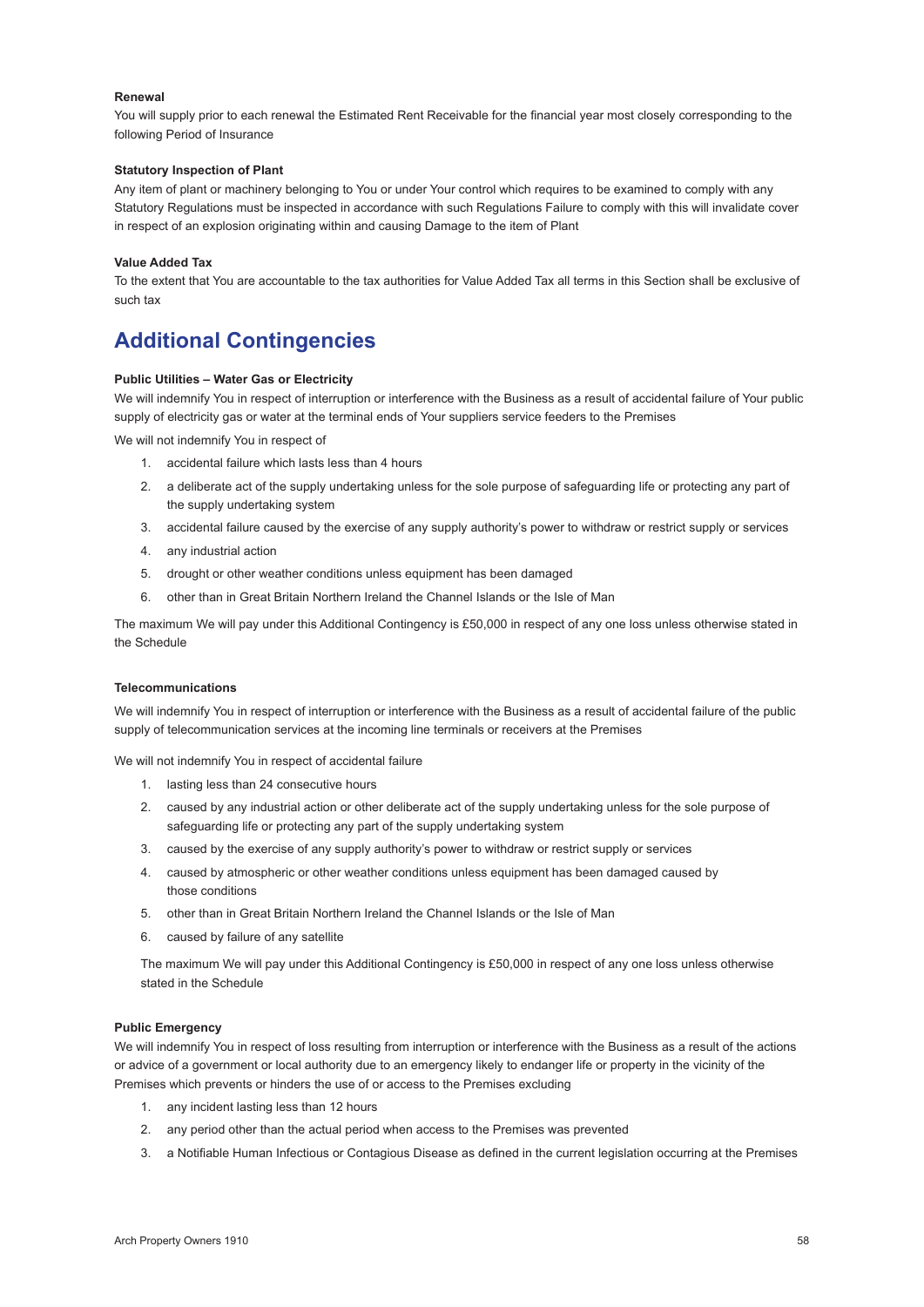The maximum We will pay under this extension is £100,000 in respect of the total of all losses occurring during the Period of Insurance unless otherwise stated in the Schedule

The provisions of any Automatic Reinstatement Condition do not apply in respect of this Additional Contingency

#### **Disease Murder and Defective Sanitation**

We will indemnify You in respect of interruption or interference with the Business at the Premises as a result of an occurrence of

- 1. Acute Encephalitis Acute Poliomyelitis Anthrax Chickenpox Cholera Diphtheria Dysentry Legionellosis Legionaires Disease Leprosy Leptospirosis Malaria Measles Meningococcal Infection Mumps Ophthalmia Neonatorum Paratyphoid Fever Plague Rabies Rubella Scarlet Fever Smallpox Tetanus Tuberculosis Typhoid Fever Viral Hepatitis Whooping Cough or Yellow Fever at the Premises
- 2. murder or suicide at the Premises
- 3. an accident which causes defects in the drains or other sanitary arrangements at the Premises
- 4. vermin or pests at the Premises

where use of the Premises is restricted on the advice or order of the competent authority

We will not indemnify You in respect of

- a. costs incurred in cleaning repair replacement recall or checking of property
- b. losses arising from premises other than those directly affected by the occurrence
- c. any other Loss of Rental Income Extension

The maximum We will pay under this extension is £25000 (or the limit as detailed in the Schedule) in respect of the total of all losses occurring during the Period of Insurance

The provisions of the Automatic Reinstatement Condition do not apply in respect of this Additional Contingency

#### **Legionella**

We will indemnify You in respect of loss resulting from interruption or interference with the Business as a result of any outbreak of legionellosis at the Premises causing restrictions on the use of the Premises on the order or advice of the competent authority

Maximum Indemnity Period – three months

The maximum We will pay under this extension is £25,000 (or the limit as detailed in the Schedule) in respect of the total of all losses occurring during the Period of Insurance

Condition applicable to Additional Contingency Legionella

If in relation to any claim arising directly or indirectly from an occurrence of Legionellosis or Legionaires Disease You have failed to fulfil the following condition You will lose Your right to indemnity or payment for that claim

At the Premises You must ensure compliance at all times with the Health and Safety Commissions Approved Code of Practice "The Prevention and Control of Legionellosis (including Legionaires Disease)" Ref ISBN-0-7176-1772-6 or any supplementary replacement or amending Code of Practice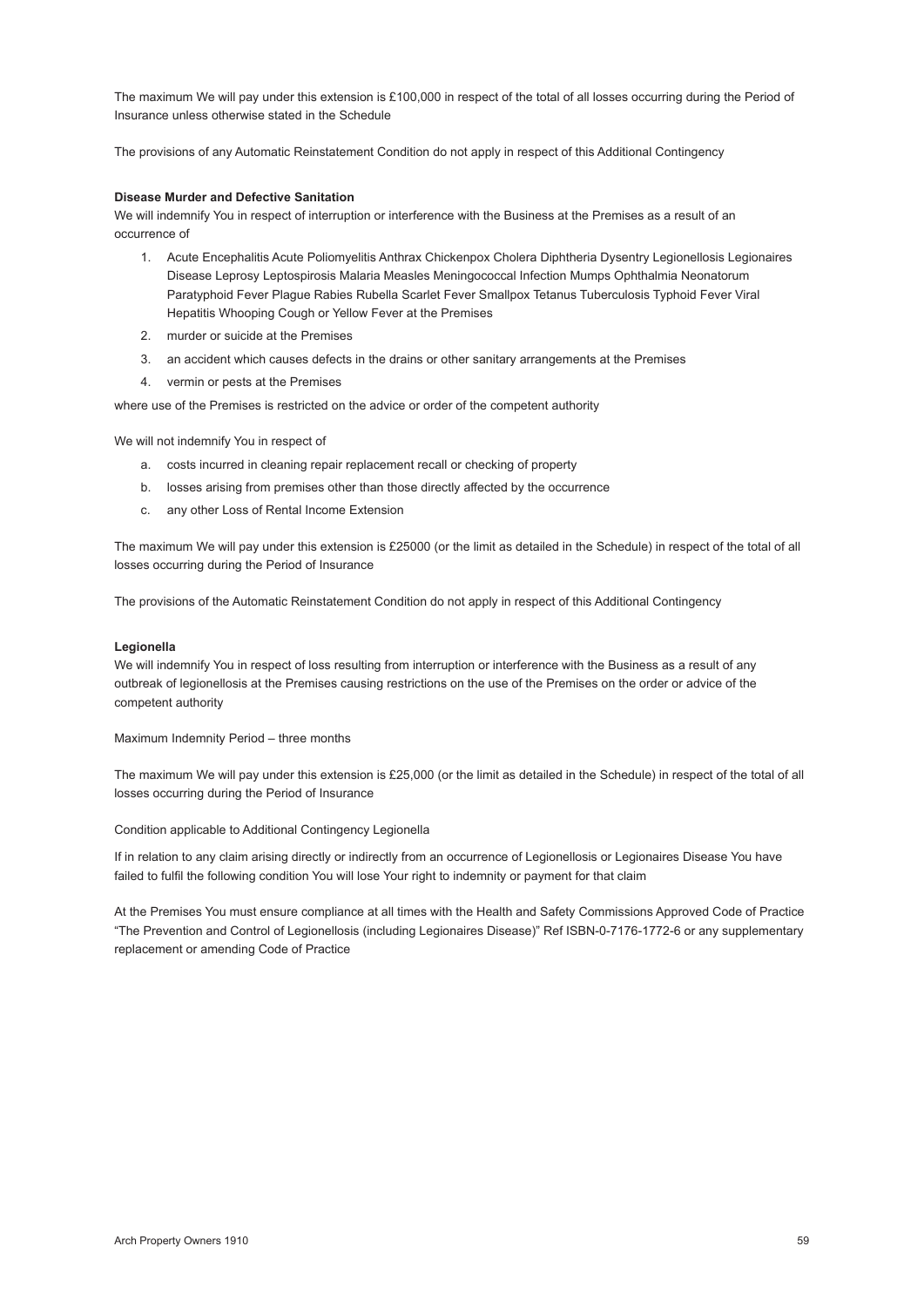### <span id="page-60-0"></span>**Terrorism Section**

### **Section Definitions**

The following Definitions apply to this Section and shall keep the same meaning wherever they appear within the Section and they should also be read in conjunction with the General Definitions at the start of the Policy

#### **Act of Sabotage**

means a subversive act or series of such acts committed for political, religious or ideological purposes including the intention to influence any government and/or to put the public in fear for such purposes

#### **Act of Terrorism**

means an act or series of acts including the use of force or violence of any person or group(s) of persons whether acting alone or on behalf of or in connection with any organisation(s) committed for political religious or ideological purposes including the intention to influence any government and/or to put the public in fear for such purposes

#### **Occurrence**

shall mean any one loss or series of losses arising out of and directly occasioned by any one act or series of Acts of Terrorism or Acts of Sabotage for the same purpose or cause sustained by You at the Premises during any period of 72 consecutive hours arising out of the same purpose or cause

However no such period of 72 consecutive hours may extend beyond the expiration of this Policy unless You shall first sustain direct physical damage by an Act of Terrorism or an Act of Sabotage prior to expiration and within said period of 72 consecutive hours nor shall any period of 72 consecutive hours commence prior to the attachment of this Policy

#### **Private Individual**

Any person other than

- 1. a business partnership
- 2. a trustee or body of trustees or trust beneficiary where insurance is arranged under the terms of a trust
- 3. an executor of a will or the beneficiary of such will
- 4. a person who insures Residential Property for the purpose of their business as a sole trader
- 5. a person who insures Residential Property of which in excess of 20 per cent of the property is commercially occupied

#### Note

- a. where the Residential Property is occupied in part by a sole trader business partner trustee or executor of a will or beneficiary of such will or trust as as their own private residence each will be deemed to be a Private Individual in respect of that same property unless in excess of 20 per cent of the Residential Property is commercially occupied
- b. where two or more persons have arranged insurance on Residential Property in their several names and/or the name of the policyholder includes the name of a bank or a building society or other financial institution for the purpose of noting their interest in the property insured they will be deemed to be a Private Individual in respect of that property

#### **Property Insured**

All property as detailed in the Schedule

#### **Residential Property**

- 1. Private dwelling houses flats
- 2. Household contents and personal effects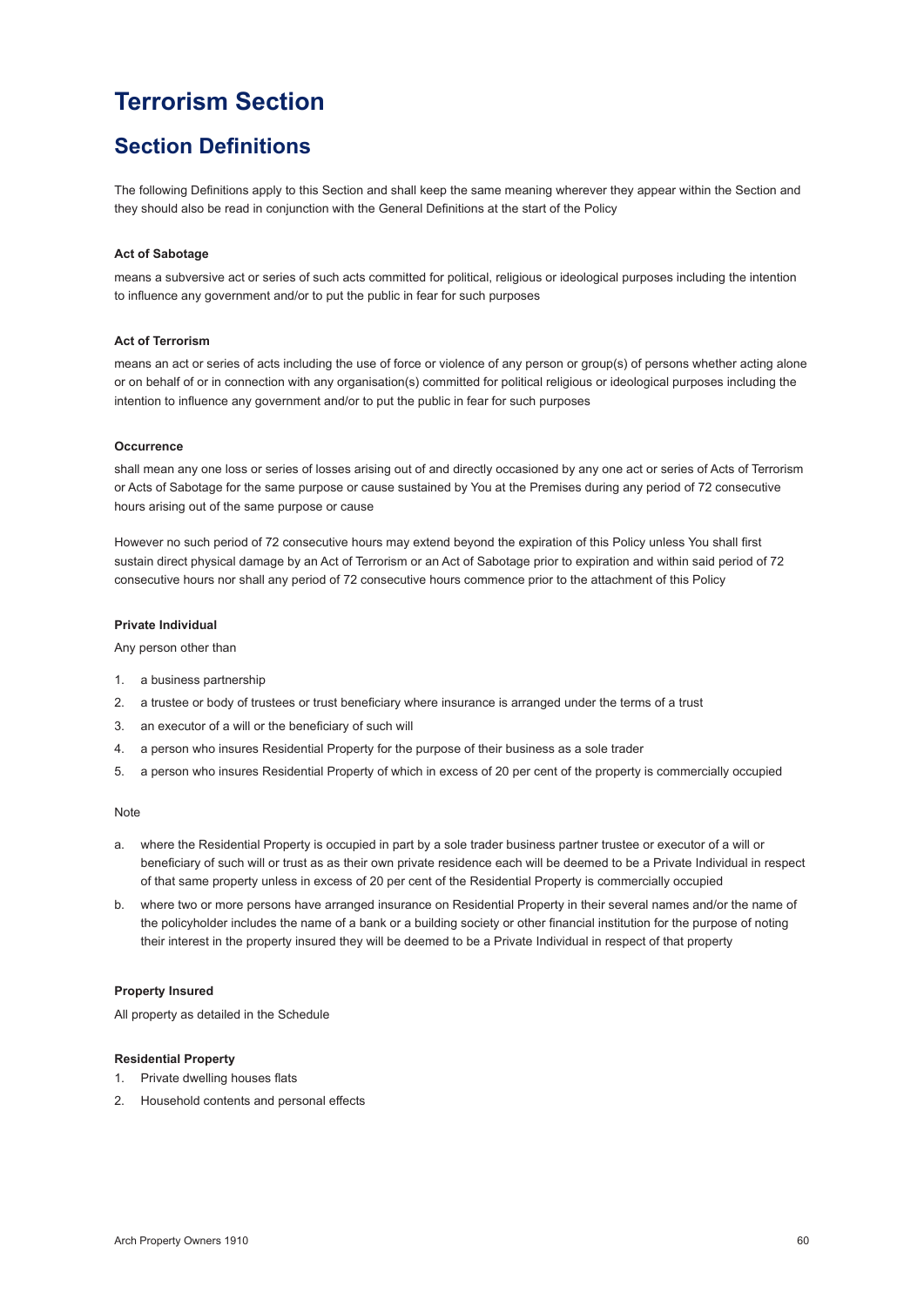#### **Territorial Limits**

England Wales and Scotland but not the territorial seas adjacent thereto as defined by the Territorial Seas Act 1987 This shall include the Channel Tunnel up to the frontier with the Republic of France as set out by the treaty of Canterbury This excludes Northern Ireland the Isle of Man and the Channel Islands

### **Cover**

We will indemnify You in respect of any one Occurrence of loss or Damage to Property Insured caused by an Act of Terrorism or Act of Sabotage during the Period of Insurance within the Territorial Limits

The maximum We will pay under this Section in any one Period of Insurance will not exceed the Limit of Liability or Sum Insured or a limited specified in any extension under the Property Damage or Loss of Rental Income sections

Provided always that insurance by this Section

- a. Is not subject to the General Exceptions
- b. Is subject otherwise to all General Terms and Conditions except where expressly varied within this Section.

### **Exceptions**

The following exceptions apply to this Section

- 1. We will not indemnify You in respect of loss or damage by electronic means including but not limited to computer hacking or the introduction of any form of computer virus or corrupting or unauthorised instructions or code or the use of any electromagnetic weapon
- 2. We will not indemnify You in respect of loss or damage caused by or happening through riot civil commotion war invasion act of foreign enemy hostilities (whether war be declared or not) civil war rebellion revolution insurrection or military or usurped power
- 3. We will not indemnify You in respect of damage or any other loss or expense resulting or arising from damage to any property or any consequential loss directly or indirectly caused by or contributed to by or in connection with or arising from biological or chemical pollution or contamination
- 4. We will not indemnify You in respect of loss or damage arising directly or indirectly from nuclear detonation nuclear reaction nuclear radiation or radioactive contamination however such nuclear detonation nuclear reaction nuclear radiation or radioactive contamination may have been caused
- 5. We will not indemnify You in respect of loss or destruction of or damage to Residential Property insured in the name of a Private Individual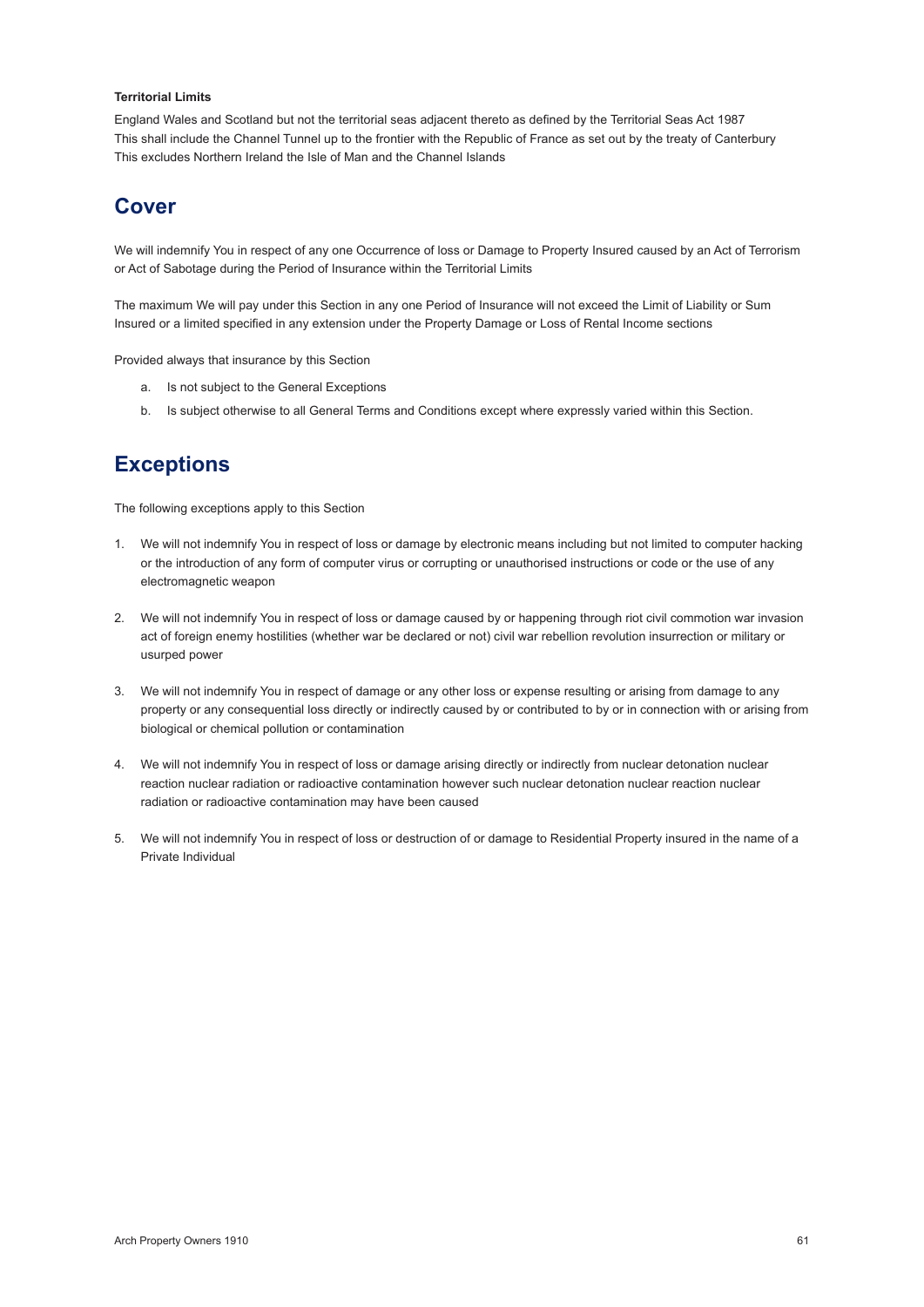### <span id="page-62-0"></span>**Engineering Inspection Section**

### **Inspection Service Contract**

#### **1. Definitions**

The following words have been given the specific meaning set forth below and have the same meaning wherever they appear in the Contract whether singular or plural

- 1.1 Normal Working Hours 8:00 am to 6:00 pm Monday to Friday excluding public bank and local holidays
- 1.2 Competent Person An Engineer Surveyor employed and authorised by Us to perform Inspection Service
- 1.3 Plant

The machinery appliances and equipment as detailed to Us

1.4 Inspection Service

 Thorough Examination of Plant in accordance with the requirements of such statutory regulations as apply to the Plant or Inspection of Plant in compliance with good established engineering practice Unless otherwise agreed in writing this term shall not include approval or verification of the fitness for purpose of any design or design features of Plant performing or witnessing tests of a non-routine nature including but not limited to ultrasonic radiographic hydrostatic or other non-destructive examination or in the case of lifting and handling Plant any proof load stability anchorage or similar test

We shall

- a. Periodically perform Thorough Examination/Inspection of Plant within Normal Working Hours
- b. Provide a written report of the Thorough Examination/Inspection within a reasonable time

#### **2 Provision of Inspection Service**

 2.1 We shall comply with Your safe systems of work provided such systems are notified to Us in advance of any visit

- 2.2 We may
	- 1.2.1 refuse to carry out any Inspection Service if at Our sole discretion to do so would pose a health safety or welfare risk
	- 1.2.2 appoint sub-contractors to carry out all or any part of the Inspection Service
	- 1.2.3 make a charge in addition to the fee shown in the Schedule if
		- 2.1.3.1 You request and We agree to perform Inspection Service outside Normal Working Hours
		- 2.1.3.2 You require additional copies of reports
		- 2.1.3.3 You fail to prepare or make the Plant available at the date and time agreed
		- 2.1.3.4 You require additional services or
		- 2.1.3.5 You require the Competent Person to undertake training specific to Your own health safety and welfare procedures

#### **3 Client Responsibilities**

- 3.1 You shall
	- 3.1.1 be responsible for the care custody and control of the Plant at all times
	- 3.1.2 allow Us access to Your site or site of operation and Plant at such reasonable times as shall be agreed
	- 3.1.3 provide Us with
		- 3.1.3.1 A safe working environment on the site on which the Plant is located
		- 3.1.3.2 A safe physical means by which to gain access to perform the Inspection Service
	- 3.1.4 have the Plant properly prepared dismantled and reassembled as necessary in order to enable Us to carry out the appropriate Inspection Service
	- 3.1.5 Cooperate with and upon request provide Us with information and data relating to the Plant as required in order to perform the Inspection Service

#### **4 Fees**

4.1 We shall charge fees for the provision of the Inspection Service and such fees shall be subject to Value Added Tax at the appropriate rate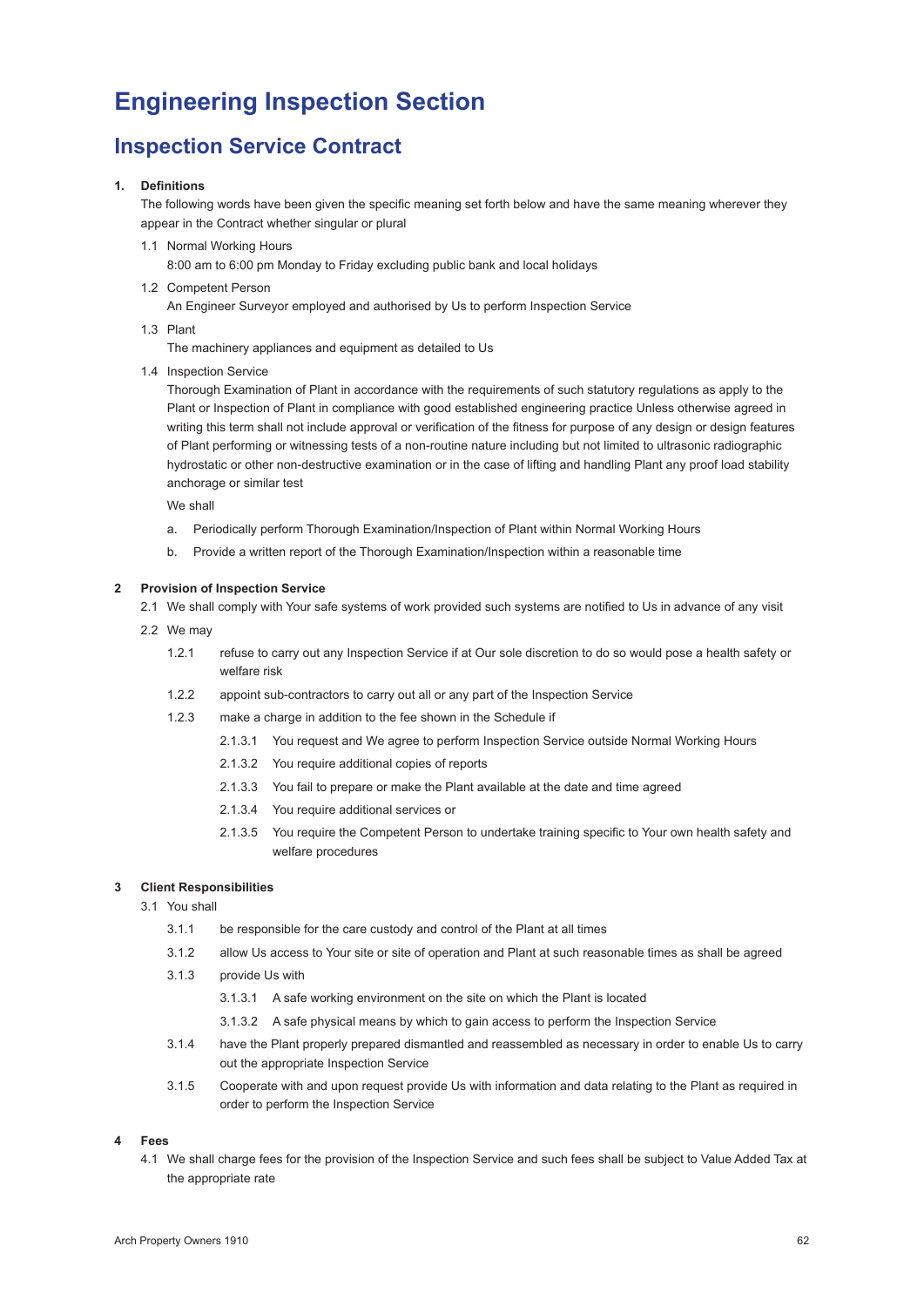- 4.2 You shall pay the fee shown in the Schedule at the beginning of the Contract and at subsequent renewals of the Contract
- 4.3 If You add or delete Premises during the Contract term the fee will be adjusted

#### **5 Term and Termination**

- 5.1 The term of this Contract is as shown in the Schedule
- 5.2 Either party may terminate this Contract by giving 30 days written notice to the other party if the other commits any breach of the Contract

#### **6 Confidentiality**

- 6.1 Unless otherwise agreed all reports and similar material prepared by Us in connection with Inspection Service shall be released only to You or Your designated representative
- 6.2 We may use data gathered in connection with Inspection Service for statistical purposes

#### **7 Limitation of Liability and Indemnification**

- 7.1 Neither We nor any of Our employees shall be liable directly or indirectly for any loss damage or injury to property or persons resulting from any accident or defect in any Plant nor shall We be liable directly or indirectly for loss damage or injury of any kind arising from or connected in any way with any Inspection Service or documentation of any Inspection Service or from the omission of any Inspection Service or documentation of any Inspection Service whether or not such Inspection Service documentation or omission was at Your request
- 7.2 Neither We nor any of Our employees makes any warranty express or implied concerning the activities described in this Contract
- 7.3 Notwithstanding anything else in this Contract to the contrary to the fullest extent permitted by law
	- 7.3.1 We shall not be liable to You for any special incidental indirect consequential or exemplary damages including but not limited to loss of profits or revenue loss of use loss of opportunity loss of goodwill cost of substitute facilities goods or services cost of capital governmental and regulatory sanctions and claims of third parties for such damages
	- 7.3.2 The total cumulative liability of Us to You whether in tort or in contract for all claims losses damages and expenses resulting in any way from this Contract shall not be greater than the total amount received by Us from You as compensation during the Contract term specified in the Schedule
	- 7.3.3 Except in the case of death or personal injury caused by Our negligence or in other circumstances where liability may not be so limited under applicable law Our liability under or in connection with this Contract whether arising in contract tort negligence breach of statutory duty or otherwise shall not exceed the sum of £5,000,000 (five million pounds)
- 7.4 Upon completion of the Inspection Service or termination of this Contract the provisions relating to indemnity waivers limitations of remedies and limitations of liability including but not limited to those contained in this section shall remain in full force and effect

#### **8 Force Majeure**

 8.1 We shall not be liable for any delay or the consequences of any delay if such delay is due to any cause beyond Our reasonable control and shall be entitled to a reasonable extension of time for performance of the Contract

#### **9 General**

All matters relating to the validity performance or interpretation of this Contract shall be governed by the laws of England and Wales We and You hereby submit to the exclusive jurisdiction of the Courts of England and Wales

- 9.1 No term of this Contract is intended either expressly or by implication or other inference to purport to confer a benefit or right of action upon any third party No such third party (whether or not in existence at the date of this Contract) is named or described herein The Contracts (Rights of Third Parties) Act 1999 is expressly excluded to the fullest extent permitted by law
- 9.2 The provision of Inspection Service under this Contract does not relieve the Client of any statutory obligation to have the Plant inspected
- 9.3 Inspection Service will only be subcontracted to suitably qualified subcontractors with the agreement of both Parties and We shall retain responsibility for the execution of such work